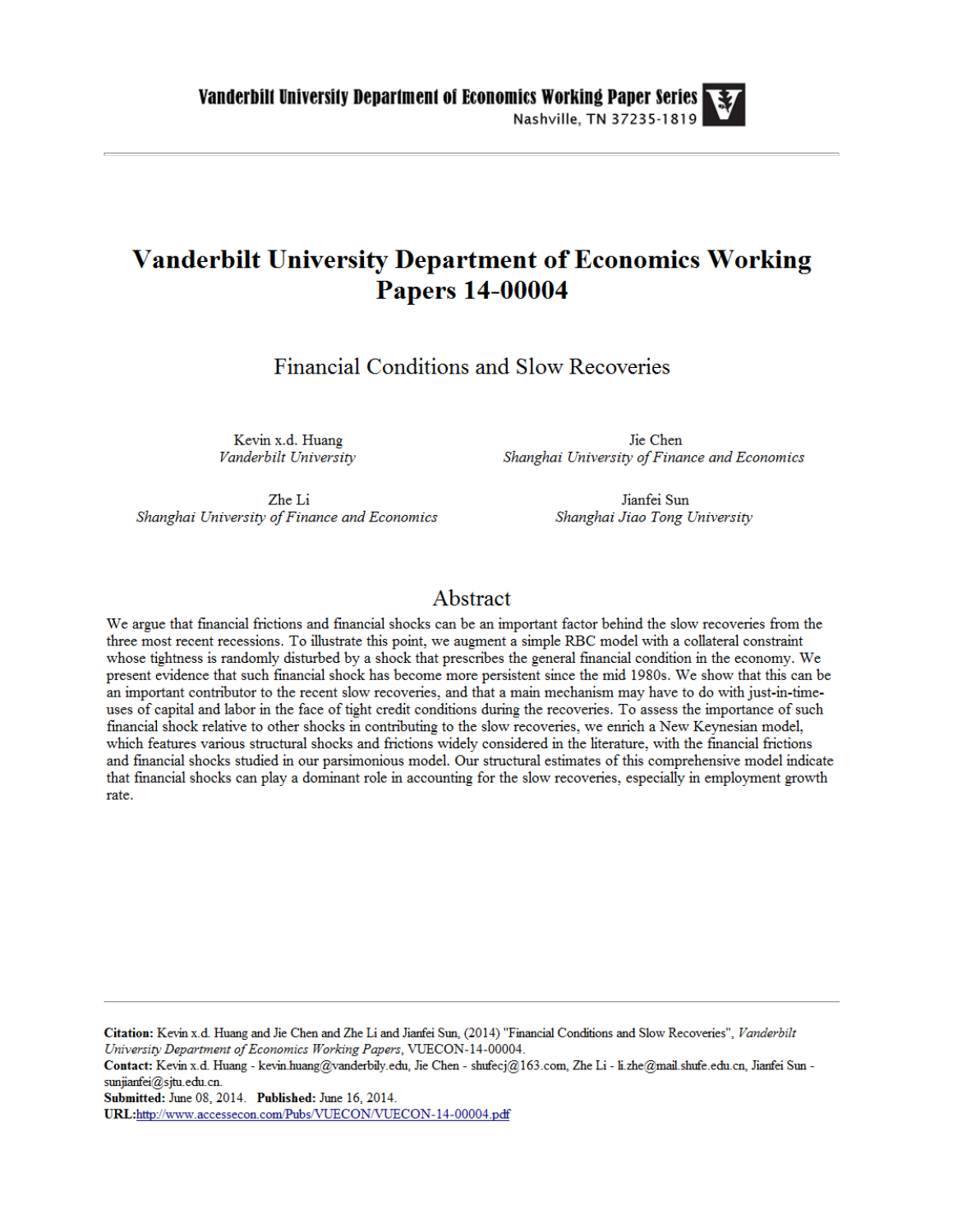## Financial Conditions and Slow Recoveries

Jie Chen<sup>\*</sup> Kevin X.D. Huang<sup>†</sup> Zhe Li<sup>‡</sup> Jianfei Sun<sup>§</sup>

May 14, 2014

#### Abstract

We argue that financial frictions and financial shocks can be an important factor behind the slow recoveries from the three most recent recessions. To illustrate this point, we augment a simple RBC model with a collateral constraint whose tightness is randomly disturbed by a shock that prescribes the general financial condition in the economy. We present evidence that such Önancial shock has become more persistent since the mid 1980s. We show that this can be an important contributor to the recent slow recoveries, and that a main mechanism may have to do with just-in-time-uses of capital and labor in the face of tight credit conditions during the recoveries. To assess the importance of such Önancial shock relative to other shocks in contributing to the slow recoveries, we enrich a New Keynesian model, which features various structural shocks and frictions widely considered in the literature, with the Önancial frictions and Önancial shocks studied in our parsimonious model. Our structural estimates of this comprehensive model indicate that Önancial shocks can play a dominant role in accounting for the slow recoveries, especially in employment growth rate.

#### JEL classifications: E23, E32, E44, G01

Keywords: Collateral constraint; Financial shock; Slow recovery; Capital shortage; Extensive margin; Intensive margin

School of Economics, Shanghai University of Finance and Economics, 777 Guoding Road, Shanghai 200433, China. E-mail: shufecj@163.com.

<sup>&</sup>lt;sup>†</sup>Department of Economics, Vanderbilt University, 2301 Vanderbilt Place, Nashville, TN 37235, U.S.A. Tel.: +1 615 936 7271; fax: +1 615 343 8495. E-mail: kevin.huang@vanderbilt.edu.

<sup>&</sup>lt;sup>‡</sup>School of Economics and Key Laboratory of Mathematical Economics, Shanghai University of Finance and Economics, 777 Guoding Road, Shanghai 200433, China. Tel.: +86 21 65904363; fax: +86 21 65903687. E-mail: li.zhe@mail.shufe.edu.cn.

<sup>&</sup>lt;sup>§</sup>Antai College of Economics and Management, Shanghai Jiao Tong University, Shanghai 200433, China. E-mail: sunjianfei@sjtu.edu.cn.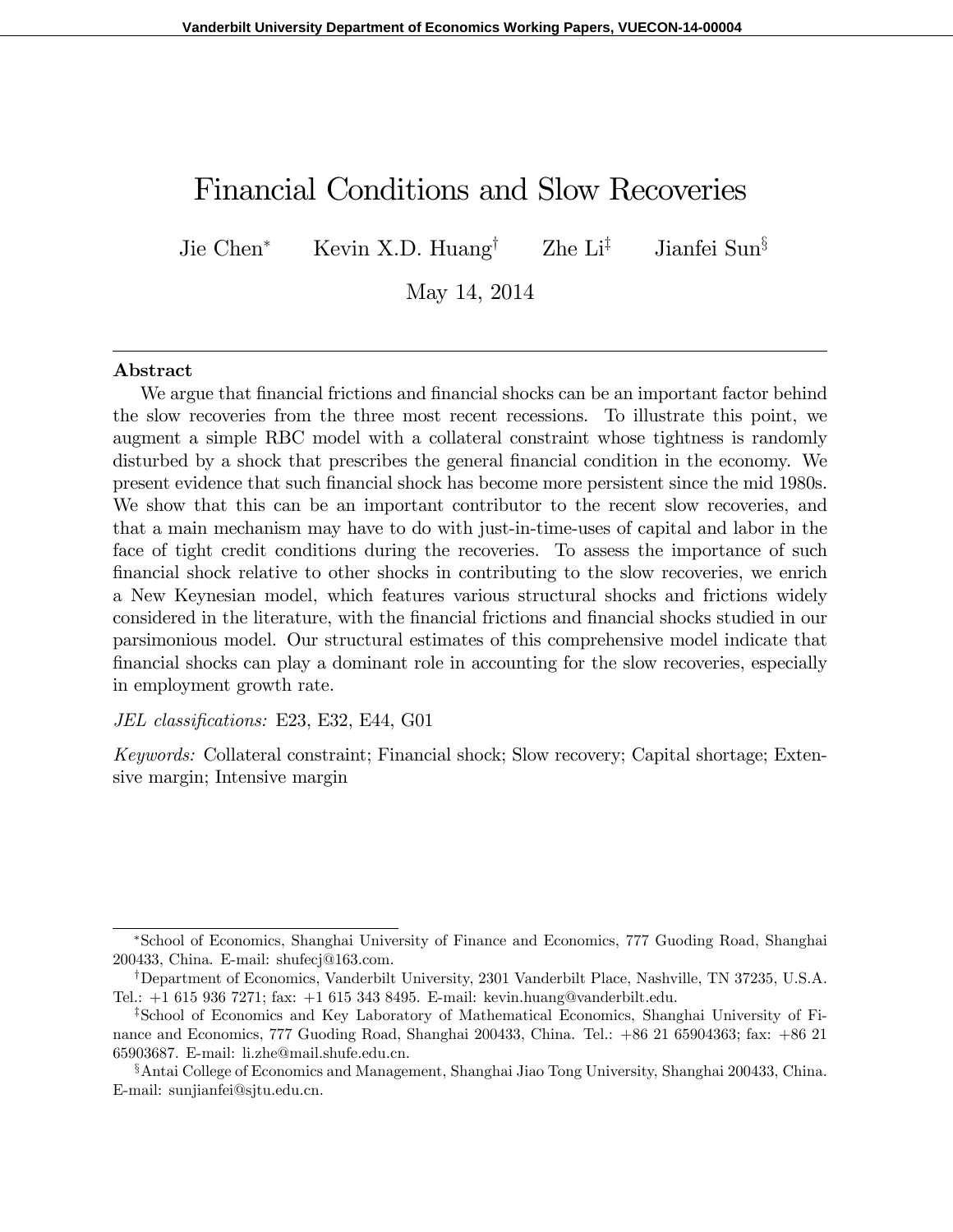## 1 Introduction

Recoveries from the three most recent recessions are slow, compared to the recoveries from other post-World War II recessions in the United States. This is illustrated in Figure 1, which plots the gross rates of output and employment growth from the NBER-dated trough in each of the past three (1991, 2001, and 2009) recessions and of the typical postwar recession prior to 1985 (taken to be the average of the recessions between 1967 and 1985) in the three years following the trough. As is evident from the figure, the three post-1985 recoveries are much slower and sluggish than the pre-1985 recovery, and the contrast is even more striking for employment (lower panel) than for output (upper panel).



Figure 1. Pre- and Post 1985 recoveries

Notes: The upper panel uses the Real GDP data from the Bureau of Economic Analysis. The lower panel uses the Civilian Employment data from the U.S. Bureau of Labor Statistics.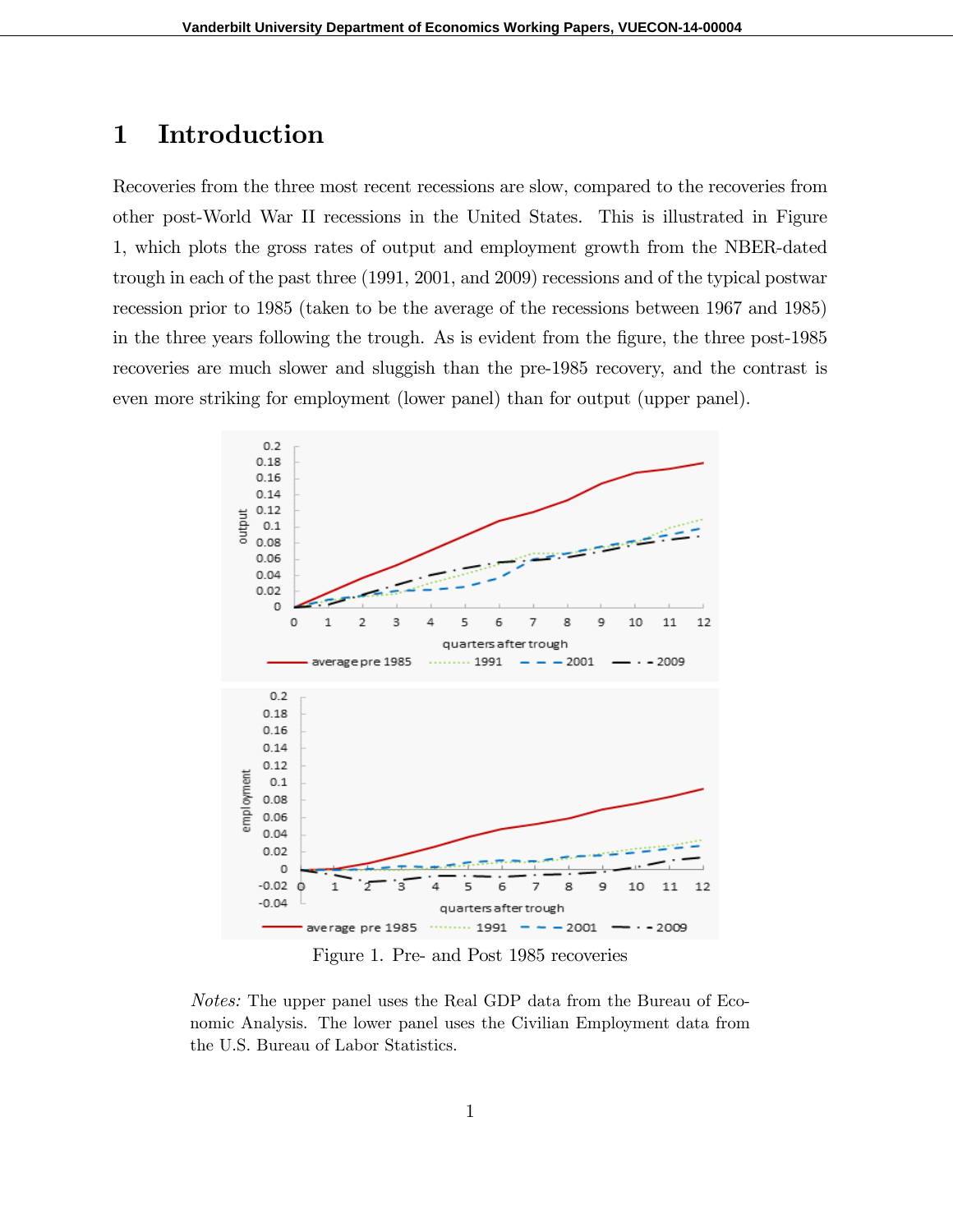Figure 2 highlights such contrast between pre-1985 and post-1985 recoveries by displaying side-by-side across each sub-sample the average cumulative growth rate of output and of employment four (upper panel) and eight (lower panel) quarters into a recovery. As can be seen from the Ögure, the average output growth rate accumulated over four quarters following a trough is merely 3% in the post-1985 sample period, compared to more than  $7\%$  in the pre-1985 era (less than  $7\%$  versus more than  $13\%$  at an eight-quarter horizon); when we look at the average cumulative employment growth rate from the trough, we see an even more stark reduction across the two sub-sample periods: from 3% earlier to being slightly negative now at a four-quarter horizon (from 6% earlier to less than 1% now at an eight-quarter horizon).



Figure 2. Cumulative growth after troughs

It is worth noting that, in order to make a sensible comparison across recoveries from different business cycles, in both Figures 1 and 2, the data for each business cycle are indexed to the beginning of the recovery, that is, the trough. Indexing in this manner is useful not only because it helps isolate the comparison from the impact of potential long term factors, but also because the value of each indexed data point intuitively corresponds to the gross rate of growth in the underlying variable from the end of the relevant recession.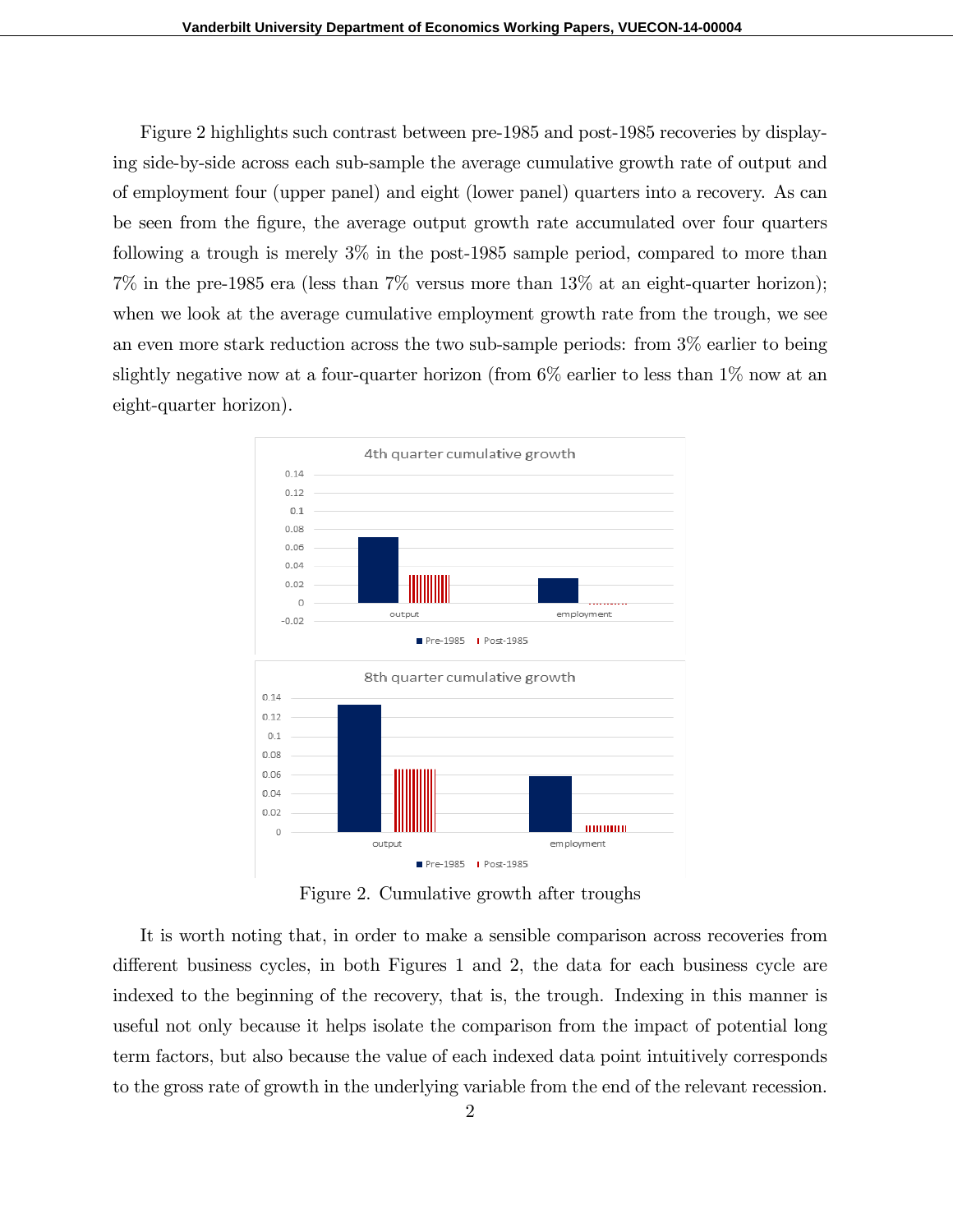Several hypotheses have been proposed to explain the recent, slower recoveries. A justin-time-use-of-labor hypothesis (e.g., Schreft and Singh 2003; Hodgson, Schreft and Singh 2005) emphasizes the increased reliance of Örms on adjustments along the intensive margin (versus the extensive margin) of labor inputs as a potential cause of the reduced speed of recoveries in employment growth rate. A recent empirical study (i.e., Panovska 2012) finds evidence in favor of this as opposed to some alternative hypotheses,<sup>1</sup> and suggests that changes in the relative importance of business-cycle shocks might have played a role in the increased importance of variations along the intensive margin of labor services.

The importance of various business-cycle shocks in accounting for the slower recoveries observed after 1985 is investigated by Gali, Smets and Wouters (2012) using a structural model, from which the intensive margin of labor adjustment is entirely abstracted away. Their main finding is that, for the recent three cyclical recoveries, the low growth rates of employment can be attributed entirely to the low growth rates of output, which are caused by relatively adverse shocks experienced during the recoveries. Of the eight shocks that they consider, investment-specific technology, risk premium, wage markup, and monetary policy shocks are shown to be the main factors behind the slow recoveries since 1985.

In another recent study, Jermann and Quadrini (2012) introduce a new type of businesscycle shocks into a structural framework with financial frictions in which firms' ability to borrow is restrained by an enforcement (collateral) constraint. These "financial shocks" (labeled as such as they randomly disturb the value of firms' collateral and thus firms' ability to borrow) are shown to be a main driver of the three most recent recessions. The study fixes the intensive margin of labor services as in Gali, Smets and Wouters (2012), but does not take into account the labor supply shocks considered therein. And, most importantly for the purpose of motivating the present paper, it focuses on how adverse Önancial shocks may have contributed to the downturns in 1990-1991, 2001, and 2008- 2009, but is salient about the potential implications of these shocks for the subsequent recoveries.

This paper studies such implications. Since the issue to be addressed here is why the pre-1985 recoveries were faster than the post-1985 recoveries, it is essential that we

<sup>1</sup>For those alternative hypotheses, see Groshen and Potter (2003), Jaimovich and Siu (2012), Koenders and Rogerson (2005), Berger (2012), and Bachmann (2011). For additional hypotheses, see Ma (2003), Schweitzer (2003), Van Rens (2004), Aaronsan, Rissman and Sullivan (2004), Gomme (2005), Di Tella and MacCulloch (2005), Andolfatto and MacDonald (2006), Engemann and Owyang (2007), Faberman (2008), Shimer (2010), Garin, Pries and Sims (2011), and Willems and Wijnbergen (2012).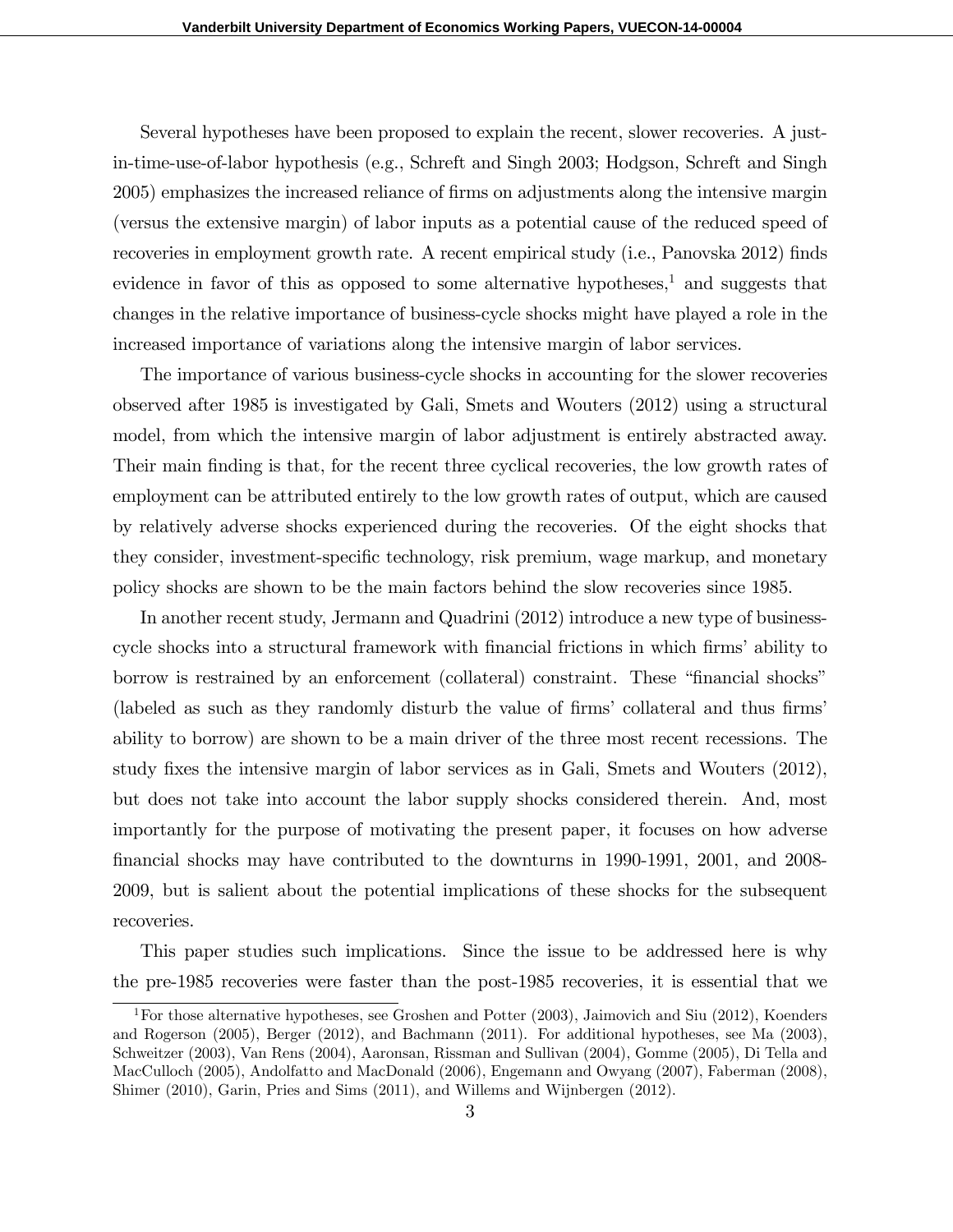examine both episodes rather than just the latter one that is the focus of Jermann and Quadrini (2012). Financial frictions and Önancial shocks are similarly introduced as in there, except that working capital loan is here modeled in a somewhat more conventional way, in that wage bills and purchases of investment goods must be paid at the beginning of each period, before production takes place and revenues are realized, whereas dividend and bond payments can be settled at the end of the period, after the realization of revenues. One of our main findings is that the financial shocks have become more persistent since 1985 and this is an important contributor to the slower recoveries during the post-1985 period.<sup>2</sup> When we model working capital loan in the same way as in Jermann and Quadrini (2012), in that not only payments to workers and for purchases of investment goods but also payments to stockholders and bondholders must be made before production takes place and revenues are realized, our results become quantitatively less striking, though qualitatively similar.

We identify two channels through which a more persistent adverse financial shock originated in a recession can drag the subsequent recovery triggered by, say, a positive productivity shock. The first channel works in a relatively straight forward way: Since greater persistence of the Önancial shock implies that credit conditions are more likely to remain tight, at least in the early phase of the recovery, firms are more likely to continuously face difficulties in obtaining loans and thus be limited in their ability to increase labor and capital inputs to expand production. The growth rates of output and employment may recover more slowly as a result.

The second channel works through substitutions between adjustments along the two margins of labor and of capital inputs. This relates to another main finding of this paper: In the face of tight credit conditions, expanding along the extensive margins can be costly relative to expanding along the intensive margins. So in the early stage of the recovery, firms may rely more on increasing the utilization rate of capital and hours worked per employee, but less on growing employment and capital investment. The result is slow recovery in

<sup>&</sup>lt;sup>2</sup>Such a turning point may not come as a total surprise given the widespread financial innovations and deregulations since the 1980s, which have dramatically complicated the financial architecture, turning it into a somewhat shadow and opaque system with many loose links, and which have also made it hard for monetary policy (which itself has undergone a dramatic transformation in adapting to the changing Önancial world) to improve Önancial conditions during recessions and even recoveries. It is natural to take a longer time for an adverse financial shock to dissipate in such a more complex financial system. Corroborating evidence is also presented by Loutskina and Strahan (2009), Knotek and Terry (2009), and Hatzius, Hooper, Mishkin, Schoenholtz and Watson (2010).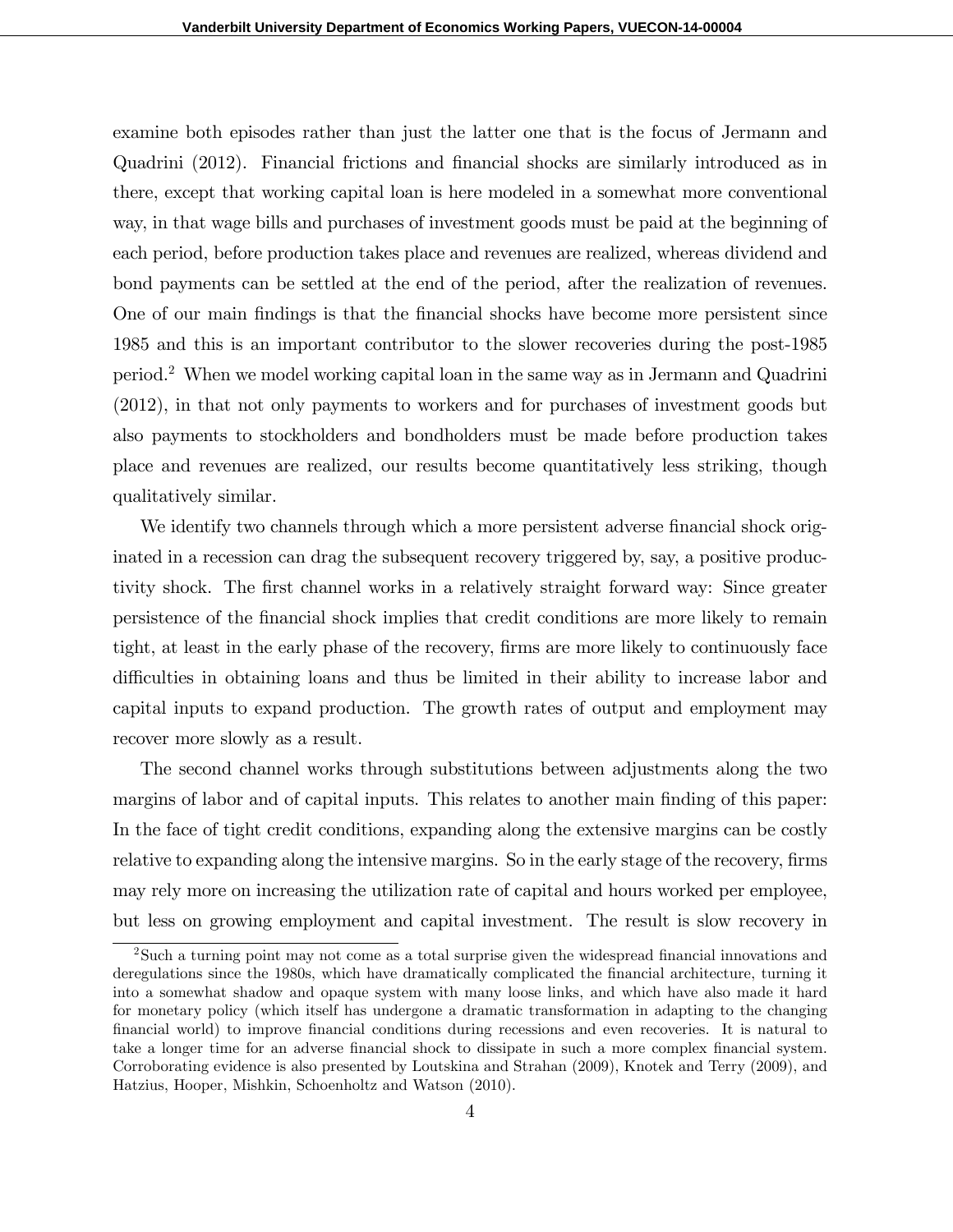employment growth rate accompanied by delayed investment and capital shortage in the early stage of the recovery phase. Whereas the substitution between the two margins of labor inputs echoes the just-in-time-use-of-labor hypothesis of Schreft and Singh (2003), Hodgson, Schreft and Singh (2005), and Panovska (2012), the substitution between the two margins of capital inputs finds its empirical support as is illustrated by Figure 3 that plots the cyclical components of capital utilization rate, investment, and capital stock for the US economy.<sup>3</sup>

As is seen from Figure 3, capital utilization rate usually increases as soon as a recovery begins, but investment rebounds only with a delay, while capital shortage can persist for an extended period into the recovery, and such contrasts are especially stark during the slower recoveries experienced in recent times when financial conditions are persistently tight.<sup>4</sup>

We use a parsimonious model with only financial and productivity shocks to help get a sense about the quantitative importance of the Önancial shocks and the relative contributions of the two channels. The time series for the shocks are here constructed following the same methodology used in the two-shock model of Jermann and Quadrini (2012) that however fixes the intensive margins of both labor and capital inputs. Since the shock series so constructed are independent of whether or not other shocks are also included in the model, their macroeconomic effects will not be overstated just because those other shocks are abstracted away from the model. Using the constructed series, we simulate the model, as well as its various versions in which the intensive margin of labor, or capital, or both labor and capital, is fixed. The simulation results show that the second channel is quantitatively important. Shutting down the intensive margins of capital and labor dramatically increases the employment growth rate following a trough for both the pre-1985 and post-1985 periods. However, the difference between the pre-1985 and the post-1985 employment growth rate still stands. It turns out that the Örst channel is crucial for explaining the difference between the pre-1985 and post-1985 employment growth rate.

<sup>&</sup>lt;sup>3</sup>Starting with figure 3, in what follows, we will focus on cyclical components obtained by passing actual and simulated data through the Hodrick-Prescott filter with a smoothing parameter of 16000.

<sup>&</sup>lt;sup>4</sup>The substitution between the two margins of capital inputs and its implication for capital shortage during a recovery have long been noted in the literature (e.g., Gertler and Hubbard 1989; Gertler and Gilchrist 1994; Kashyap et al. 1994). Several studies actually link such capital shortage to the persistently high long-term unemployment rate in Europe (e.g., Benassy 1999; Braumann 1997; Acemoglu 2001). When situated in this strand of the literature, a contribution of this paper is to demonstrate a transmission mechanism through which persistently tight financial conditions can intensify such substitution to cause severe capital shortage and slow recovery in employment and output growth from a recession.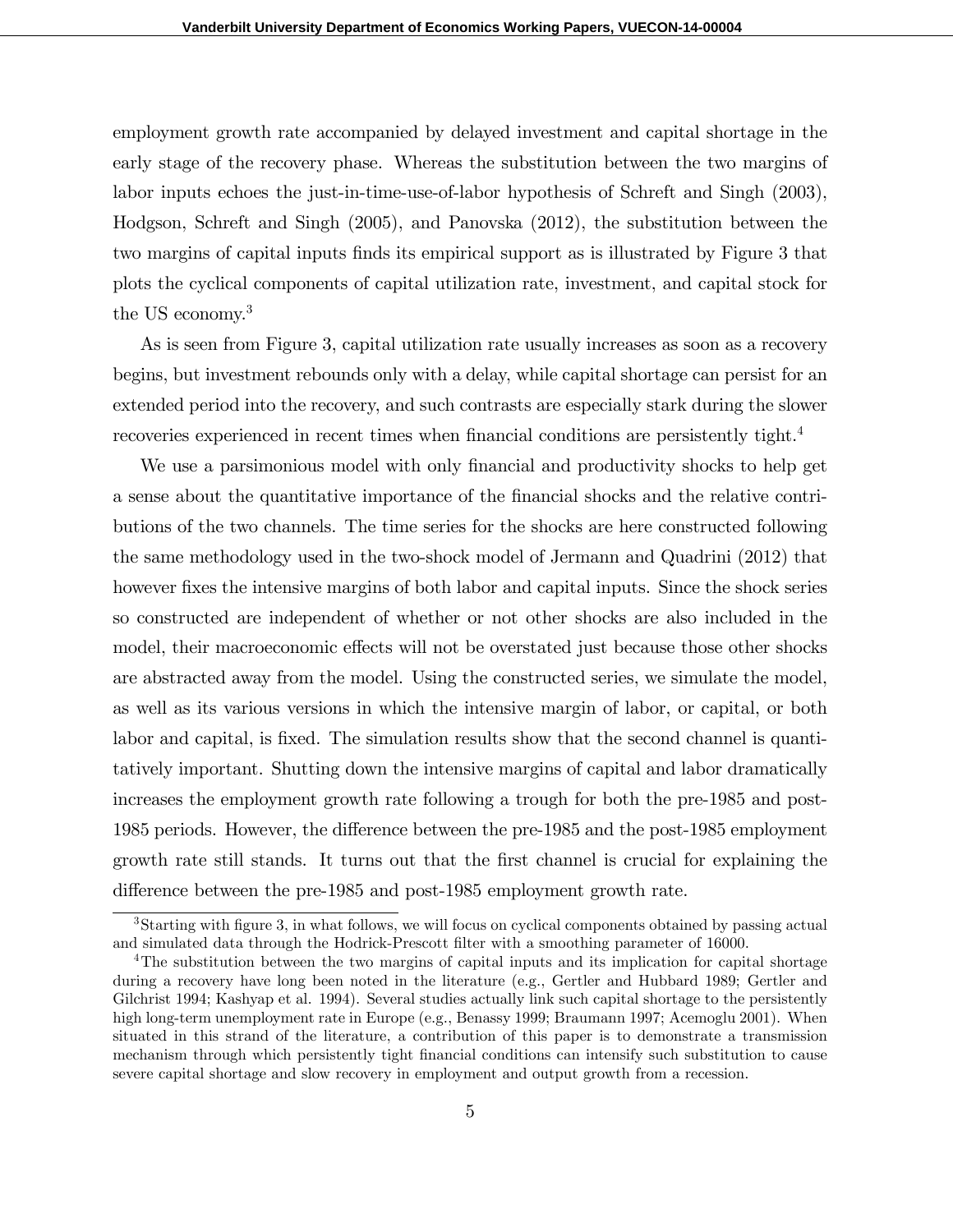

Figure 3. Cyclical component (HP-16000), 1967-2012

Notes: The data for capital utilization come from the Board of Governors of the Federal Reserve System. The data for investment and capital stock come from the Flow of Funds Account and authors' calculation. The shaded areas are NBER-dated recession bars.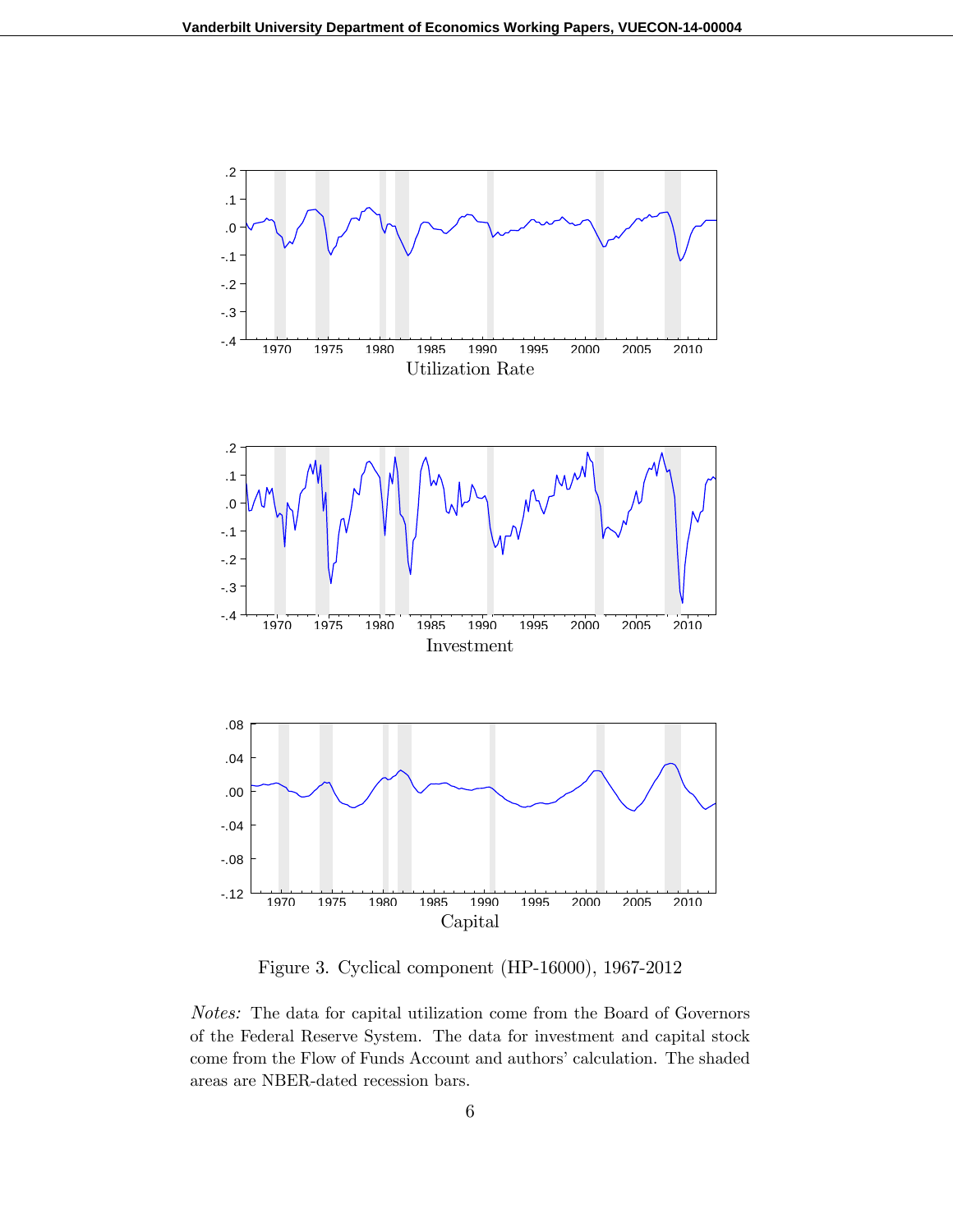When we divide the constructed series into two sub-series, one for the pre-1985 era and the other for the post-1985 episode, and use them to estimate two bivariate VAR processes respectively, we uncover statistically significant evidence that the financial shock has been more persistent after 1985 than it was before 1985. When we re-simulate the model, first using the VAR system estimated from the pre-1985 sub-series, and then using the VAR system estimated from the post-1985 sub-series, as a stochastic driving process, we find that recovery from a recession indeed is much slower in the latter case than in the former one, as is illustrated in Figure 4.



Figure 4. per-1985 and post-1985 recoveries

Taken together, we consider these results as providing strong evidence to suggest that not only the three recent episodes of considerable financial distress, namely, the S&L crisis in the late 1980s to the early 1990s, the dot-com bubble burst in the early 2000s, and especially most recently the more severe financial crisis that started in the mortgage markets in the late 2000s, contributed significantly to the downturns in 1990-1991, 2001, and  $2008-2009$ , as demonstrated by Jermann and Quadrini  $(2012)$ , but their adverse effects continued into the subsequent recoveries posting a major drag on employment and output growth.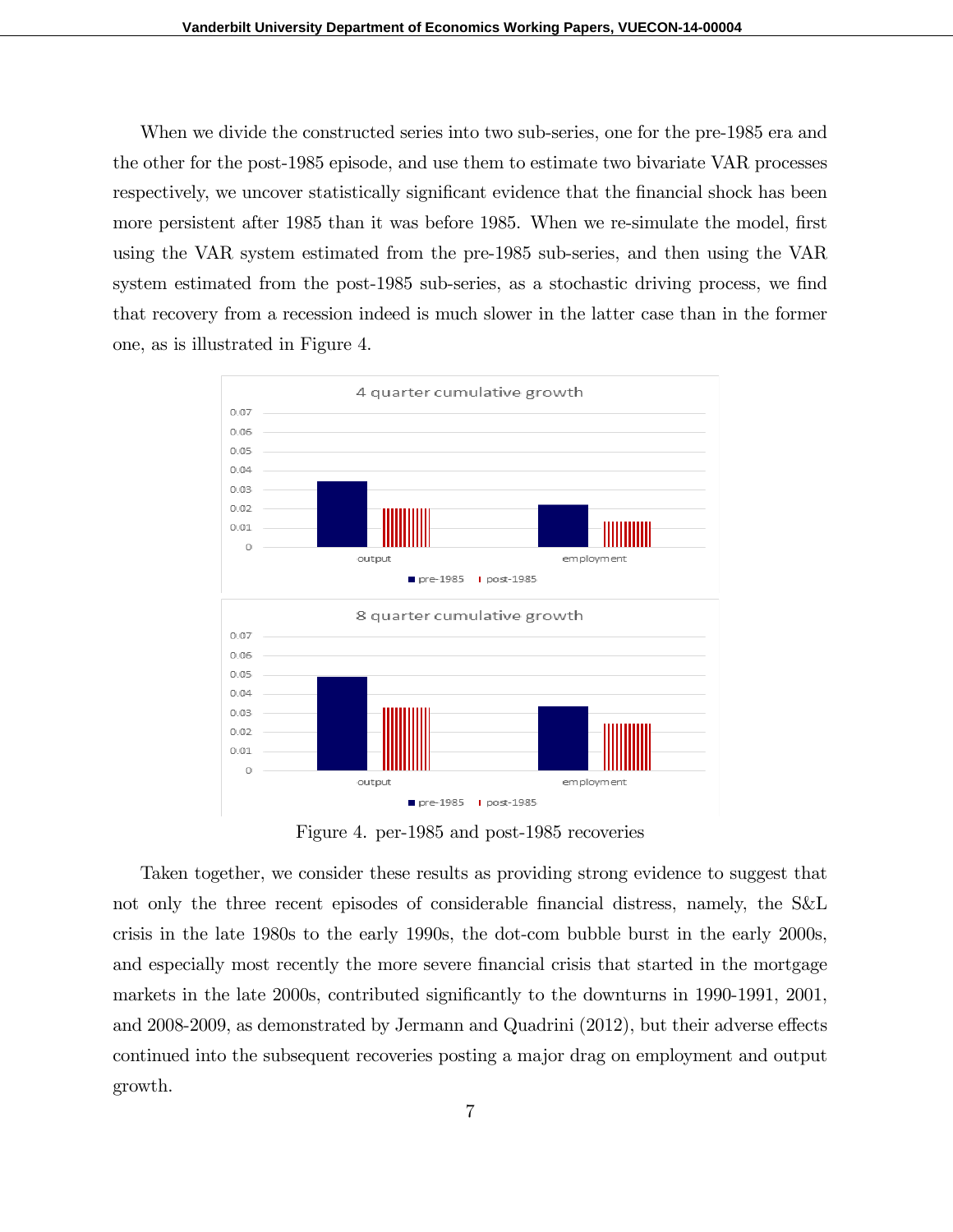In light of the findings by Gali, Smets and Wouters  $(2012)$ , it is also fitting to assess the importance of Önancial shocks relative to other shocks in contributing to the recent slow recoveries. For this purpose, we enrich their framework, which is based on Gali, Smets and Wouters (2011) that features eight structural shocks and various frictions widely considered in the literature, with the Önancial frictions and Önancial shocks studied in our parsimonious model. Similar to their structural estimation approach, our richer model is also estimated with Bayesian maximum likelihood methods. Our main Önding based on whole-sample estimates shows that financial shocks are the dominant contributor to the slow recoveries in employment growth rate, while for the slow recoveries in output growth rate technology shocks are also important. This main message remains unchanged when we re-estimate the model separately for two sub-sample periods. The sub-sample estimates assign some roles to wage-markup shocks for the slow recoveries in employment and output growth rates, and price-markup shocks for the slow recoveries in output growth rate, but these roles are much smaller than that played by financial shocks.

The rest of the paper is organized as follows. In section 2 we present our parsimonious model with only financial shocks and TFP shocks. In section 3 we calibrate the model using U.S. data from the first quarter of 1967 to the last quarter of 2012. In section 4 we demonstrate the quantitative results that show not only our modelís ability to generate the slower recoveries following the last three recessions, but also the quantitative significance of different factors of our model. In section 5 we provide a comprehensive model with nine shocks to check the quantitative contribution of financial shocks relative to other shocks to the slow recoveries following the post-1985 recessions. In section 6 we conclude.

## 2 The Parsimonious Model

We incorporate financial frictions and financial shocks as in Jermann and Quadrini (2012) into the framework of Burnside and Eichenbaum (1996). The later is a variant of Hansen's  $(1985)$  indivisible labor model, modified to incorporate both variable capital-utilization rates and varying hours worked per worker. One feature of this model is that the units of effective labor input co-move positively with capital utilization because the two are complements in production. Financial frictions and Önancial shocks are similarly introduced as in Jermann and Quadrini (2012), except that working capital loan is here modeled in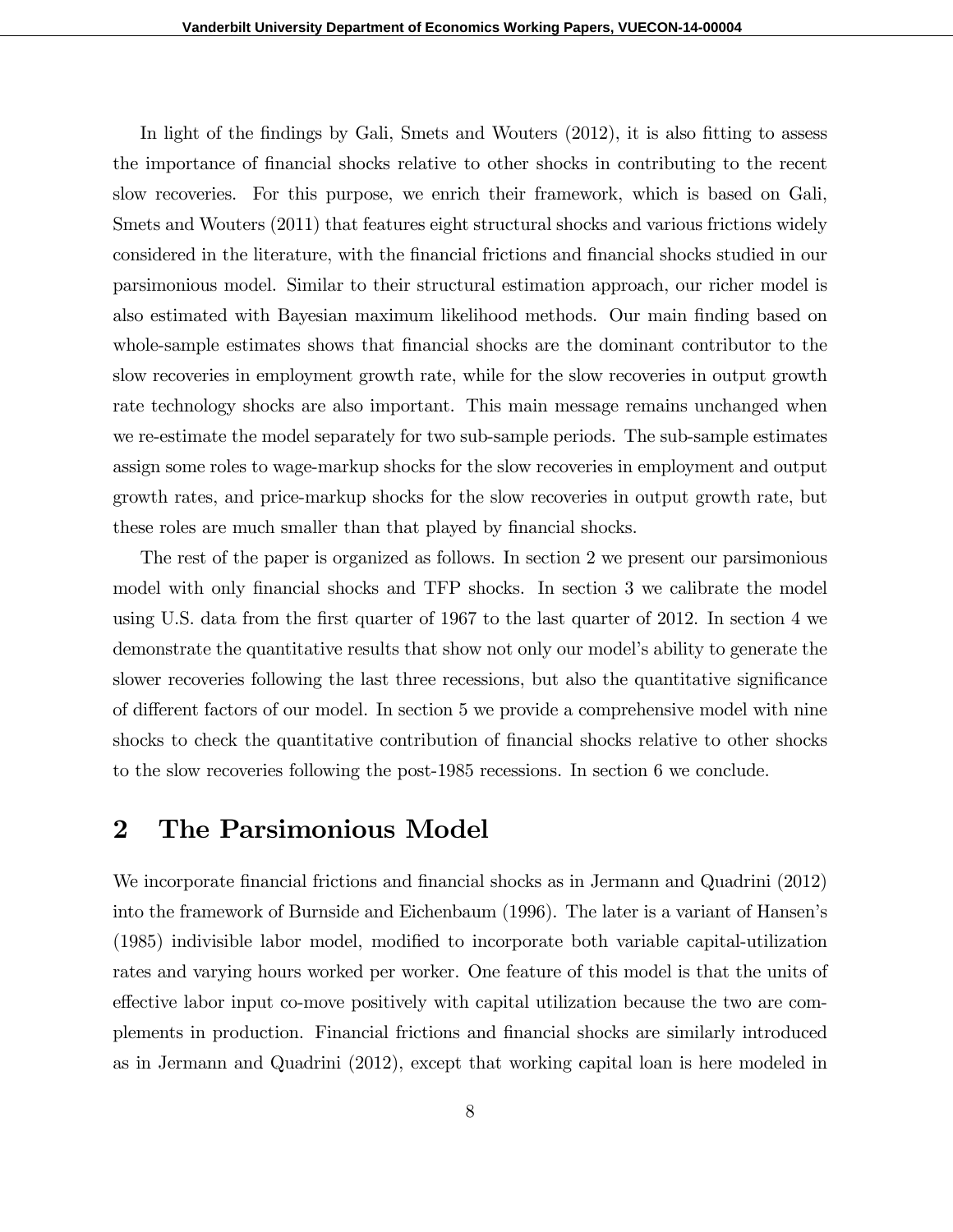a somewhat more conventional way, in that wage bills and purchases of investment goods must be paid at the beginning of each period, before production takes place and revenues are realized, whereas dividend and bond payments can be settled at the end of the period, after the realization of revenues.

## 2.1 Environment

The model economy is populated by a continuum of homogeneous households. The total number of households is normalized to 1. A representative household consists of a large number of infinitely-lived individuals. To go to work, an individual incurs a fixed cost of  $\zeta$ hours. The time-t instantaneous utility function of such a person is given by  $\ln(c_t)+\theta\ln(T \zeta - h_t$ ). Here, T denotes the individual's time endowment,  $h_t$  denotes the total hours he works, and  $c_t$  denotes time-t privately purchased consumption. The utility parameter  $\theta$  is assumed to be positive. The time-t instantaneous utility of a person who does not go to work is given by  $\ln(c_t) + \theta \ln(T)$ . At the end of period  $t - 1$ , a representative household decides the number of its members that will go to work in period  $t$ ,  $n_t$ . We will see that this timing of labor supply is consistent with the firm's timing of labor demand.

There is a continuum of firms, in the  $[0, 1]$  interval. They have access to a common production function

$$
y_t = z_t (k_t u_t)^{\alpha} (n_t h_t)^{1-\alpha}, \qquad (1)
$$

where the capital share satisfies  $\alpha \in (0, 1)$ ,  $z_t$  represents the stochastic level of technology common to all firms,  $k_t$  denotes the capital stock at the beginning of time t,  $u_t$  represents the capital utilization rate, and  $n_t$  denotes the number of individuals per household at work at time t. According to the production function, the production of output depends on the total amount of effective capital,  $k_t u_t$ , and the total effective hours of work,  $n_t h_t$ . As in Burnside and Eichenbaum (1996), equation (1) captures the notion that capital services and labor input are complements in production.

We suppose that using capital more intensively increases the rate at which capital depreciates. Specifically, we assume that the time-t depreciation rate of capital,  $\delta_t$ , is given by

$$
\delta_t = \bar{\delta} u_t^{\phi},\tag{2}
$$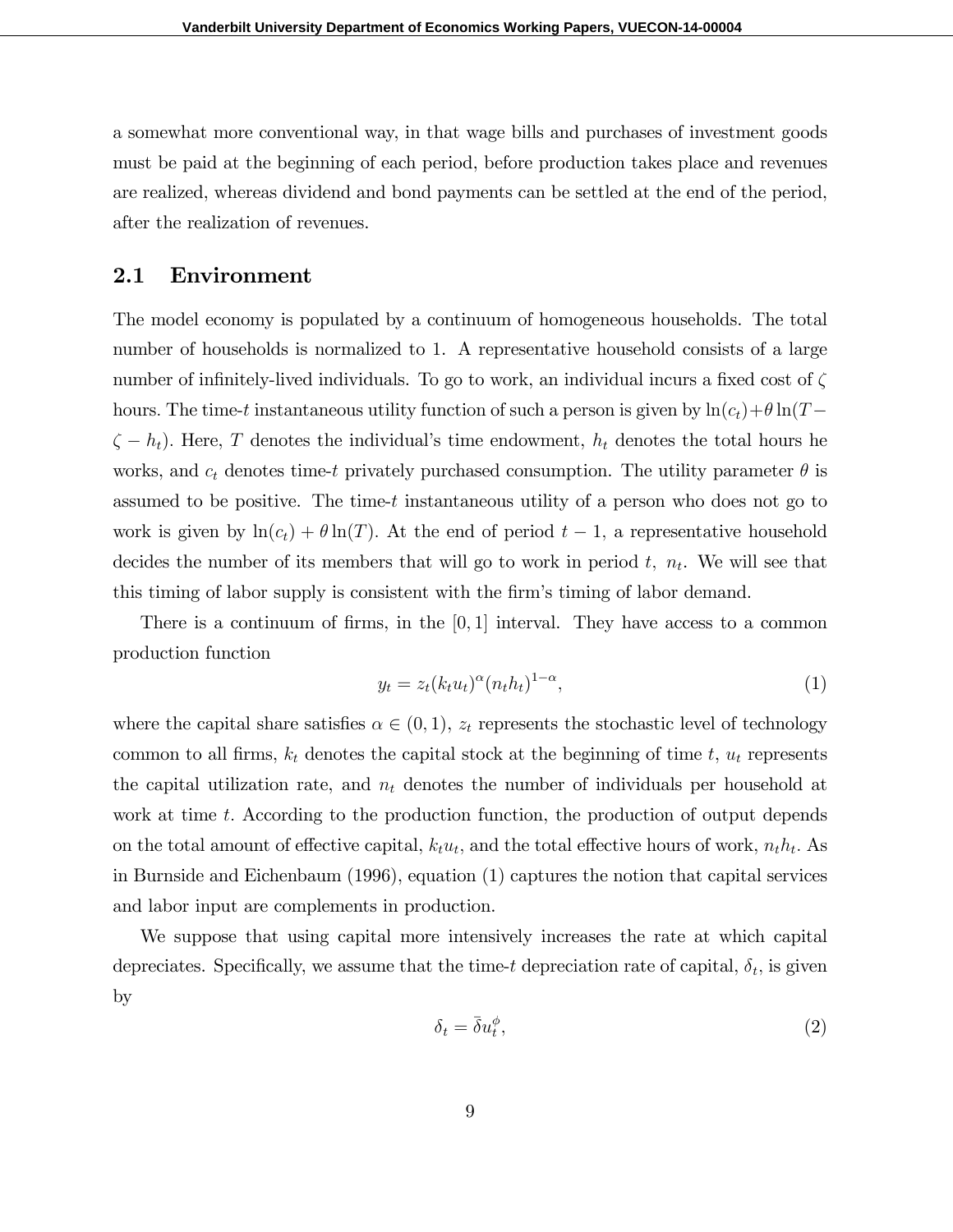where  $0 < \bar{\delta} < 1$  and  $\phi > 1$ .<sup>5</sup> The stock of capital evolves according to

$$
k_{t+1} = (1 - \delta_t)k_t + i_t,
$$

where  $i_t$  denotes gross investment at time t. Under these assumptions, firms can increase capital service without increasing capital stock.

Firms issue equity and debt. Debt, denoted by  $b_t$ , is preferred to equity because it has a tax advantage. Given the interest rate  $r_t$ , the effective gross interest rate for the firm is  $R_t = 1 + r_t(1 - \tau)$ , where  $\tau$  represents the tax benefit. This tax advantage is financed by a lump-sum tax on households.

In addition to the intertemporal debt,  $b_t$ , firms raise funds with an intraperiod loan,  $l_t$ , to finance the total wage payment,  $w_t n_t h_t$ , and the investment,  $i_t$ , at the beginning of period t. That is,  $l_t \geq w_t n_t h_t + k_{t+1} - (1 - \delta_t) k_t$ , where  $w_t$  is the wage rate. The intraperiod loan is repaid at the end of the period, and there is no interest. This specification is shared by most of the literature with working capital, but it is different from Jermann and Quadrini (2012), who also includes the dividend,  $d_t$ , and the intertemporal debt,  $b_t$ , in the working capital. We assume that  $d_t$  and  $b_t$  can be paid after the time-t revenue is realized.

The ability to borrow (intra- and intertemporally) is bounded by the limited enforceability of debt contracts, as firms can default on their obligations. Following Kiyotaki and Moore (1997), we assume that the only asset available for liquidation is the physical capital,  $k_{t+1}$ . In other words,  $k_{t+1}$  is the collateral for the debt  $b_{t+1}/R_t$  and the intraperiod loan  $l_t$ . In the literature that follows Kiyotaki and Moore (1997), it is often assumed that only a proportion of the collateral can be liquidated to cover the debt. Their focus is often on the role of Önancial frictions in the propagation of TFP shocks. Here, following Jermann and Quadrini  $(2012)$ , we model an exogenous financial shock. Specifically, we assume that at the moment of contracting a loan the liquidation value of physical capital is uncertain. With probability  $\xi_t$  the lender can recover the full value  $k_{t+1}$ , but with probability  $1 - \xi_t$ the recovery value is zero. As in Jermann and Quadrini  $(2012)$ , we define the borrowing constraint by

$$
\xi_t(k_{t+1} - b_{t+1}/(1+r_t)) \ge l_t.
$$
\n(3)

Higher debt, either intertemporal or intratemporal, makes the borrowing constraint tighter. On the other hand, a higher stock of capital relaxes the enforcement constraint. The

 $5$ See Greenwood, Hercowitz and Huffman (1988) and Burnside and Eichenbaum (1996).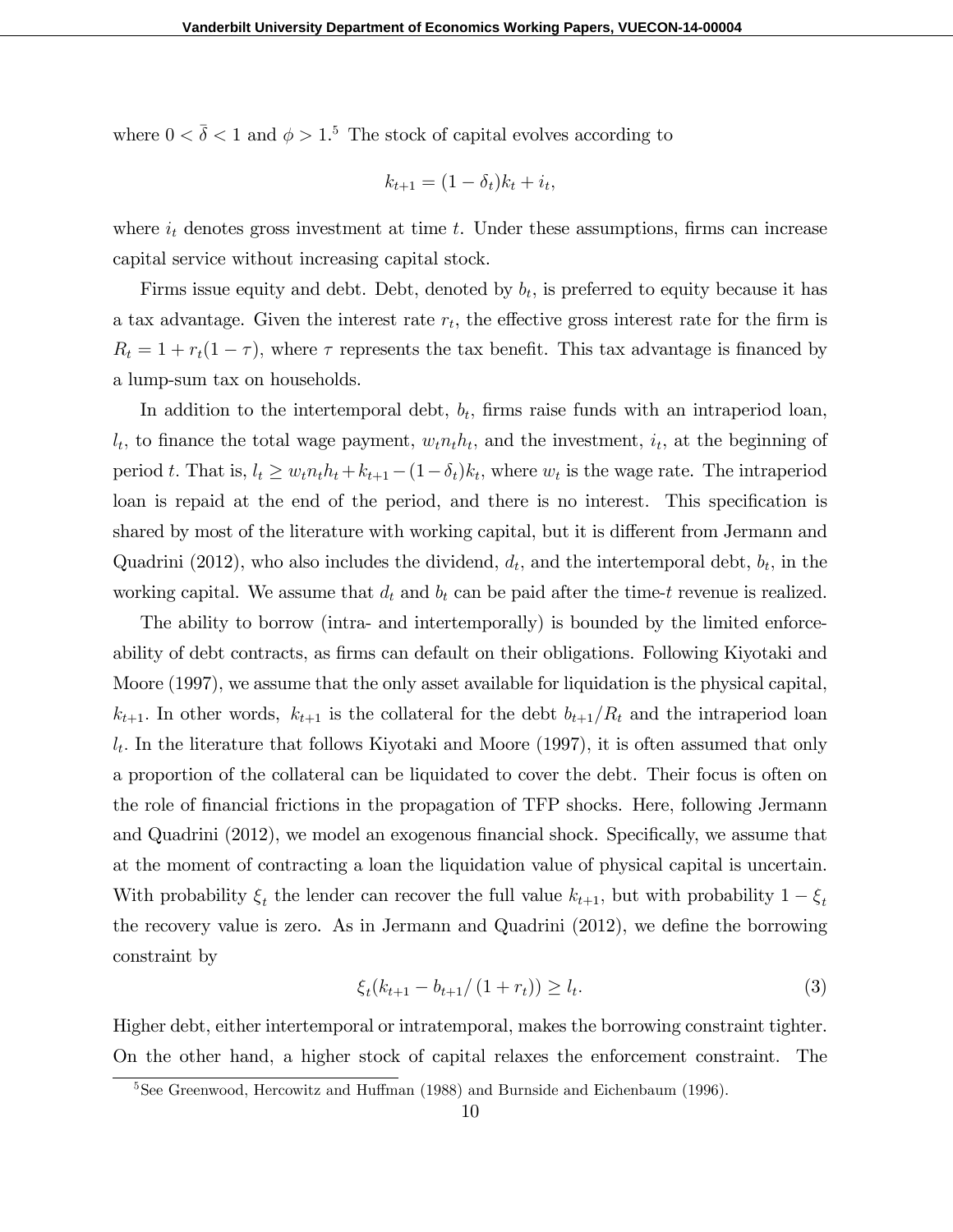probability  $\xi_t$  is stochastic and depends on market conditions. Because this variable affects the tightness of the borrowing constraint, we refer to its stochastic innovations as "Önancial shocks." Notice that  $\xi_t$  is common to all firms.

As shown, we have two sources of aggregate uncertainty: productivity,  $z_t$ , and financial,  $\xi_t$ . Since we do not have idiosyncratic shocks, we will concentrate on the symmetric equilibrium where all firms are alike. The exogenous shocks are assumed to follow a VAR process with one lag.

As in Jermann and Quadrini (2012), we use a quadratic cost function for the dividend adjustment

$$
\varphi(d_t) = d_t + \kappa (d_t - \bar{d})^2,
$$

where  $\kappa \geq 0$ , and d is the long-run dividend payout target (steady state). This form of adjustment cost captures the preferences of managers for dividend smoothing (Lintner 1956). The parameter  $\kappa$  is key for determining the impact of financial shocks. When  $\kappa > 0$ , the adjustment of equity is costly. As a result, financial shocks will have non-negligible short-term effects on the production decision of firms.

To see more clearly how  $\xi_t$  affects the financing and production decisions of firms, we rewrite the borrowing constraint  $(3)$ , using the firm's budget constraint

$$
w_t n_t h_t + k_{t+1} - (1 - \delta_t) k_t + b_t + \varphi(d_t) = y_t + b_{t+1}/R_t.
$$
\n<sup>(4)</sup>

That is,

$$
\xi_t \left[ z_t (k_t u_t)^{\alpha} (n_t h_t)^{1-\alpha} + (1 - \delta_t) k_t - b_t - w_t n_t h_t - \varphi(d_t) \right] \ge l_t.
$$

For demonstration purpose, we have assumed that  $\tau = 0$ . Since  $k_t$ ,  $n_t$ , and  $b_t$  are given at the beginning of period, the variables that are under the control of the firm are the hours worked per worker,  $h_t$ , the investment,  $i_t$ , the capital utilization,  $u_t$ , and the equity payout,  $d_t$ . The firm can vary these variables to satisfy a binding borrowing constraint. In contrast, in the model of Jermann and Quadrini  $(2012)$ , the only variables that a firm can use to relax a tight borrowing constraint are the input of labor,  $n_t$ , and the equity payout,  $d_t$ .

If we start from a pre-shock state in which the borrowing constraint is binding and the firm wishes to keep the production plan unchanged, a negative financial shock (lower  $\xi_t$ ) requires a reduction in the equity payout  $d_t$ . However, in our model, if the firm cannot reduce  $d_t$ , it has to cut  $h_t$  and  $i_t$ , or increase  $u_t$ . Given that the labor service and the capital service are complements in production, a negative financial shock may induce the firm to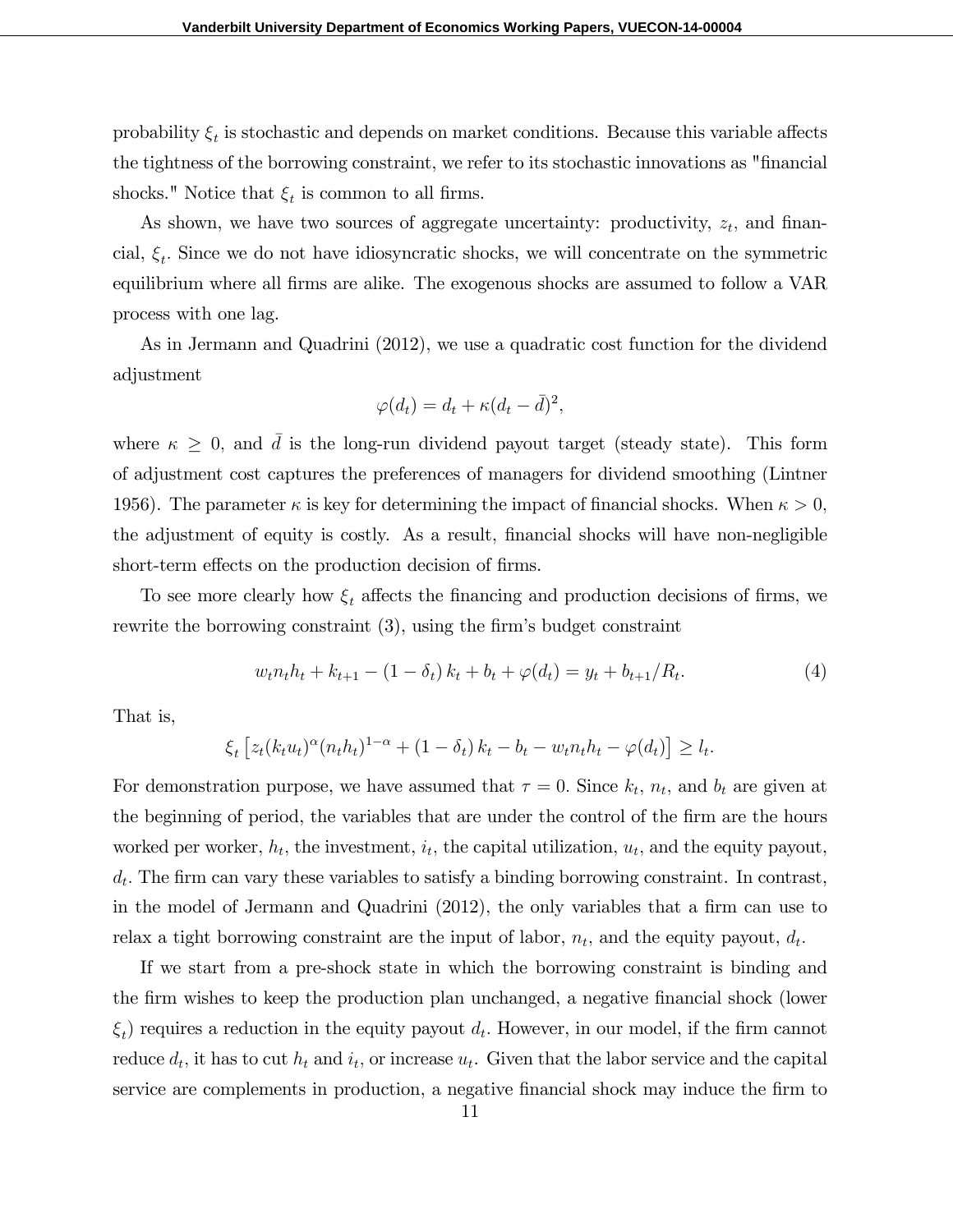reduce both some labor service and some capital service. For labor service, it reduces  $h_t$ . For capital service, it can reduce  $u_t$ . Alternatively, to minimize this reduction and keep the current production plan, the firm can also reduce more of its investment,  $i_t$ , at the expense of future production. But this later plan will lower the capital stock  $k_{t+1}$ , and a persistent low profile of capital will keep the borrowing constraint persistently tight. The firm will find it difficult to hire more workers when the collateral is low and the financial conditions stay poor. With the same logic, even if the TFP recovers from a recession and the output increases, poor Önancial conditions may cause the employment to stay at a relatively low level for a longer period, associated with capital shortage.

### 2.2 Firm's Problem

To capture the ideas that Örms must make employment decisions conditional on their expectations on the future states of demand and technology, and that firms cannot adjust the number of employees instantly in response to the aggregate shocks, we let firms choose their  $n_t$  in the end of period  $t-1$ . The recursive formulation of the firm's problem is as follows. Here we skip the subscript  $t$  in order to simplify the notations. The individual states are the capital stock,  $k$ , the number of workers,  $n$ , and the debt,  $b$ . The aggregate states are TFP shock and financial shock, denoted by s. The optimization problem is

$$
V(s; k, n, b) = \max_{h, u, n_{+1}, k_{+1}, b_{+1}, d} \{d + Em_{+1}V(s_{+1}, k_{+1}, n_{+1}, b_{+1})\}
$$
(5)

subject to the budget constraint

$$
b + wnh + k_{+1} + \varphi(d) = (1 - \delta)k + z(ku)^{\alpha}(nh)^{1 - \alpha} + b_{+1}/R,
$$
\n(6)

and the borrowing constraint

$$
\xi(k_{+1} - b_{+1}/(1+r)) \ge \wedge h + k_{+1} - (1-\delta)k. \tag{7}
$$

The function  $V(s; k, n, b)$  is the market value of the firm in terms of its cumulative dividend, and  $m_{+1}$  is the stochastic discount factor. The stochastic discount factor, the wage rate, and the interest rate are determined in the general equilibrium and are taken as given by an individual firm.

Denoting by  $\lambda$  and  $\mu$  the Lagrange multipliers associated with the budget constraint and the borrowing constraint, respectively, the first-order conditions for h, u,  $n_{+1}$ ,  $k_{+1}$ ,  $b_{+1}$ and d are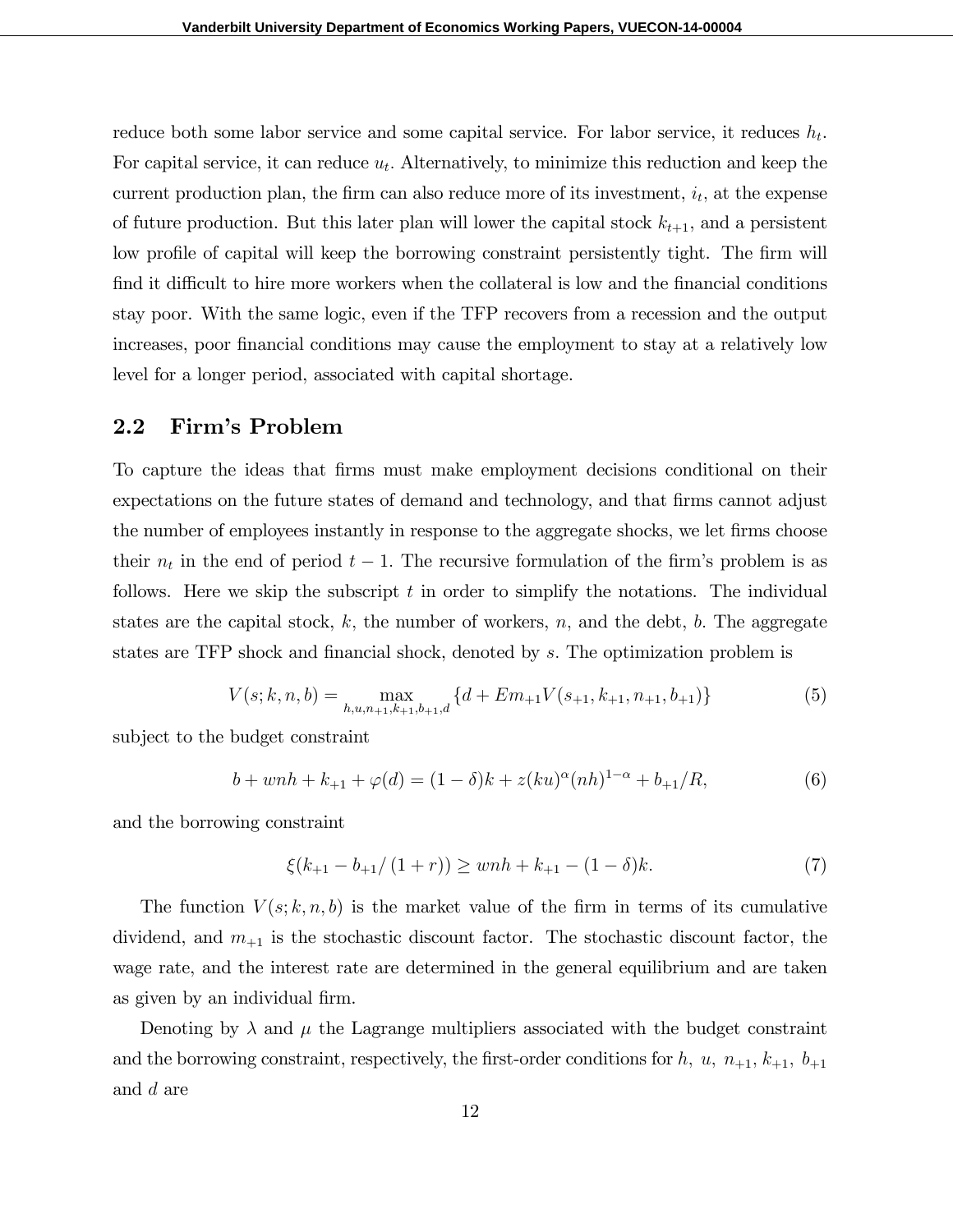$$
(1 - \alpha)\frac{y}{nh} = (1 + \frac{\mu}{\lambda})w,\tag{8}
$$

$$
\alpha \frac{y}{k} = (1 + \frac{\mu}{\lambda}) \phi \delta,\tag{9}
$$

$$
Em_{+1}\lambda_{+1}\left[ (1-\alpha)\frac{y_{+1}}{n_{+1}} - (1+\frac{\mu_{+1}}{\lambda_{+1}})w_{+1}h_{+1} \right] = 0,\tag{10}
$$

$$
Em_{+1} \frac{\lambda_{+1}}{\lambda} [(1 - \delta_{+1}) + \alpha \frac{y_{+1}}{k_{+1}} + \frac{\mu_{+1}}{\lambda_{+1}} (1 - \delta_{+1})] + \frac{\mu}{\lambda} \xi = 1 + \frac{\mu}{\lambda}, \tag{11}
$$

$$
REm_{+1}\frac{\lambda_{+1}}{\lambda} + \frac{\mu}{\lambda}\xi\frac{R}{1+r} = 1,\tag{12}
$$

where

$$
\lambda = \frac{1}{\varphi_d(d)} = \frac{1}{1 + 2\kappa(d - \bar{d})}.\tag{13}
$$

First, we try to establish the relationship between  $\xi$  and the multiplier  $\mu$ . It will be convenient to consider the special case in which the cost of equity payout is zero, that is,  $\kappa = 0$ . In this case,  $\lambda = \lambda_{+1} = 1$  according to equation (13); equation (12) becomes  $REm_{+1} + \mu \xi \frac{R}{1+r} = 1$ . Taking as given the aggregate prices R, r, and  $Em_{+1}$ , it implies that there is a negative relationship between  $\xi$  and  $\mu$ . In other words, a negative financial shock gives a higher  $\mu$ , meaning that the borrowing constraint is tighter.

The optimality condition for hours worked per worker is expressed in equation (8). Equation (8) indicates that the marginal productivity of labor is equalized to the marginal cost. The marginal cost is the wage rate augmented by a wedge that depends on the tightness of the borrowing constraint, that is,  $\mu$ . A tighter borrowing constraint increases the effective cost of labor and reduces its demand.

Equation (9) is the optimality condition for capacity utilization. The capacity utilization increases with TFP and decreases with capital stock, given that  $\phi > \alpha$ . Moreover, a tighter borrowing constraint also reduces the capital utilization. That is because the firm would like to save some capital in order to relax the borrowing constraint in the next period. As a result, the capital utilization decreases immediately during a recession (with both negative TFP shock and negative financial shock). This mechanism is reinforced when  $\kappa > 0$ . In this case, it will be costly to readjust the dividend payment, and the change in  $\xi$  induces a larger movement in  $\mu$ .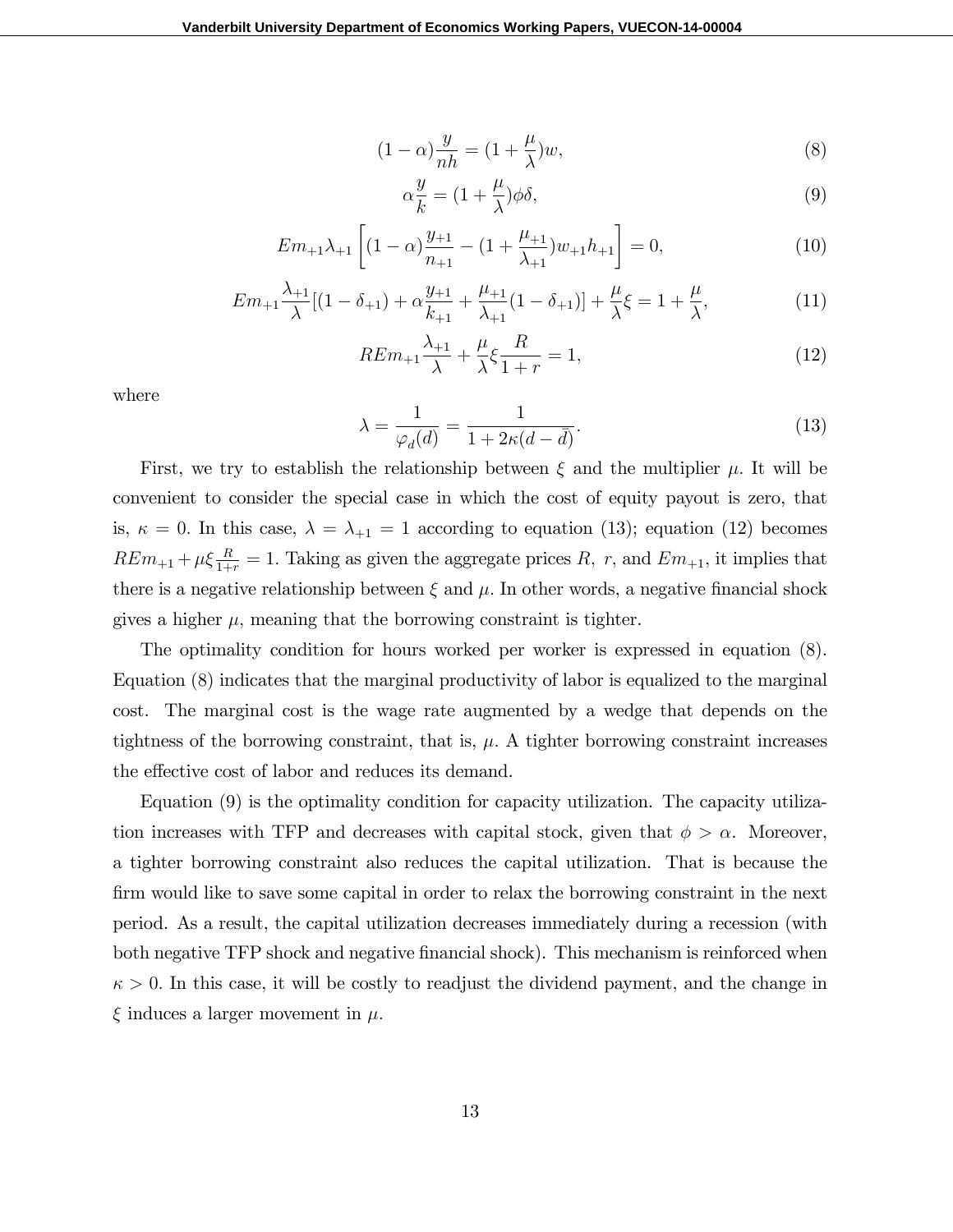### 2.3 Household's Problem and General Equilibrium

The representative household maximizes the expected lifetime utility

$$
\max E_0 \sum_{t=0}^{\infty} \beta^t [\ln(c_t) + \theta n_t \ln(T - \zeta - h_t) + \theta (1 - n_t) \ln(T)], \tag{14}
$$

where  $\beta$  is the discount factor. Households are the owners of firms. In addition to equity shares, they hold non-contingent bonds issued by firms. The household's budget constraint is

$$
c_t + \frac{b_{t+1}}{1+r_t} + x_{t+1}p_t + \Upsilon_t = w_t n_t h_t + b_t + x_t (d_t + p_t),
$$
\n(15)

where  $x_t$  is the equity shares,  $p_t$  is the market price of shares, and  $\Upsilon_t = B_{t+1}/[1 + r_t(1 - \tau)]$  $B_{t+1}/[1 + r_t]$  are the lump-sum taxes that finance the tax benefit of debt for firms. The first order conditions with respect to  $h_t$ ,  $n_{t+1}$ ,  $b_{t+1}$ , and  $x_{t+1}$  are

$$
\frac{w_t}{c_t} - \frac{\theta}{T - \zeta - h_t} = 0,\t\t(16)
$$

$$
E_t \left[ \frac{w_{t+1} h_{t+1}}{c_{t+1}} + \theta \ln(T - \zeta - h_{t+1}) - \theta \ln(T) \right] = 0, \tag{17}
$$

$$
\beta (1 + r_t) E_t \frac{c_t}{c_{t+1}} = 1,
$$
\n(18)

and

$$
\beta E_t \frac{c_t}{c_{t+1}} \frac{d_{t+1} + p_{t+1}}{p_t} = 1.
$$
\n(19)

Recall that  $n_t$  is determined at the end of period  $t-1$ . In period t, the household makes a plan for  $n_{t+1}$  according to its expectation on the future wage  $w_{t+1}$  and the corresponding demand for  $h_{t+1}$ . Equations (18) and (19) determine the interest rate and share price, respectively.

Firm's optimization is consistent with household's optimization. Therefore, the stochastic discount factor is  $m_{t+j} = \beta^{j} c_t / c_{t+j}$ .

The definition of a general equilibrium is provided below. The aggregate states  $s$  are the productivity z, the financial shock  $\xi$ , the aggregate capital K, and the aggregate bond B. The total share is normalized to 1.

**Definition 1** A recursive competitive equilibrium is defined as a set of functions for  $(i)$ household's policies  $c^h(s)$ ,  $n^h_{+1}(s)$ ,  $h^h(s)$ , and  $b^h_{+1}(s)$ ; (ii) firm's policies  $d(s; k, b)$ ,  $h(s; k, b)$ ,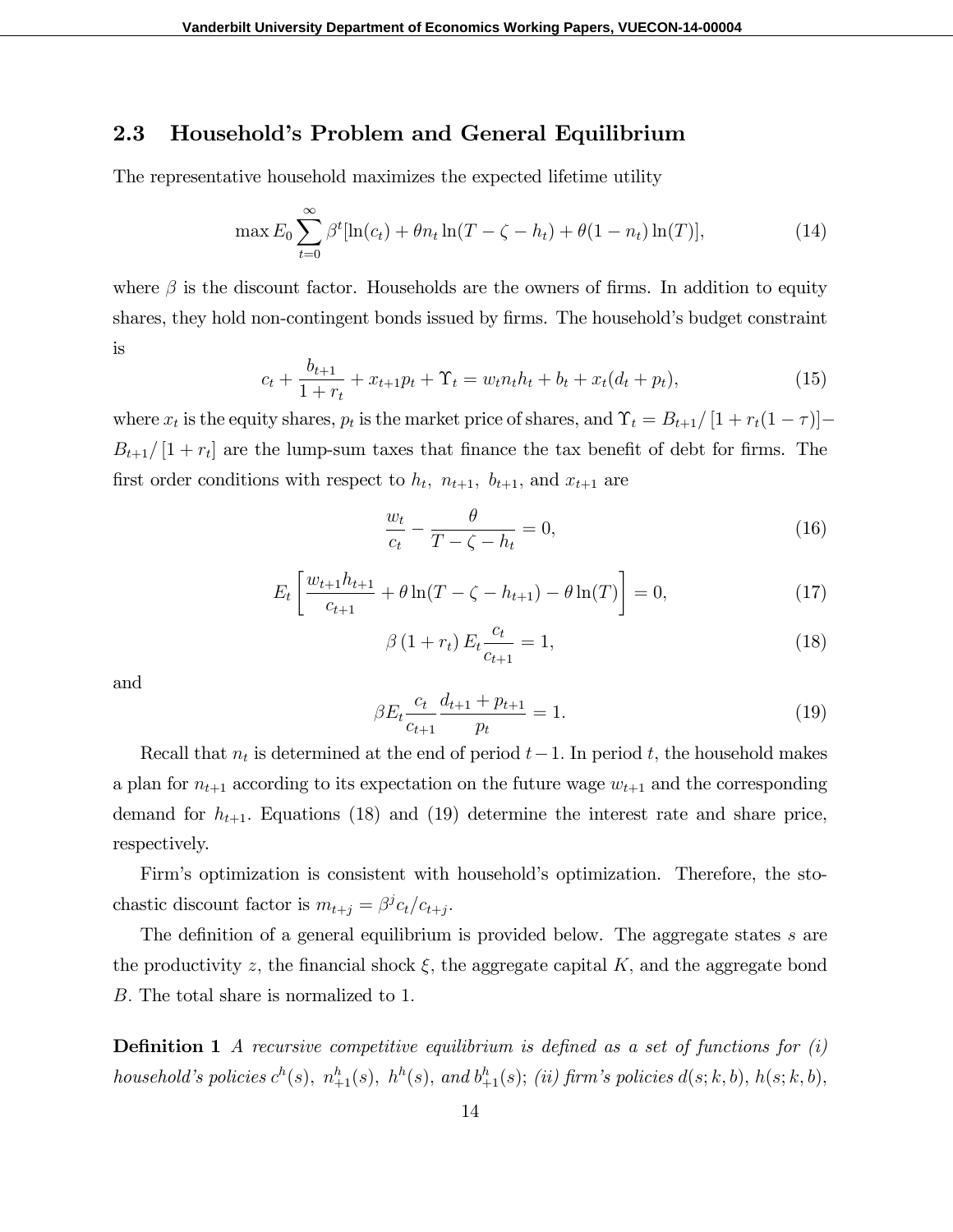$u(s; k, b), n_{+}(s; k, b), k_{+1}(s; k, b)$  and  $b_{+1}(s; k, b);$  (iii) firm's value  $V(s; k, n, b);$  (iv) aggregate prices  $w(s)$ ,  $r(s)$ ,  $p(s)$ , and  $m(s, s_{+1})$ ; and (v) law of motion of the aggregate states  $s_{+1} = \Psi(s)$ , such that: (i) household's policies satisfy conditions (17)-(19); (ii) firm's policies are optimal and  $V(s; k, n, b)$  satisfies the Bellman equation (5); (iii) the wage, interest rates and share price clear the labor, bond, and share markets, and  $m(s, s_{+1}) = \beta c_t/c_{t+1};$ and (iv) the law of motion  $\Psi(s)$  is consistent with individual decisions and with the stochastic processes for z and  $\xi$ .

Now we can get better insight into why our model can explain capital shortage and slow recovery together. At the very beginning of a recovery, the financial conditions are still tight, i.e.,  $\xi_t$  is small. As TFP improves, a firm's demand for labor input and capital services (capital utilization) increases, as shown in equations (8) and (9). Given that the borrowing constraint is binding, in order to increase output in response to a higher TFP a firm may increase the total wage payment  $w_t n_t h_t$  at the cost of decreasing investment  $i_t$ , since the investment i does not increase the current capital service. This reduction of  $i_t$  causes a low level of capital stock in the future periods, which means a low level of collateral and a persistently tight borrowing constraint, until the Önancial conditions improve dramatically. As a consequence, employment can continue to decline even after the TFP and output have begun to increase. This mechanism shows that a slow improvement in financial conditions can cause a longer capital shortage, leading to a slow recovery.

## 3 Calibration

The parameters can be divided into two groups. The first group includes parameters that can be calibrated using steady state targets, some of which are typical in the business cycle literature. The second group includes parameters that cannot be calibrated using steady state targets. For these parameters, we use numerical methods. In order to solve the numerical model, we log-linearize the model, which is provided in Appendix A.

The period in the model is a quarter. The data we used for calibration are the empirical series from 1967:I to 2012:IV in the United States. For the series of capital,  $k_{t+1}$ , depreciation,  $\delta_t$ , and debt,  $b_{t+1}/(1 + r_t)$ , we use end of period balance sheet data from the Flow of Funds Accounts. For the output,  $y_t$ , we use the GDP data from the Bureau of Economic Analysis. For  $w_t$ ,  $n_t$ ,  $h_t$ , and  $u_t$ , we use data from Federal Reserve Bank of St.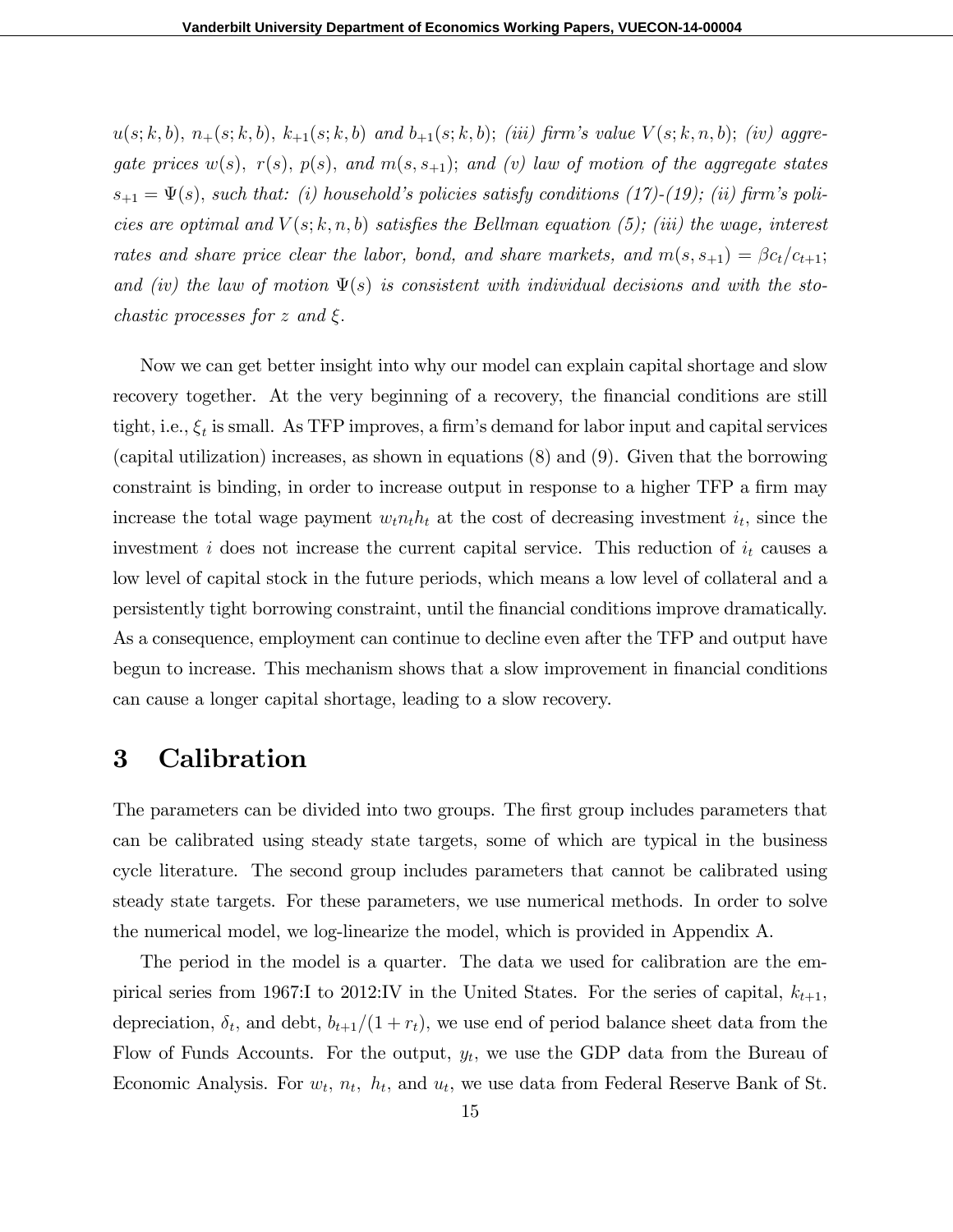Louis. All the series are in real terms. A more detailed description of data is provided in Appendix B.

Parameters set with steady state targets. — We set  $\beta = 0.9825, \tau = 0.35$ , and  $\alpha = 0.36$ . The discount factor  $\beta = 0.9825$  implies that the annual steady state return from holding shares is 7.12%, according to equation (19). The tax wedge  $\tau = 0.35$  corresponds to the benefit of debt over equity if the marginal tax rate is  $35\%$ . This parameter determines whether the borrowing constraint is binding. As we will see, with this value of  $\tau$ , the borrowing constraint is always binding in our simulation. We examine it by checking the Lagrange multiplier  $\mu_t$ . The Cobb-Douglas production function capital share  $\alpha = 0.36$  is standard in the literature. The mean of productivity  $\bar{z}$  is normalized to 1. The Utility parameter is set to  $\theta = 2.5702$  so that the steady state employment rate is  $n = 0.94$ .

We set  $T = 1369$  and  $\zeta = 60$  following Burnside and Eichenbaum (1996), who examined the reasonable range of the value of  $\zeta$  to be between 20 and 120 when  $T = 1369$ . The value of  $\bar{\delta}$  matters only in  $\bar{\delta}u^{\phi}$ , so we only need the steady state value of the depreciation rate  $\delta$ . We take  $\delta = 0.0250$ , implying an annual depreciation rate of 10%, which is standard in the business cycle literature.

The value of  $\bar{\xi}$  is chosen to have a steady state ratio of debt over GDP equal to 3. This is the average ratio over our sample period. In the steady state,  $\lambda = 1$  is implied by equation (13). We use equation (18) to get the steady state value of interest rate r;  $r = 1/\beta - 1$ . Then,  $R = 1 + (1/\beta - 1)(1 - \tau)$ . Using the firm's borrowing constraint (7), steady state condition  $i = \delta k$ , and the first order condition for h (8) in the steady state, we get

$$
\bar{\xi}(\frac{k}{y} - \frac{b}{y}\frac{1}{1+r}) = \frac{1-\alpha}{1+\mu} + \frac{\delta k}{y}.\tag{20}
$$

Using the first order condition (11) for  $k_{+1}$  in the steady state, we can express the steady state ratio  $k/y$  by the following equation,

$$
\frac{y}{k} = \frac{\left(1 + \mu\right)\left(1 - \beta\left(1 - \delta\right)\right) - \mu\bar{\xi}}{\beta\alpha}.\tag{21}
$$

Using the first order condition (12) for  $b_{+1}$  in the steady state, we get

$$
R\beta \left(1+\mu\bar{\xi}\right) = 1. \tag{22}
$$

Using the equations (20), (21), (22), and the average ratio  $b/y=3$  over our sample period 1961:I-2012:IV, we solve for the parameters  $\bar{\xi}$  together with the multiplier  $\mu$ .

<sup>&</sup>lt;sup>6</sup>We take a value of  $\tau = 0.35$  following Jermann and Quadrini (2012).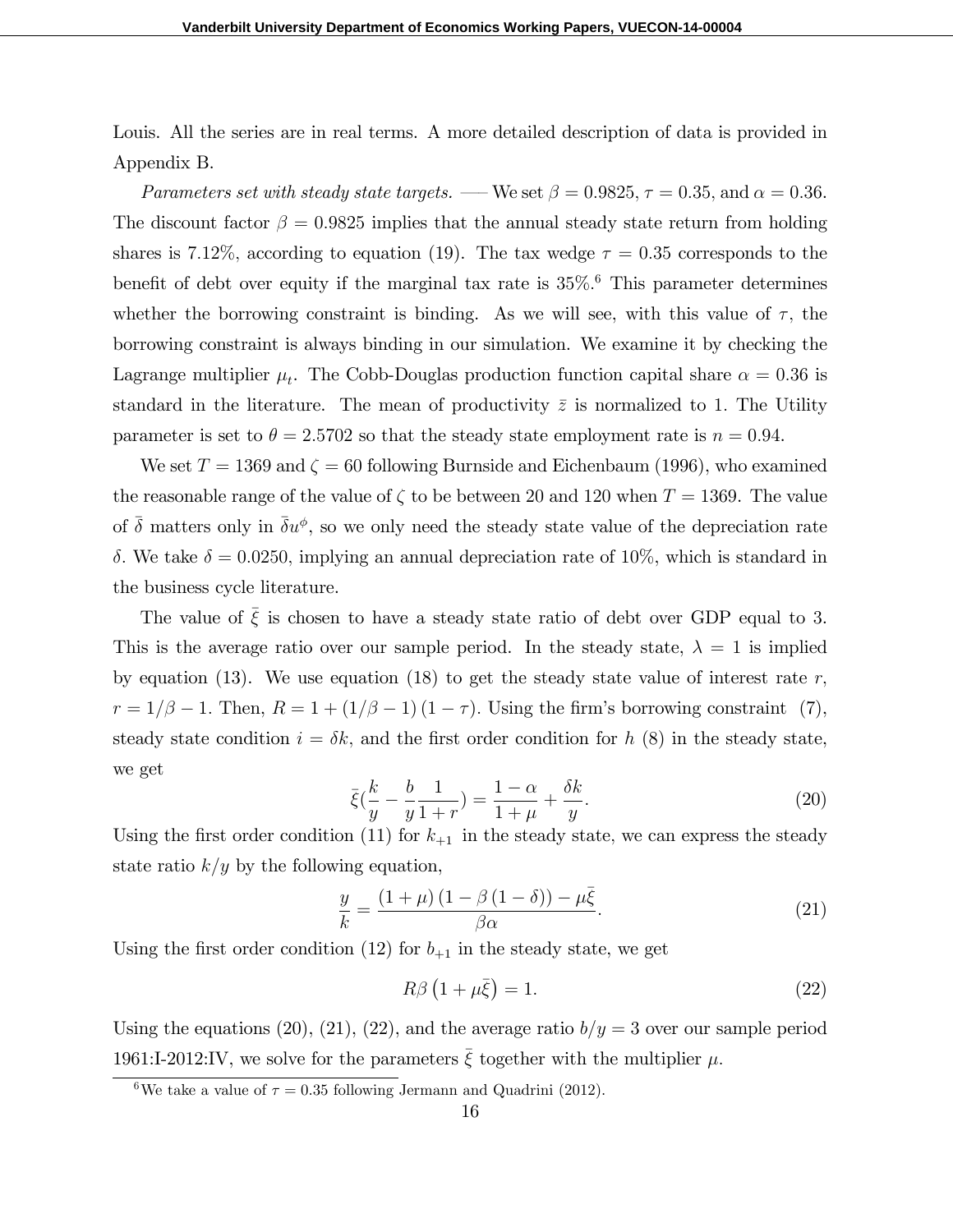The value of  $\phi$  is calibrated through the first order condition (9) for u in the steady state,

$$
\phi = \frac{\alpha}{(1+\mu)\,\delta k/y}.\tag{23}
$$

| Table 1. Parameterization |                                             |  |  |
|---------------------------|---------------------------------------------|--|--|
| Description               | Parameter/value                             |  |  |
| Discount factor           | $\beta = 0.9825$                            |  |  |
| Utility parameter         | $\theta = 2.5702$                           |  |  |
| Tax advantage             | $\tau = 0.3500$                             |  |  |
| Capital share             | $\alpha = 0.3600$                           |  |  |
| Depreciation              | $\bar{\delta} = 0.0250$                     |  |  |
| Utilization para.         | $\phi = 1.5935$                             |  |  |
| Time endowment            | $T=1369$                                    |  |  |
| Fixed cost.               | $\zeta=60$                                  |  |  |
| Payout cost               | $\kappa d = 0.0135$                         |  |  |
| Ave. finan. con.          | $\bar{\xi} = 0.1325$                        |  |  |
| Stan. dev. of $z_t$       | $\sigma_z = 0.00668$                        |  |  |
| Stan. dev. of $\xi_t$     | $\sigma_{\xi} = 0.02015$                    |  |  |
| Matrix for shocks         | 0.853<br>0.0018<br>$A =$<br>0.0309<br>0.914 |  |  |

Parameters set through numerical methods.  $\overline{\phantom{C}}$  The parameters to be calibrated using numerical methods are those determining the stochastic process of shocks, and the cost of equity payout — the parameter  $\kappa$ .

For the productivity variable  $z_t$  we use series estimated by Fernald (2012), which uses the same method as in Basu, Fernald, and Kimbal (2006). To construct the series for the financial variable  $\xi_t$ , we follow a similar approach as in Jermann and Quadrini (2012). Using the borrowing constraint under the assumption that it is always binding, that is,

$$
\xi_t (k_{t+1} - b_{t+1}/(1+r_t)) = w_t n_t h_t + i_t,
$$

we derive a similar "residual"  $\hat{\xi}_t$  and use the relevant data to construct the  $\hat{\xi}_t$  series (see appendix B for details).

After constructing the series for the productivity and the financial conditions over the period 1967:I-2012:IV, we estimate the autoregressive system

$$
\begin{pmatrix} \hat{z}_{t+1} \\ \hat{\xi}_{t+1} \end{pmatrix} = \mathbf{A} \begin{pmatrix} \hat{z}_t \\ \hat{\xi}_t \end{pmatrix} + \begin{pmatrix} \epsilon_{z,t+1} \\ \epsilon_{\xi,t+1} \end{pmatrix},\tag{24}
$$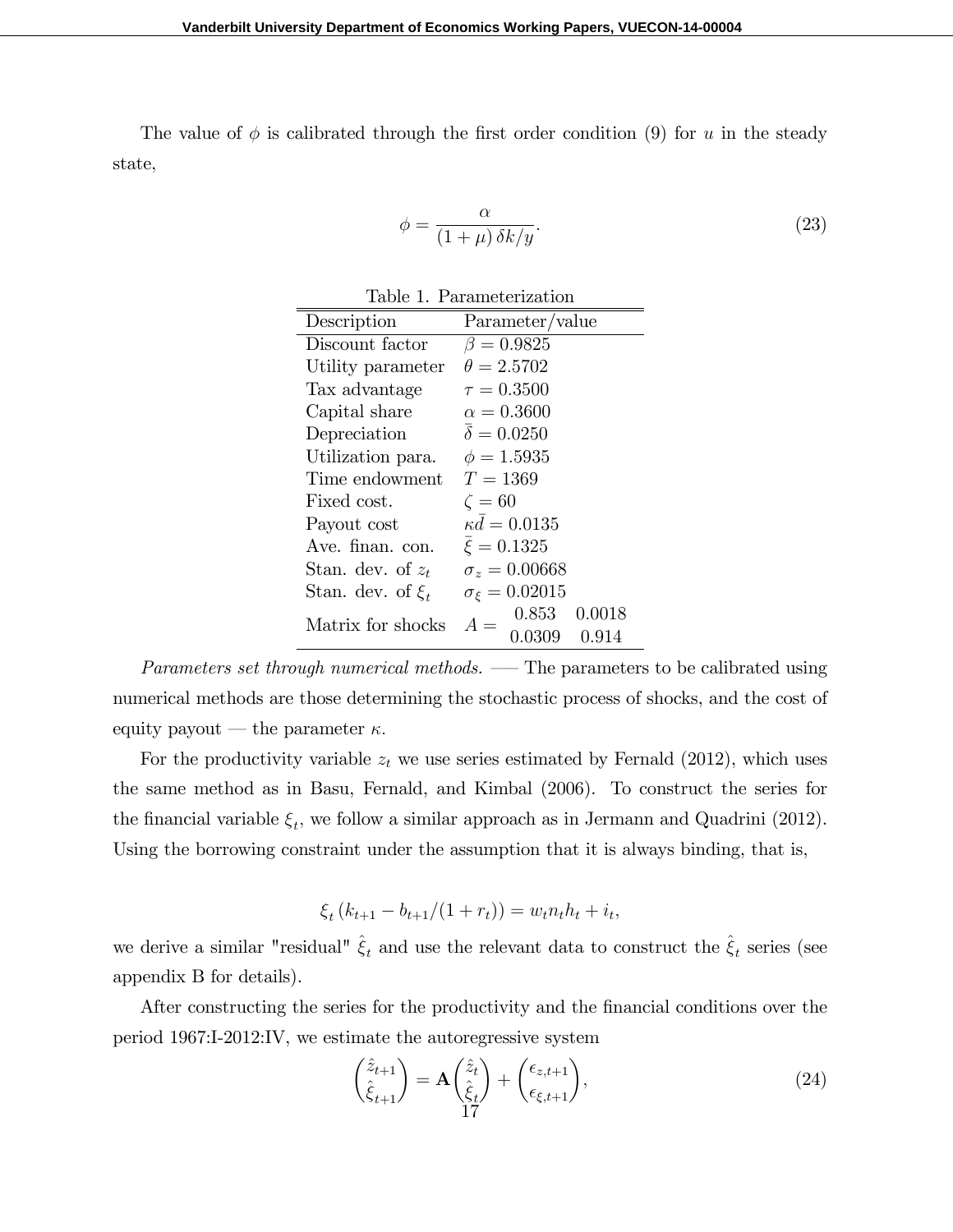where  $\epsilon_{z,t+1}$  and  $\epsilon_{\xi,t+1}$  are i.i.d. shock to TFP and financial condition, respectively. We assume that  $\epsilon_{z,t}$  and  $\epsilon_{\xi,t}$  have zero mean and standard deviation  $\sigma_z$  and  $\sigma_{\xi}$ , respectively.

Finally, using the stochastic series for  $\hat{z}_t$  and  $\hat{\xi}_t$  generated by (24) and the parameters identified above, together with an initial guess of the value of  $\kappa\bar{d}$ , we can simulate the model. The simulation generates a series of  $d_t/y_t$ . We check whether the standard deviation of  $d_t/y_t$ generated by the simulated model equal to the counterpart in the data. If they are different, we vary the value of  $\kappa d$  until they coincide. The set of parameters are provided in Table 1.

## 4 Quantitative Results

### 4.1 Financial shocks

Before we show the simulated results, we provide some sense of our financial shock. According to our model, our financial shocks should track the indicators of credit tightness. The Federal Reserve Board conducts a survey among senior loan officers of banks (Senior Loan Officer Opinion Survey on Bank Lending Practices) asking whether they have tightened the credit standards for commercial and industrial loans during the survey period. Based on the survey results, the Board constructs an index of credit tightness measured by the percentage of officers who tightened the standards. This index is a measure of the changes in the credit standard and it has a similar interpretation as the changes in the variable  $\xi_t$  from our model. A proxy for the changes in  $\xi_t$  is given by the innovation  $\epsilon_{\xi,t}$ . Therefore, in the model we can define the index of credit tightening as the negative of  $\epsilon_{\xi,t}$ .



Figure 5. Financial shocks and survey indices

Figure 5 plots the tightness indices constructed from the model and from the survey. To facilitate the comparison we have re-scaled the survey index by a factor of  $1/1473$ . The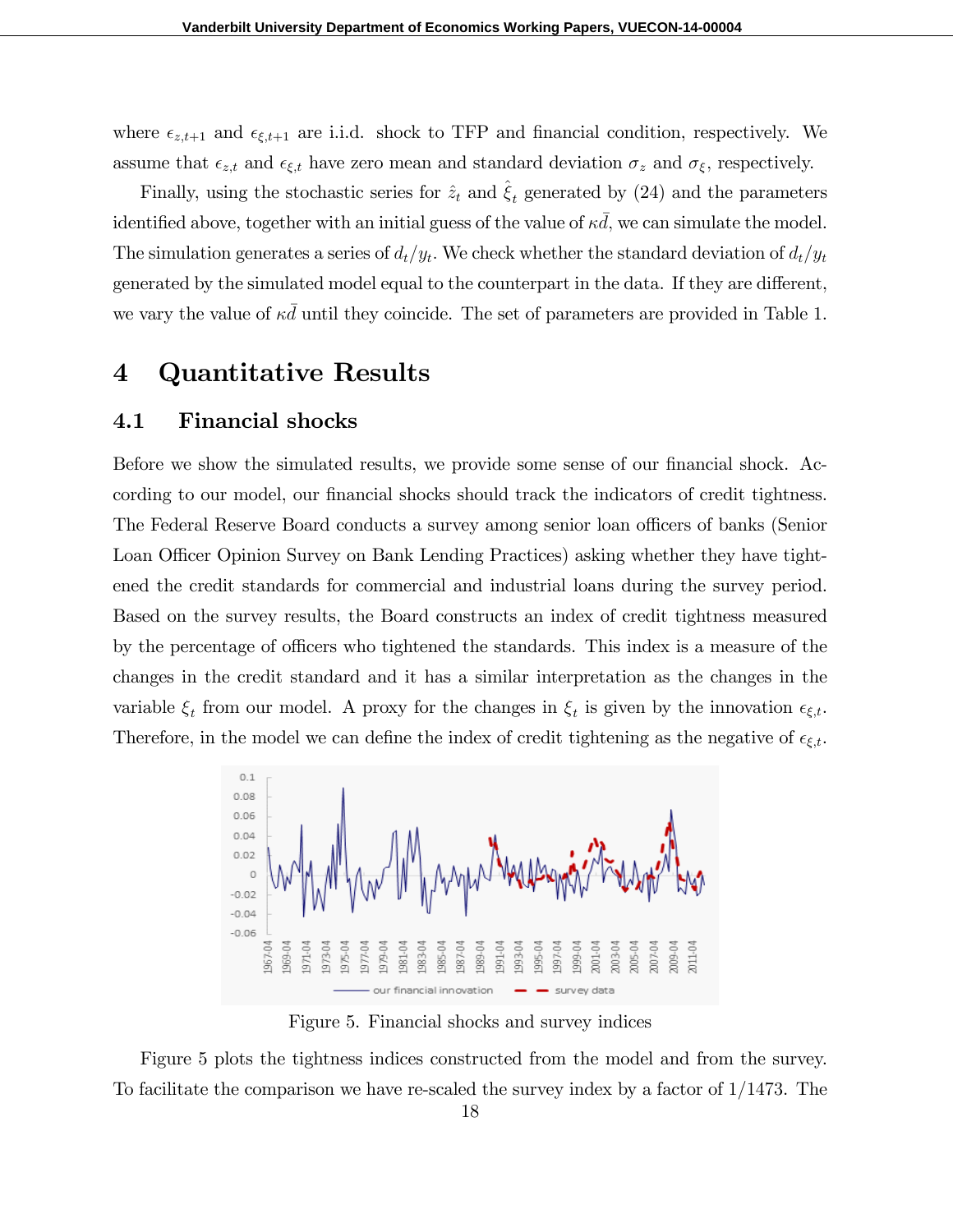survey of senior loan officers is available starting in the second quarter of 1990. As can be seen, our measure of credit tightness tracks reasonably well the survey index during the period when the survey index became available. In particular, we see sharp increases in both indices during the last three recessions.

## 4.2 Simulation with binding borrowing constraint

To study the dynamics of the model induced by the constructed series of shocks, we conduct the following simulation. Starting with initial values of  $\hat{z}_{1967,I}$  and  $\hat{\xi}_{1967,I}$ , we feed the innovation into the model and compute the responses of the variables of capital and labor. We have assumed that the borrowing constraint is always binding. Figure 6 reports the Lagrange multiplier for the borrowing constraint  $\mu_t$ . The negative deviations of this variable from the steady state never exceed -100 percent, implying that the multiplier is always positive. Therefore, we can verify that the borrowing constraint is always binding during the simulation period.



Figure 6. Lagrange multiplier  $\mu$ 

### 4.3 Results and the role of model elements

.

Our main purpose is to examine the modelís ability to generate the slower recoveries from the three most recent recessions, compared to the recoveries from other post-World War II recessions, and to identify the role of the modelís elements in generating the recent slow recoveries. More precisely, we should do two sub-sample estimations if we suspect a structural change in the financial shock process. But before doing that, we would like to check on the whole sample results if we do not eye ball a sharp change in the persistence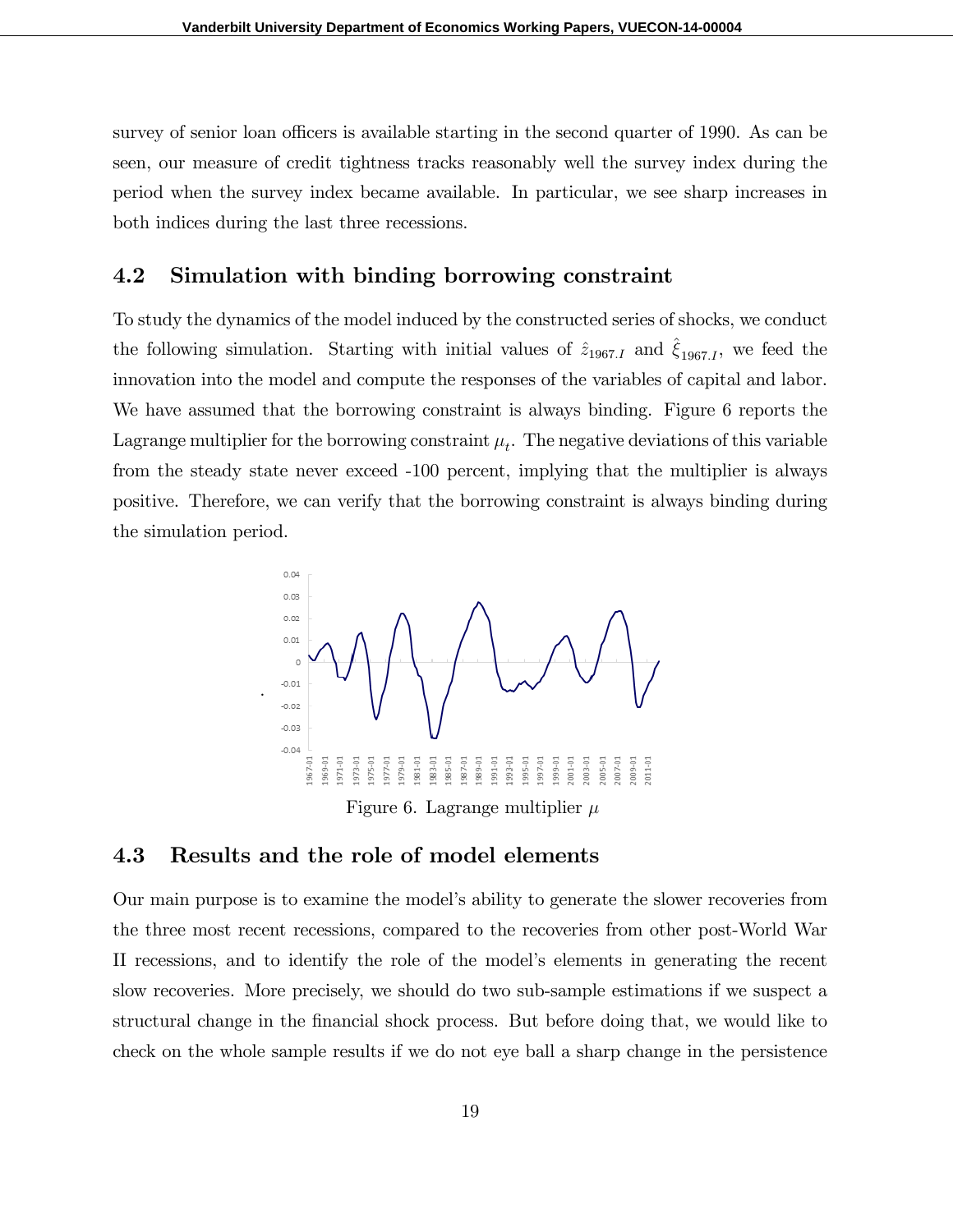and volatility of financial shocks as shown in figure 5. Of course, potentially our whole sample estimates could be biased.

#### 4.3.1 Benchmark model result

We simulate our benchmark model and use the model generated data series of output and employment to compute the average growth rate accumulated over 8 quarters following a trough for each variable in the pre-1985 sample period and the post-1985 sample period, respectively. The results are shown in Figure 7. The average output growth rate accumulated over 8 quarters following a trough is about 6% (1.8%) from our model, and about 6.5% (1.5%) in the data, in the pre-1985 (post-1985) sample period. Our model not only generates a sharp difference of the average output growth rate accumulated over 8 quarters following a trough between in the pre-1985 period and in the post-1985 period, but also match the model with the data in the magnitude of the average output growth rate accumulated over 8 quarters after a trough in both the pre-1985 and post-1985 periods.

Same for the employment, our model can generate a sharp contrast between the pre-1985 and the post-1985 average employment growth rate accumulated over 8 quarters following a trough. However, the average employment growth rate accumulated over 8 quarters following a trough generated from our model is systematically higher than that from the data in both the pre-1985 sample period and the post-1985 sample period. This could be due to ignoring the labor market frictions in our model. We will show how labor adjustment cost may refine our results in a later subsection.



Figure 7. Data versus benchmark model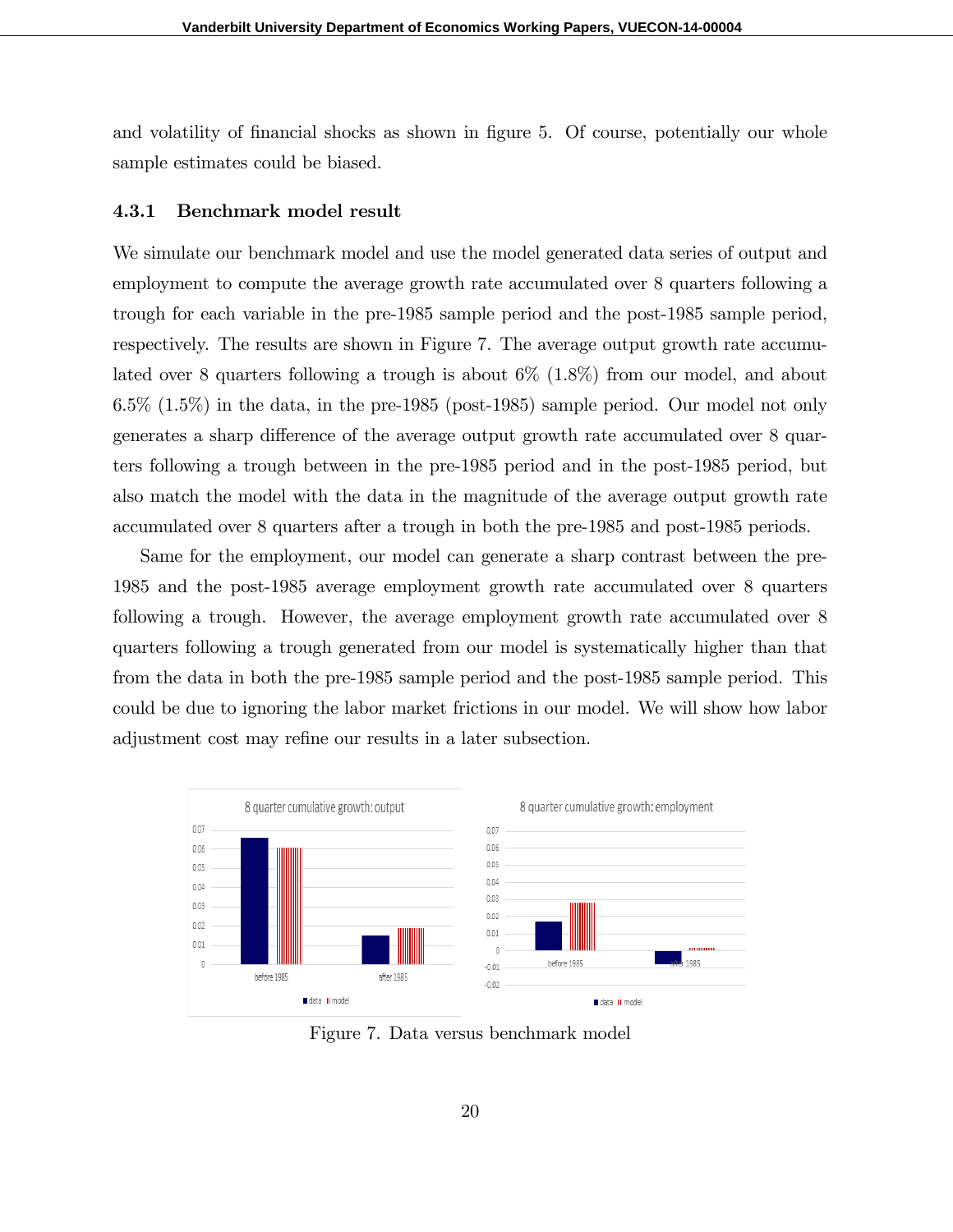#### 4.3.2 The role of shocks to financial conditions

In order to see the role of financial shocks played in changing the recovery speed before and after 1985, we examine whether there is a structural break of the financial shocks in the middle of 1980s. Using the data before and after 1985 respectively, We run VAR for TFP and the financial condition variable recovered from the borrowing constraint. The autoregression matrix before 1985 is  $\left\{\begin{array}{cc} 0.843 & 0.053 \\ -0.019 & 0.887 \end{array}\right\}$ , and after 1985 is  $\left\{\begin{array}{cc} 0.862 & -0.003 \\ 0.156 & 0.931 \end{array}\right\}$ : We observe that the financial conditions become more persistent after 1985. We verify our postulation by using the Chow test for parameter stability. Using the likelihood ratio test we reject the null hypothesis that the parameters are stable before and after 1985 with a p-value of 0.014.

It would be ideal if we can check this persistence change with the data from the survey mentioned above since the concept of our financial shock is close to that in the survey. That is the tightness of borrowing facing a firm. Unfortunately, the survey data cover only the recent three recessions. Alternatively, we do some check using data from the Chicago Fed, who constructed a National Financial Condition Index using a large range of indicators, including but not restricted to different types of interest rate spreads, exchange rates, and different survey data. The Senior Loan Officer Opinion Survey on Bank Lending Practices that we used above is one out of the hundreds of indicators included in the Chicago Fed financial index. So we use these data loosely to check the change of financial conditions. We do the similar exercise here as we did for the financial condition variable recovered from our borrowing constraint. It shows that the autoregression matrix before 1985 is  $\sqrt{ }$ 0.816 0.030 0.127 0.811 and after 1985 is  $\left\{\n\begin{array}{c}\n0.866 \\
0.158\n\end{array}\n\right\}$ . Although the autoregression coefficient for the financial condition is relatively low in level compared to the financial variable recovered from our model, there is a significant increase in persistence after 1985, from 0.811 to 0.854.

The next question is how this change in persistence affects the behavior of recovery? In order to answer this question we do some counterfactuals. We use a random number generator to generate 3200 periods of TFP and Financial shocks according to the autoregression coefficients and standard deviations recovered from our model in periods before 1985 and after 1985, respectively. We feed these shocks into our model and obtain simulated series of employment and output. Then, we test the difference between the two simulated models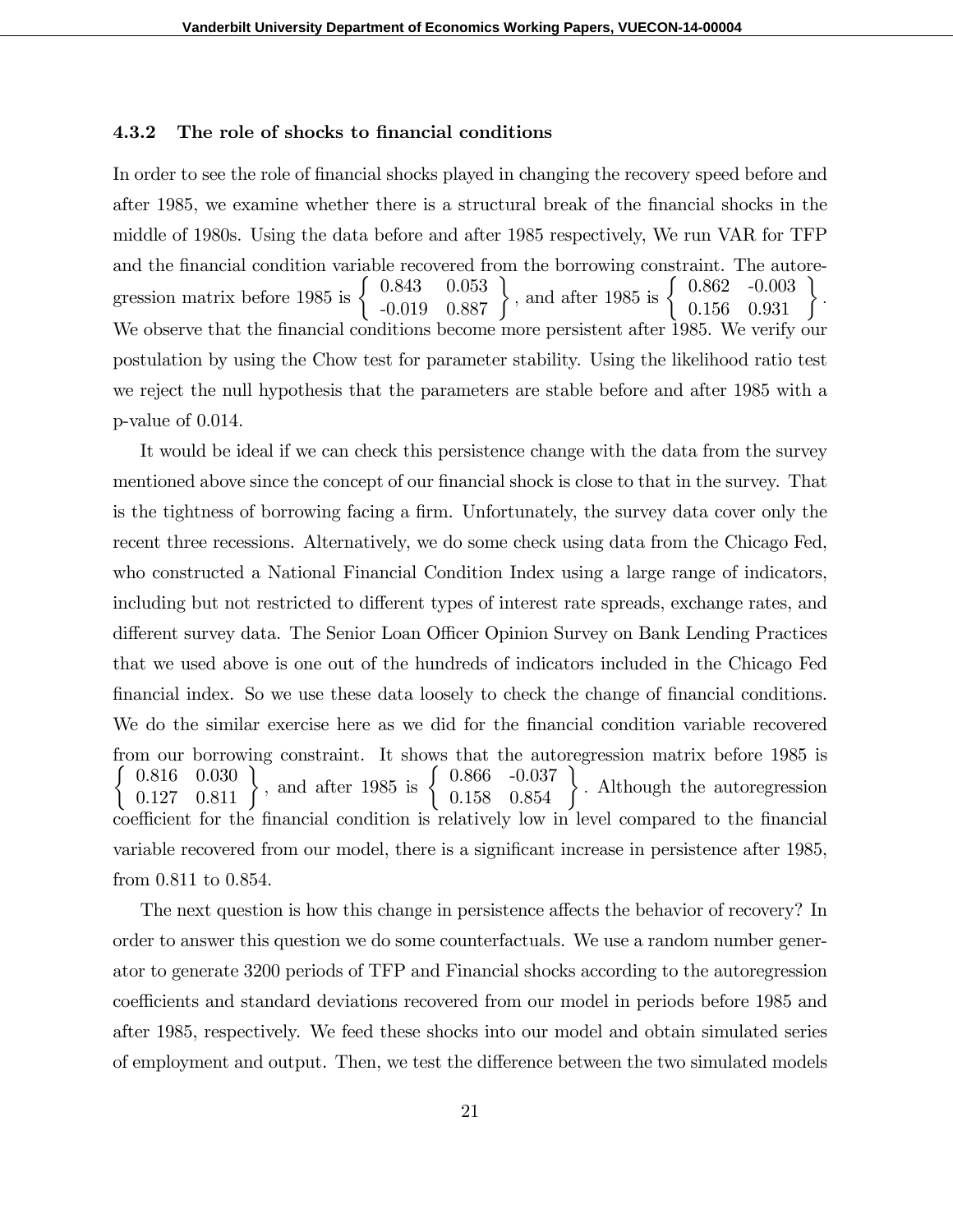using shock process before 1985 and after 1985 respectively. We pick 100 points that have the lowest level of output and mark them as troughs (a business cycle lasts about 32 periods or 8 years). We compute the 4 quarter (and 8 quarter) cumulative employment (and output) growth rates following these marked troughs. We Önd that the model generates a slower recovery of employment and output employing the after 1985 shock process than employing the before 1985 shock process, using a student-t test on the mean difference of the 4 quarter (and 8 quarter) cumulative employment (and output) growth rates. The results are reported in Table 2. The significant difference indicates that a slightly more persistent Önancial shock process can have important role in explaining the slower recovery after 1985.

| Table 2. Counterfactual - Pre- and Post-1985 shock processes |        |                          |                         |
|--------------------------------------------------------------|--------|--------------------------|-------------------------|
|                                                              |        | Pre- $1985$ Post- $1985$ | Difference              |
| Employment 4 quarter                                         | 0.0223 | 0.0135                   | $0.0089$ <sup>***</sup> |
| Employment 8 quarter                                         | 0.0337 | 0.0248                   | $0.0089***$             |
| Output 4 quarter                                             | 0.0345 | 0.0203                   | $0.0142***$             |
| Output 8 quarter                                             | 0.0491 | 0.0491                   | $0.0162***$             |

It is intuitive that a more persistent adverse financial shock originated in a recession can drag the subsequent recovery triggered by a positive productivity shock. This is because greater persistence of the financial shock implies that credit conditions are more likely to remain tight, at least in the early phase of the recovery, so firms are more likely to continuously face difficulties in obtaining loans and thus be limited in their ability to increase labor and capital inputs to expand production. The growth rates of output and employment may recover more slowly as a result. We call this channel the direct channel through which a more persistent adverse financial shock works to generate a slower recovery.

Next, we examine whether the model also embodies some transmission mechanism that can propagate a more persistent adverse Önancial shock originated in a recession to generate a slower recovery.

#### 4.3.3 Transmission mechanism

The mechanism we check here is the substitutions between adjustments along the two margins of labor and of capital inputs. First, we construct a model that shuts down the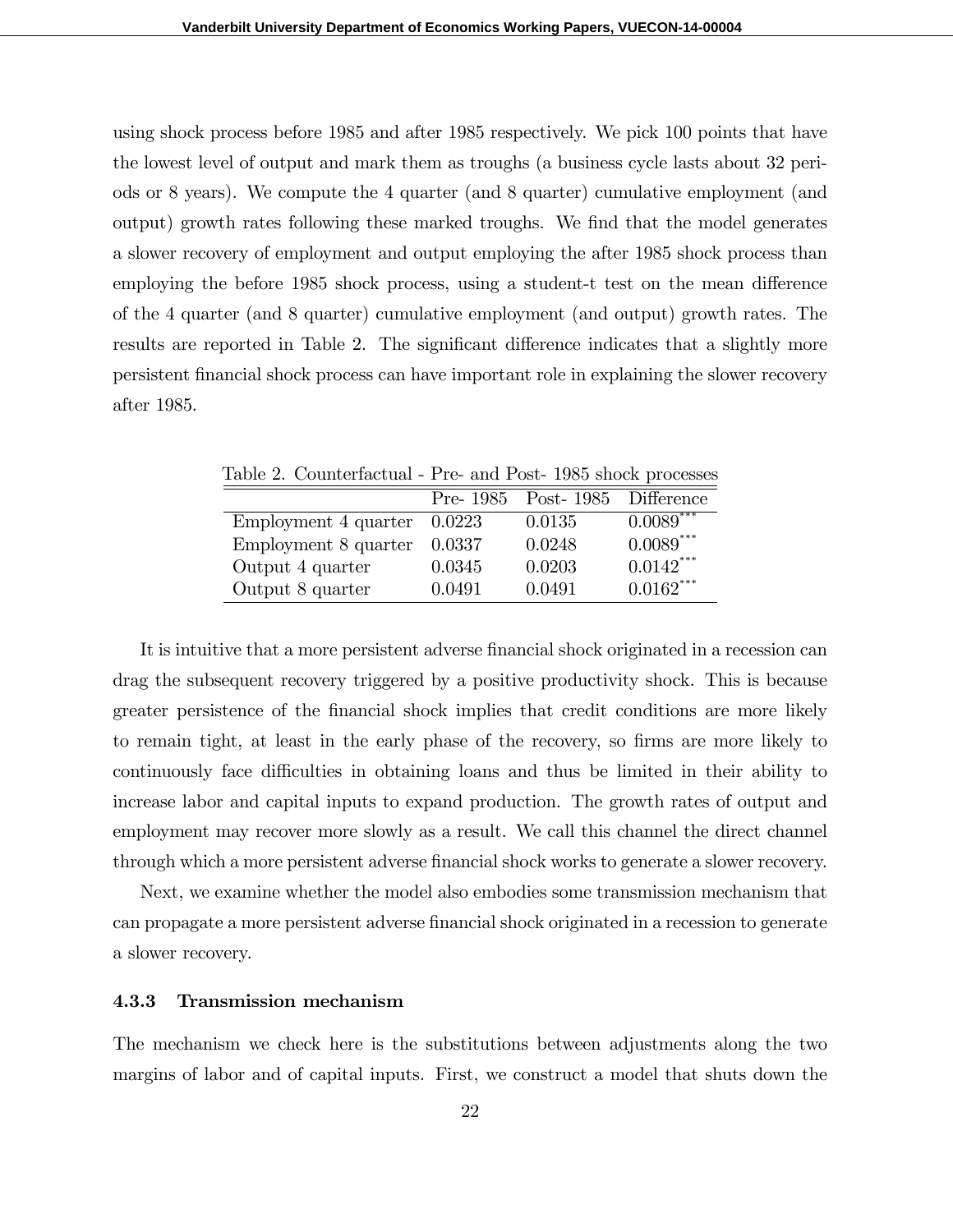intensive margin of capital, in which the capital utilization rate is always 1. The production function becomes

$$
y_t = z_t k_t^{\alpha} (n_t h_t)^{1-\alpha}.
$$

Second, we construct a model that shuts down the intensive margin of labor. Third, we construct a model that shuts down both the intensive margin of capital and the intensive margin of labor. Everything else is identical to our benchmark model. We re-calibrate the models using the same data and the same procedure as in our benchmark model. Then we compare the simulated outcomes from our benchmark model with those from the modified models. The results of these modified models are shown in figure 8.



Figure 8. Employment recoveries - fixed intensive margin(s)

We can read two messages from figure 8. First, all the three modified models generate much faster growth of employment during the early recoveries than the data do. Second, the modified models can still generate the sharp difference between the pre-1985 and the post-1985 average employment growth rate accumulated over 8 quarters from a trough. These messages confirm our hypothesis that allowing firms to choose both extensive and intensive margin of capital and labor delays the growth of employment during the early recoveries, but the driving force of the contrast of employment growth rate over 8 quarters accumulated from a trough before and after 1985 may be the financial shocks.

The reason that allowing firms to choose both extensive and intensive margin of labor delays the growth of employment during the early recoveries is two fold. First, since the firms make employment decision before the aggregate TFP and financial shocks are realized, but make the decision for hours per worker after the shocks are realized, the firms can use a provident plan of employment to cope with uncertainty. That is, the firms can use less workers if they can increase hours per worker after the shocks are realized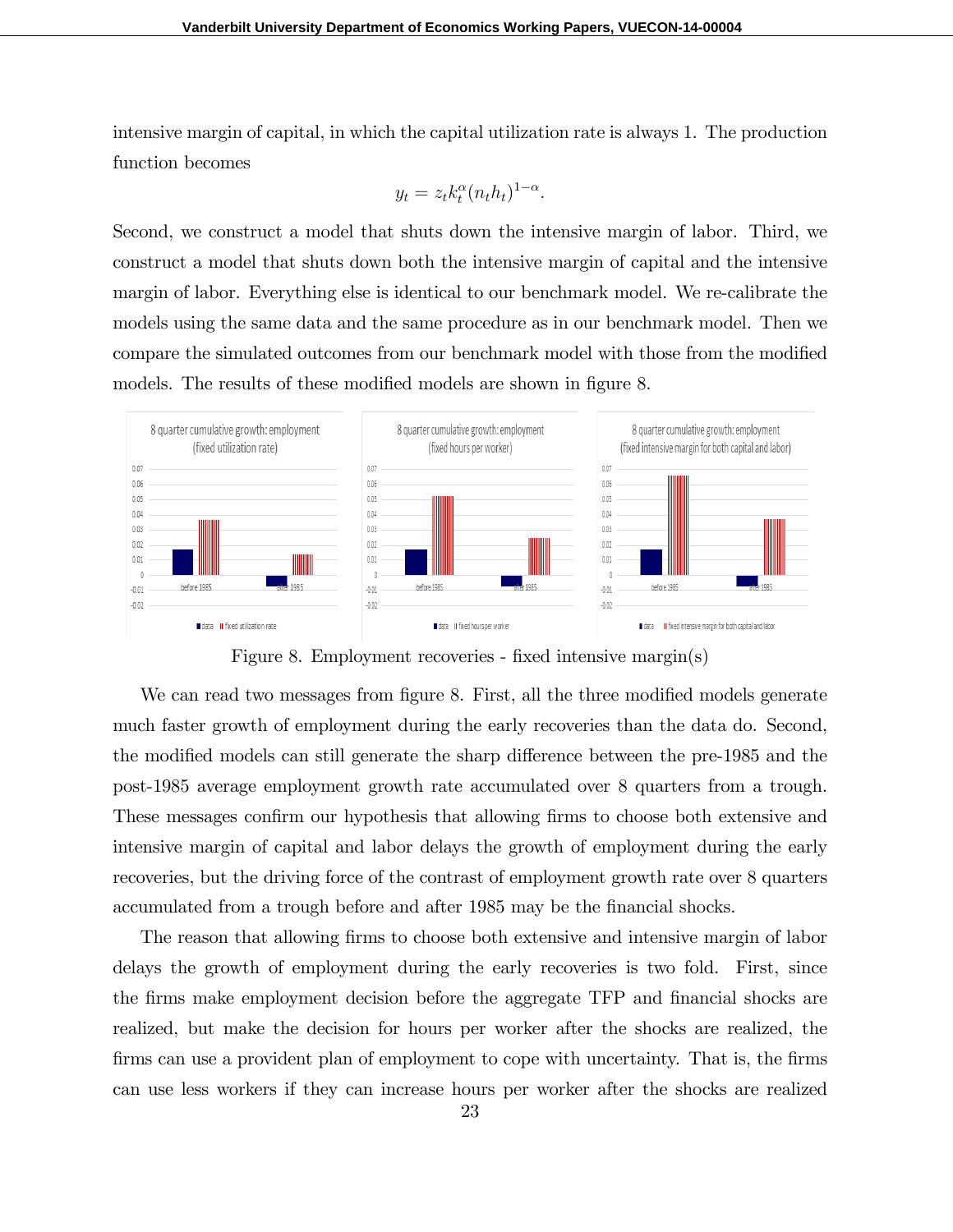than in the case where they cannot vary hours per worker. Second, since a negative TFP (Önancial) shock lowers the optimal (wage payable) number of hours per worker given a predetermined number of employed workers, if Örms expect a low level of total working hours given the possible shocks, they can expect a lower wage if they use a relatively small number of workers but a relatively large number of hours per worker. This is because an additional worker incurs the household a fixed cost  $\zeta$  and an additional hour of a working worker incurs the household disutility that is convex.

Incorporating capital utilization rate, our model weakens the dependence of the effective use of capital in production on the amount of capital stock. As a result, the marginal benefit of investment is lower than that in the case where capital utilization rate is shut down. Note that the marginal benefit of investment contains two parts in our model, the marginal product of capital and the marginal value from relaxing the borrowing constraint. This is due to the dual role of capital as both a factor in production and a collateral for borrowing. The second role of capital as a collateral for borrowing in our benchmark model is the same as in the modified model without capital utilization rate, but the first role of capital as a factor in production is different in the two models. If financial conditions are poor and firm's borrowing constraint is tight, to respond to an increase in TFP, the firms would like to increase capital service by increasing capital utilization rate if this is allowed. Although they expect that the TFP shocks are persistent, they have less incentive to increase investment if they can increase capital utilization rate than in the case where capital utilization rate is Öxed. This parsimonious decision on investment will, however, make the borrowing constraint persistently binding and leading to a low recovery.

#### 4.3.4 Alternative financial constraint

In order to well understand the channel through which financial friction works, we construct a modified model with a different borrowing constraint,

$$
\xi_t (k_{t+1} - b_{t+1}/(1+r_t)) \ge y_t.
$$

This alternative setup of the borrowing constraint is similar to that in Jermann and Quadrini (2012). As mentioned above, compared to this alternative setup of borrowing constraint, our setup of borrowing constraint rules out the possibility that the firm can vary itís dividend payment to relax the borrowing constraint. This point will become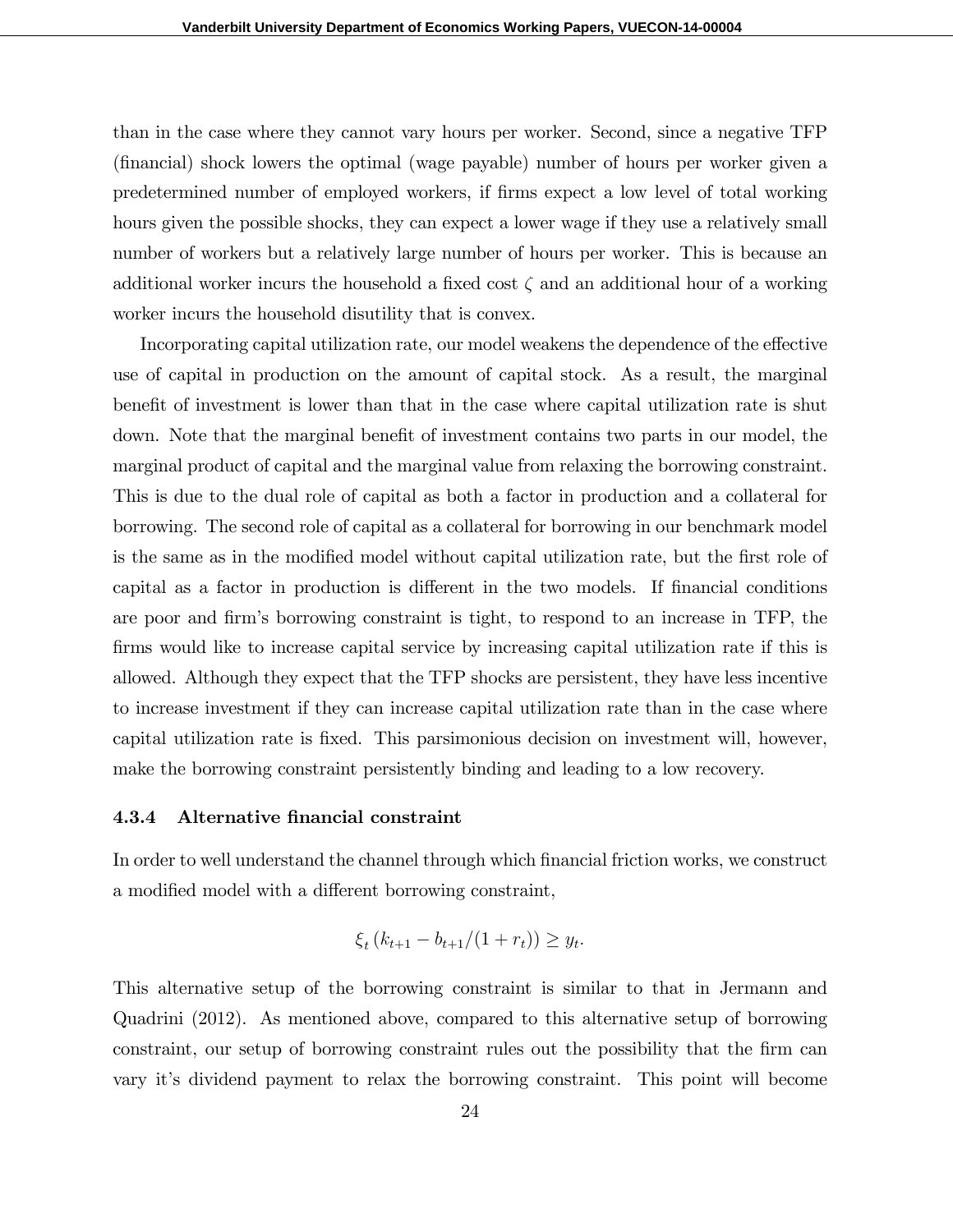apparent if we substitute firm's budget constraint into it's borrowing constraint. In our benchmark model, the firm has to reduce its wage payment if it increases its current flow of capital, and vice versa. We named this modified model as alternative financial constraint. The result of this model is shown in figure 9. The alternative financial constraint generates much faster growth of employment during recoveries than the data do in both the periods before and after 1985. However, as we can see from the figure 9, the alternative model can still generate the sharp decline in the speed of recovery after 1985. This confirms our conjecture that a more persistent Önancial shock can be a driving force of the recent slow recoveries. The different setup of the financial constraint may reinforce or weaken the transmission mechanism via the second channel.



Figure 9. Employment recoveries - alternative financial constraint

#### 4.3.5 Labor adjustment cost

Now we incorporate labor adjustment cost into our benchmark model and the various modified models analyzed above. Following the literature (Wen  $(2004)$ ), we assume that a firm needs to pay  $\frac{v}{2}(n_t - n_{t-1})^2 k_t$  in order to adjust employment from  $n_{t-1}$  to  $n_t$ . The budget constraint (4) becomes

$$
w_t n_t h_t + k_{t+1} - (1 - \delta_t) k_t + b_t + \varphi(d_t) = y_t - \frac{\upsilon}{2} (n_t - n_{t-1})^2 k_t + b_{t+1}/R_t.
$$
 (25)

We choose a value of  $v, v = 0.025$ , such that in the benchmark model the model's prediction of the average employment growth rate accumulated over 8 quarters following a trough in the pre-1985 period equals to that in the data.

The results of our model with labor adjustment cost is shown in Figure 10. The output growth rate is not affected much, while the employment growth rate accumulated over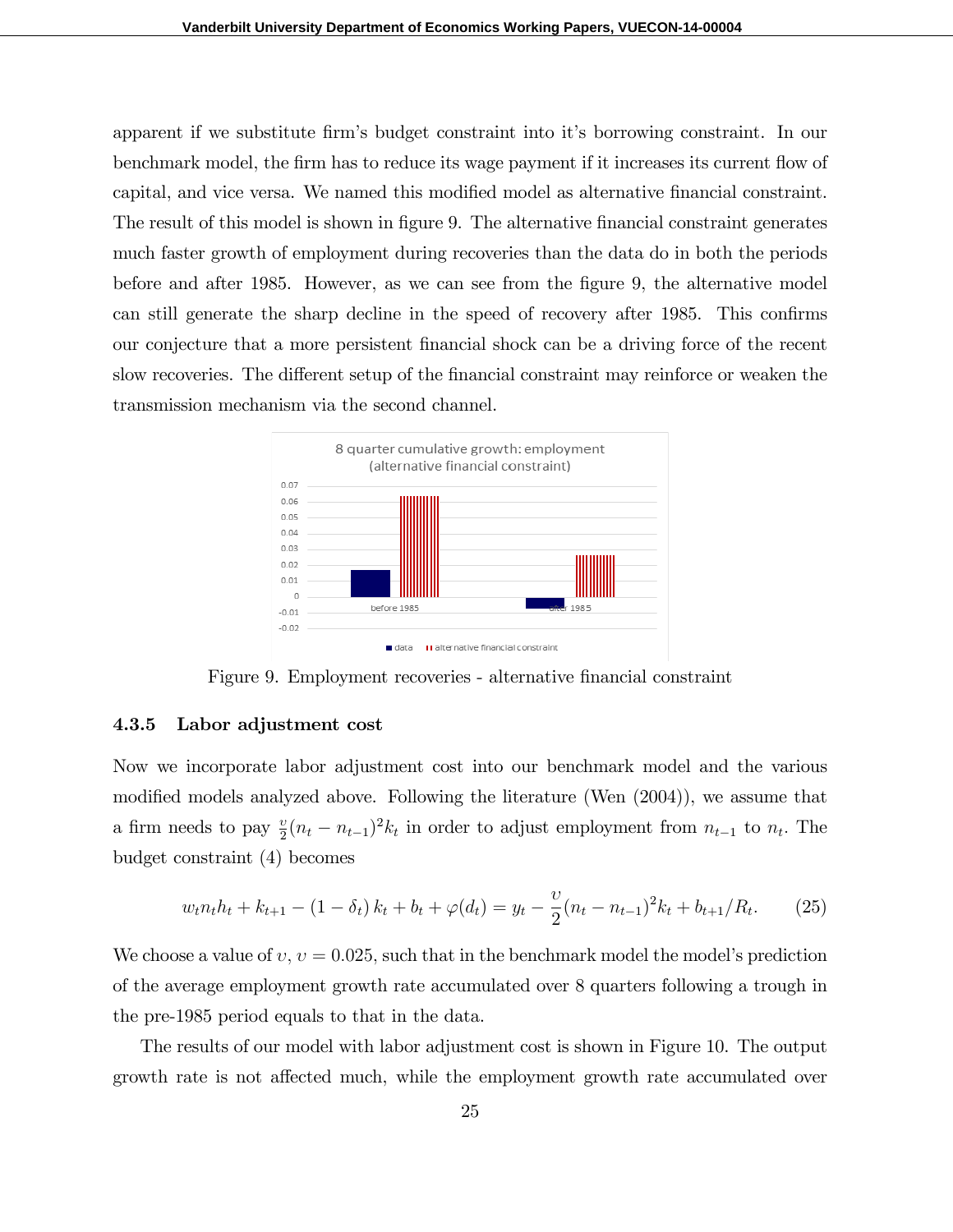8 quarters following a trough in the period post-1985 declines relative to our benchmark model and overshoots a little bit relative to the data. The results show that labor adjustment cost can systematically reduce the growth rate of employment, but it can not change the pattern of output growth nor be responsible for the sharp contrast between the pre-1985 and post-1985 employment growth rate.





We use the same target, the average employment growth rate accumulated over 8 quarters following a trough in the pre-1985 period, to recalibrate the various modified models analyzed above. The results of the models that fix the intensive margin(s) are shown in Figure 11. The figure shows that even with the added labor market frictions, it is unlikely for the modified models to generate sufficiently low speed of employment growth during the post-1985 recoveries.



Figure 11. Fixed intensive margin(s) and labor adjustment cost

The result of the model with alternative financial constraint and labor adjustment cost is shown in Figure 12. This modified model generates an employment growth rate accumulated over 8 quarters into a post-1985 recovery that is 70% closer to the data, compared to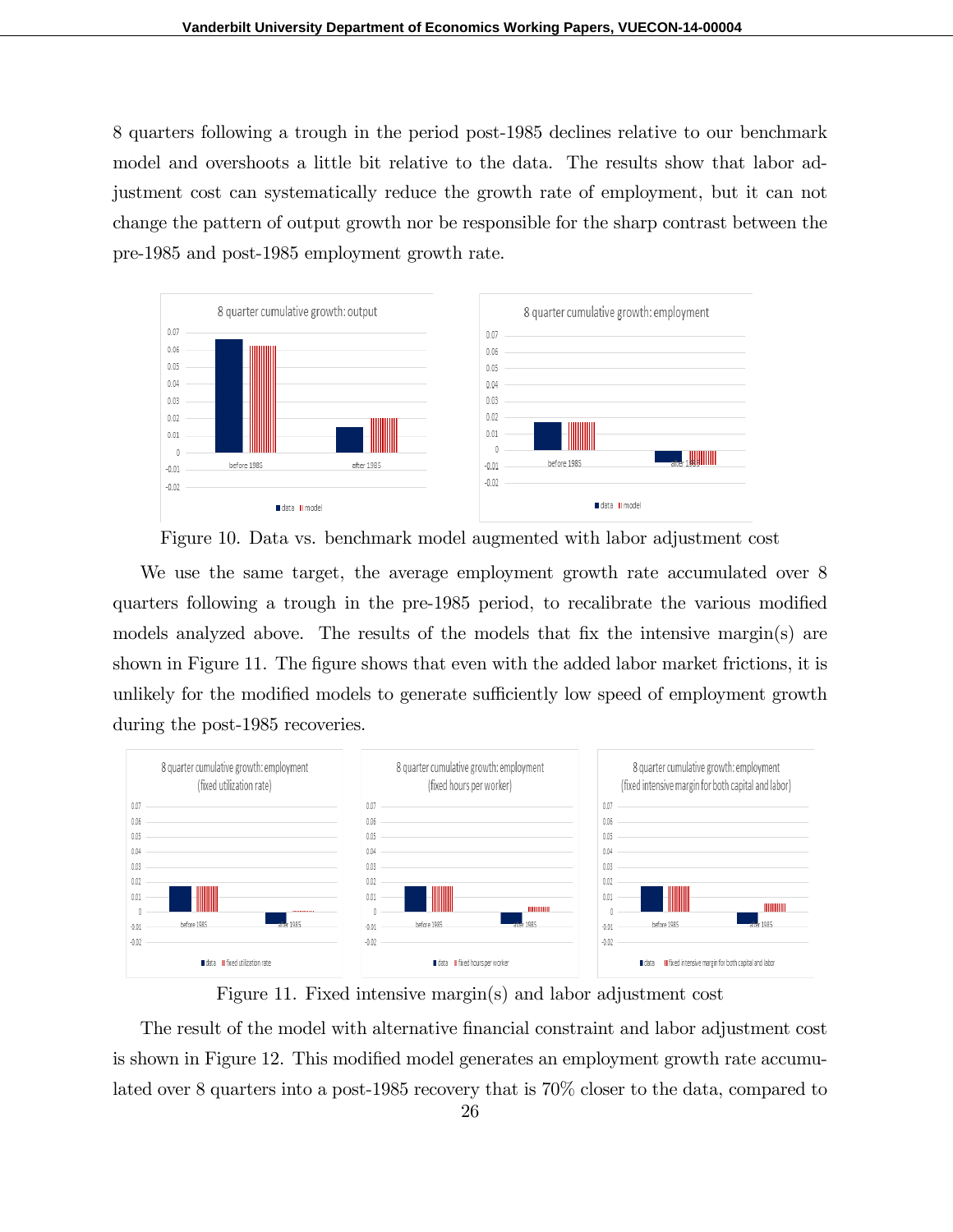the case absent any labor adjustment cost. However, compared to our benchmark model with labor adjustment cost, a much greater magnitude of labor adjustment cost is needed in this modified model in order to match the average employment growth rate accumulated over 8 quarters following a trough in the pre-1985 period.



Figure 12. Alternative financial constraint and labor adjustment cost

#### 4.3.6 Investment adjustment cost

As another robustness check, we incorporate into our model investment adjustment cost so that,

$$
k_{t+1} = (1 - \delta_t)k_t + \varrho \left(\frac{i_t}{k_t}\right)^{\psi} k_t.
$$

We calibrate the parameters,  $\rho$  and  $\psi$ , so that the steady state depreciation rate is  $\delta$  and the standard deviation of capital matches that in the data. It turns out that incorporating investment adjustment cost does not affect our main results, although it does affect the standard deviation of the cyclical component of capital stock.

## 5 Comprehensive Model

In this section we estimate a comprehensive model with financial and eight other shocks using the Bayesian dynamic stochastic general equilibrium approach. The purpose is to investigate the effects of financial shocks in explaining the observed employment patterns during cyclical recoveries. Based on the model of Gali, Smets and Wouters (2012), which includes eight shocks  $\sim$  productivity, investment, risk premium, wage mark-up, labor supply, price mark-up, government spending, and monetary policy, we also add in our model a financial shock, as in Jermann and Quadrini (2012) which however abstracts from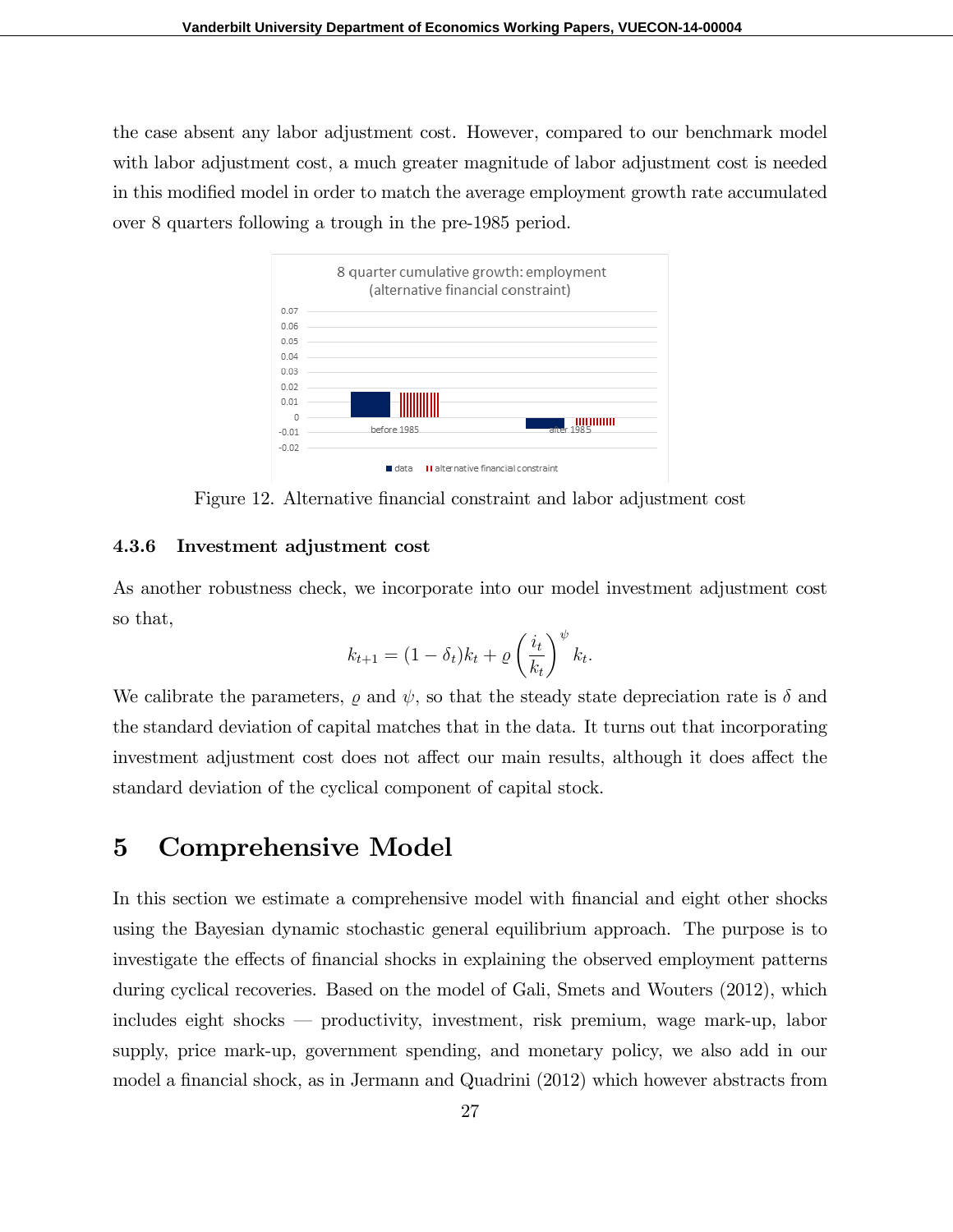the labor supply shock (and involuntary unemployment). The estimation of our model uses nine empirical time series  $\sim$  GDP, investment, labor force, working hours, wage rate, federal fund rate, government spending, nominal prices, and debt purchases.

## 5.1 The Model

#### 5.1.1 Household sector

There is a representative household with a continuum of members represented by a pair  $(j, k) \in [0, 1] \times [0, 1]$ , supplying specialized labor services. The first dimension, indexed by  $j \in [0, 1]$ , indicates the type of labor service. The second dimension, indexed by  $k \in [0, 1]$ , indicates the disutility from working. We denote the period utility of member  $(j, k)$  by  $U(C_t(j,k), C_{t-1}, n_{j,k,t}),$ 

$$
U(C_t(j,k), C_{t-1}, n_{j,k,t}) = \frac{[C_t(j,k) - \varpi C_{t-1}]^{1-\sigma}}{1-\sigma} - 1_t(j,k)\chi_t \Theta_t k^{\frac{1}{\epsilon}},
$$

where  $C_t(j,k)$  is the consumption of member  $(j,k)$ ,  $C_{t-1}$  is the household average consumption in period  $t - 1$ . This setup incorporates the feature of habit formation. The parameter  $\varpi$  determines the degree of habit in consumption. The term  $1_t(j, k)$  is an indicator function,  $1_t(j,k) = 1$  if the individual is working and  $1_t(j,k) = 0$  if not working. For the sake of comparison with Gali, Smets and Wouters (2012), we do not model the intensive margin of labor in our comprehensive model.

A person with index  $k \in [0,1]$  gets disutility  $\chi_t \Theta_t k^{\varepsilon}$  from working, where  $\chi_t$  is an exogenous preference shifter and  $\Theta_t$  is an endogenous preference shifter. The exogenous preference shifter  $\chi_t$  is referred to as labor supply shock and assumed to follow an AR(1) process. The endogenous preference shifter  $\Theta_t$  is specified as  $\Theta_t = \Lambda_t / (C_t - \varpi C_{t-1}),$ where  $\Lambda_t$  evolves according to the difference equation  $\Lambda_t = \Lambda_{t-1}^{1-\varsigma} (C_t - \varpi C_{t-1})^{\varsigma}$ . Here  $\Lambda_t$  can be interpreted as a "smooth" trend for aggregate consumption. The parameter  $\varsigma \in [0, 1]$ determines the importance of the endogenous preference shifter. The role of the endogenous preference shifter is to incorporate a short-term wealth effect. Note that, during a boom time when the aggregate consumption is higher than trend, the endogenous preference  $\Theta_t$ shifts down, and vice versa. The inverse of the parameter  $\varepsilon$  is the elasticity of labor supply.

We assume full insurance for household's members so that  $C_t(j,k) = C_t$  for all  $(j, k)$ . We define  $l_{j,t}$  as the cut-off value of k below which the type j worker would choose to work, so  $l_{j,t}$  is also the proportion of type j workers that would participate in the labor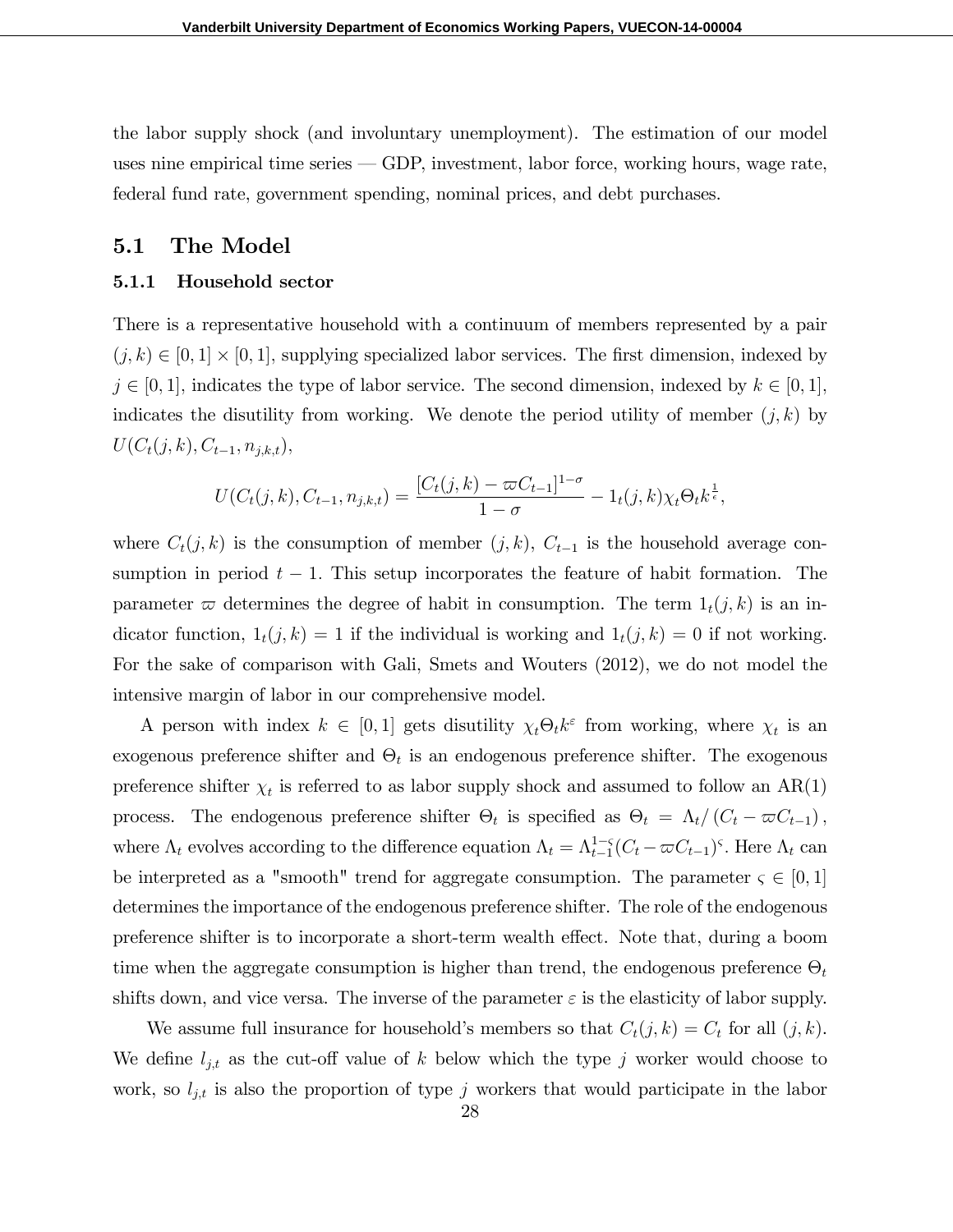force given the current prevailing wage. We can integrate members' utilities to get the household's utility

$$
\frac{[C_t(j,k)-\varpi C_{t-1}]^{1-\sigma}}{1-\sigma}-\chi_t\Theta_t\int_0^1\int_0^{l_{j,t}}k^{\varepsilon}dkd\tilde{y}\equiv\frac{[C_t-\varpi C_{t-1}]^{1-\sigma}}{1-\sigma}-\chi_t\Theta_t\int_0^1\frac{l_{j,t}^{1+\frac{1}{\varepsilon}}}{1+\frac{1}{\varepsilon}}d\tilde{y}.
$$

A member j is a monopolistic supplier of type j labor. We assume that a member of type j sets his price of type j labor taken demand for labor as given. Further, we assume that member j can change the posted wage only with probability  $1 - \omega$  in a new period (Calvo's price rigidity). While  $l_{j,t}$  is the proportion of type j workers the household would like to supply taken wage as given, the employed workers of type  $j$ ,  $n_{j,t}$ , is determined by labor demand. The difference,  $l_{j,t} - n_{j,t}$ , is involuntary unemployment for type j workers.

The specialized labor is supplied to the intermediate goods producer that integrates all the types of labor through

$$
n_{i,t} = \left(\int_0^1 n_{j,i,t}^{1/\nu_t} dj\right)^{\nu_t},
$$

where  $n_{i,t}$  is firm i's aggregate labor input, and  $n_{j,i,t}$  is firm i's type j labor input. The stochastic variable  $\nu_t$  captures wage markup shock and follows an AR(1) process. The demand for type  $j$  labor (it will be derived from the firm  $i's$  optimization problem) is

$$
n_{j,t} = \left(\frac{w_{j,t}}{W_t}\right)^{\frac{\nu_t}{1-\nu_t}} n_t,
$$
\n(26)

where  $n_t$  is the aggregate labor demand,  $w_{j,t}$  is the nominal wage rate set by type j workers, and  $W_t = \left(\int_0^1 w_{j,t}^{1/(1-\nu_t)} d_j\right)^{1-\nu_t}$  is the aggregate nominal wage index.

The household's period  $t$  budget constraint is

$$
\int_0^1 \left( w_{j,t} n_{j,t} + a_{j,t} \right) d_j + b_t + d_t = \frac{b_{t+1}}{1+r_t} + P_t C_t + T_t + \int_0^1 \int q_{j,t+1}^\omega a_{j,t+1} d\omega_{j,t+1} d_j, \tag{27}
$$

where  $r_t$  is the nominal interest rate on bonds. The variable  $b_{t+1}$  is the one-period nominal bond,  $d_t$  is the equity payout, and  $T_t$  denotes nominal lump-sum taxes. Households can buy state-contingent claims  $a_{j,t+1}$  at the price  $q_{j,t+1}^{\omega}$  to insure against wage shocks.

Household takes labor demand as given and maximizes its utility. Sticky wage is introduced like Calvo pricing setting: there is a probability  $\omega$  that a household cannot change its wage. The wage choice of household j, which is allowed to post a new one in period  $t$ , is to solve the following problem: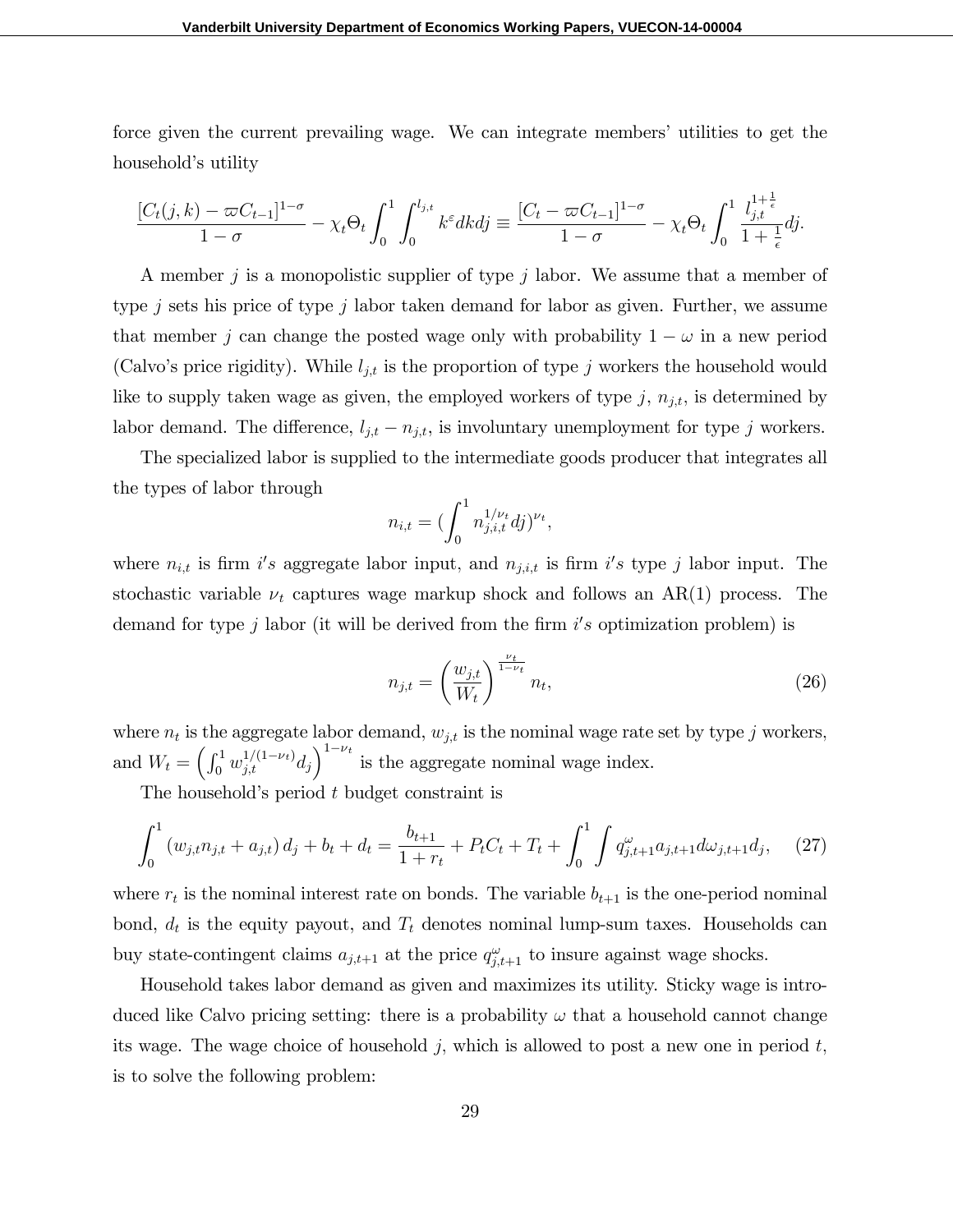$$
\max_{\{w_{j,t}, a_{j,t+1}, b_{t+1}\}} E_t \sum_{s=0}^{\infty} (\beta \omega)^s \gamma_{t+s} U \left( C_{t+s-1}, C_{t+s}, \left( \frac{w_{j,t+s}}{W_{t+s}} \right)^{\frac{\nu_t}{1-\nu_t}} n_{t+s} \right),
$$

subject to its budget constraints (27). Here,  $\beta$  is the discount factor. The variable  $\gamma_t$  is stochastic and captures risk premium shock. The probability of not allowing a change in wage,  $\omega$ , appears in the discount factor because only the periods preceding the resetting of a new wage are relevant for the choice of the wage in period  $t$ . Since all the households that reset its wage choose the same  $w_{j,t}$ , the aggregate wage index evolves according to  $W_t = \left[\omega W_{t-1}^{1/(1-\nu_t)} + (1-\omega)w_t^{1/(1-\nu_t)}\right]$  $1-\nu_t$ :

Using household's utility as a criterion, and taking as given current prevailing wage for its labor type, the household would find an individual of type  $j$  optimal to participate in the labor market in period  $t$  if and only if the disutility from working is smaller than the real wage in terms of util. So the labor force participation,  $l_{j,t}$ , is determined by

$$
[C_t - \varpi C_{t-1}]^{-\sigma} \frac{w_{j,t}}{P_t} = \chi_t \Theta_t l_{j,t}^{\frac{1}{\epsilon}}.
$$
\n(28)

The first-order condition for  $b_{t+1}$  is

$$
1 = \beta (1 + r_t) E_t \left( \frac{\gamma_{t+1} U_{2,t+1}}{\gamma_t U_{2,t}} \right) \left( \frac{P_t}{P_{t+1}} \right).
$$
 (29)

Since the firm's optimization is consistent with households' optimization in equilibrium, the stochastic discount factor for firms is  $m_{t+1} = \beta \gamma_{t+1} U_{2,t+1}/(\gamma_t U_{2,t})$ .

#### 5.1.2 Business sector

There is a continuum of firms indexed by  $i \in [0, 1]$ , each producing an intermediate good  $x_i$ . The intermediate good is used as an input in the final goods production,  $y_t = \left(\int_0^1 x_{i,t}^{1/\eta_t} dt\right)^{\eta_t}$ . The price markup  $\eta_t$  is stochastic, assumed following an AR(1) process.

A final goods producer maximizes its profit  $P_t y_t - \int_0^1 p_{i,t} x_{i,t} dt$ . The first order condition gives the inverse demand for intermediate good  $i, p_{i,t} = P_t y_t^{(\eta_t - 1)/\eta_t} x_{i,t}^{(1 - \eta_t)/\eta_t}$ , where  $p_i$  is the nominal price set by the producer of good *i*, and  $P_t = (\int_0^1 p_{i,t}^{1/(1-\eta_t)} dt)^{1-\eta_t}$  is the aggregate nominal price index.

Firm *i* produces its product using a Cobb-Douglas function,  $x_{i,t} = z_t(u_{i,t}k_{i,t})\theta n_{i,t}^{1-\theta}$ , where  $z_t$  is common to all intermediate firms and it follows an AR(1) process,  $k_{i,t}$  is the input of capital,  $u_{i,t}$  the capital utilization rate, and  $n_{i,t} = (\int_0^1 n_{j,i,t}^{1/\nu_t} dj)^{\nu_t}$  is the aggregation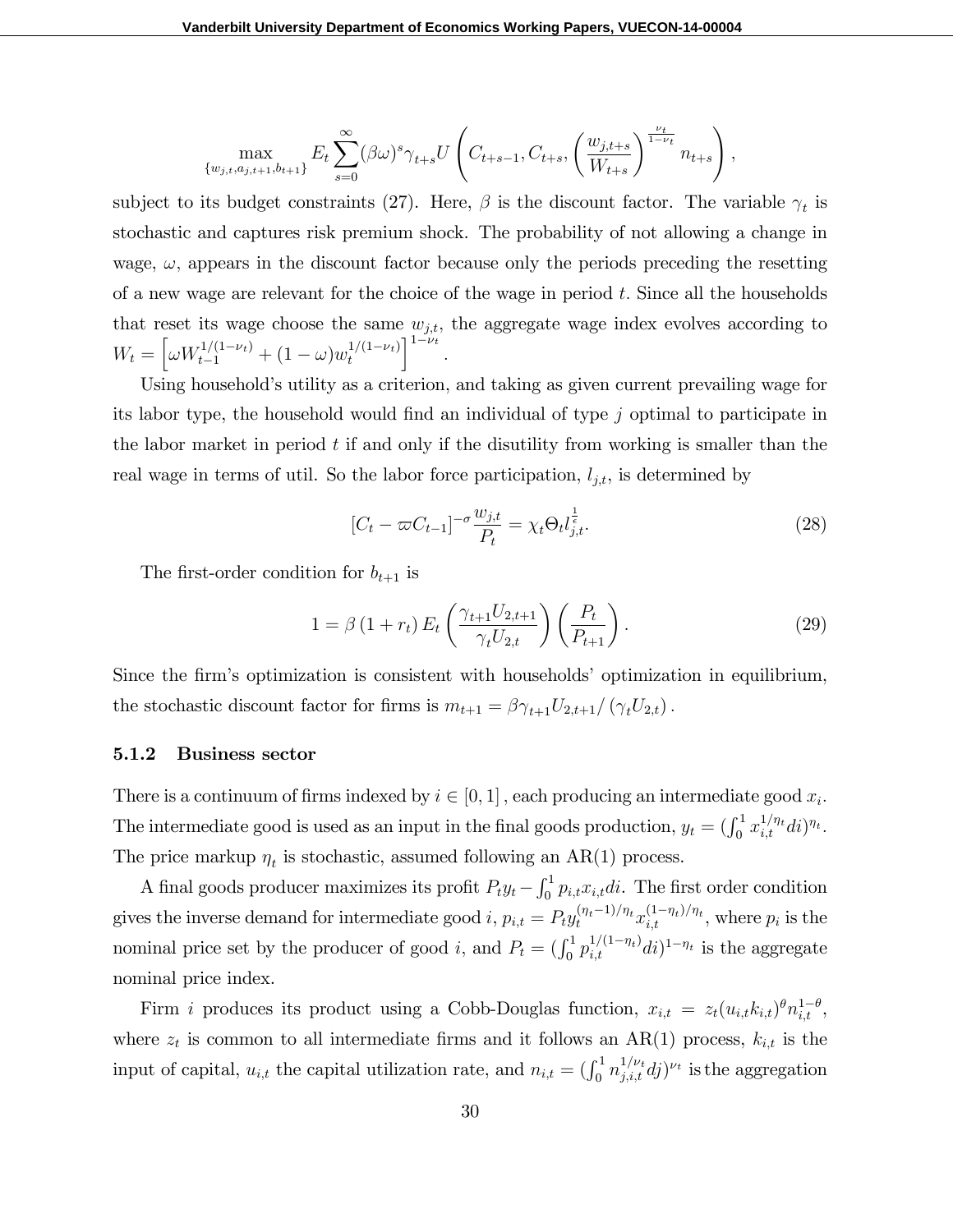of all types of the specialized labor inputs used by firm i. The stochastic variable  $\nu_t$  affects the demand elasticity for the different types of labor.

Substituting the production into the inverse demand for the intermediate input, the price charged by firm  $i$  is:

$$
p_{i,t} = P_t y_t^{\frac{\eta_t - 1}{\eta_t}} x_{i,t}^{\frac{1 - \eta_t}{\eta_t}} \equiv P_t D(k_{i,t}, u_{i,t}, n_{i,t}, s_t), \tag{30}
$$

where  $D(k_{i,t}, u_{i,t}, n_{i,t}, s_t) = y_t^{(\eta_t - 1)/\eta_t} [z_t(u_{i,t}k_{i,t})^{\theta} n_{i,t}^{1-\theta}]^{(1-\eta_t)/\eta_t}$ . To take into account the dependence on the aggregate production  $y_t$ , we have included the vector of aggregate states,  $s_t$ . The real revenue of firm i can also be expressed as a function of the production inputs and the aggregate states,

$$
p_{i,t}x_{i,t} = P_t y_t^{\frac{\eta_t - 1}{\eta_t}} x_{i,t}^{\frac{1 - \eta_t}{\eta_t}} x_{i,t} \equiv P_t F(k_{i,t}, u_{i,t}, n_{i,t}, s_t),
$$

where  $F(k_{i,t}, u_{i,t}, n_{i,t}, s_t) = y_t^{(\eta_t - 1)/\eta_t} [z_t(u_{i,t}k_{i,t})^{\theta} n_{i,t}^{1-\theta}]^{1/\eta_t}$ .

Physical capital is accumulated by firms. The law of motion of capital follows

$$
k_{t+1} = (1 - \delta)k_t + \varrho(i_{t-1}, i_t, \varkappa_t), \tag{31}
$$

where  $\varrho(i_{t-1}, i_t, \varkappa_t) = \varkappa_t [1 - \frac{\psi}{2}]$  $\frac{\psi}{2}(\frac{i_{t}}{i_{t-}}% )\cdot \frac{\psi}{2}(\frac{i_{t-}}{i_{t-}}% )\cdot \frac{\psi}{2}(\frac{i_{t-}}{i_{t-}}% )$  $\frac{i_t}{i_{t-1}}-1)^2|i_t|$  incorporates the idea that adjusting investment is costly. The variable  $\varkappa_t$  is investment specific technology shock and assumed to follow an AR(1) process. In order to be comparable with Gali, Smets and Wouters (2012), here we assume that using capital more intensively also has a cost, and the utilization cost is  $\Psi(u_t)k_t$ , where  $\Psi(u_t) = \vartheta(u_t^{1+\phi} - 1)/(1 + \phi)$ .

We use Rotemberg's approach to introduce Sticky price by assuming a convex cost of adjusting the nominal price, in order to avoid price heterogeneity, which is a problem if we use Calvo's approach. Given the nominal price  $p_{t-1}$  set in the previous period, the adjustment cost is  $G(p_{t-1}, p_t, s_t) = \frac{\rho}{2} \left( \frac{p_{i,t}}{p_{i,t-1}} \right)$  $\frac{p_{i,t}}{p_{i,t-1}} - 1)^2 y_t.$ 

As in the simpler model above, the financial structure is determined by two parameters  $\kappa$  and  $\tau$ . The dividend payout costs  $\varphi(d_t) = d_t + \kappa(d_t - \bar{d})^2$ , and the effective gross rate paid by the firms is  $R_t = 1 + r_t(1 - \tau)$ . If these two parameters are set to zero, then the model collapses to a New Keynesian model with complete market.

The individual state variables for the firm are the nominal price  $p_{-1}$ , the investment  $i_{-1}$ , the stock of capital, k, and the debt, b. Since all the firms make the same choices in equilibrium, from now on we omit the subscript i. A firm's optimization problem is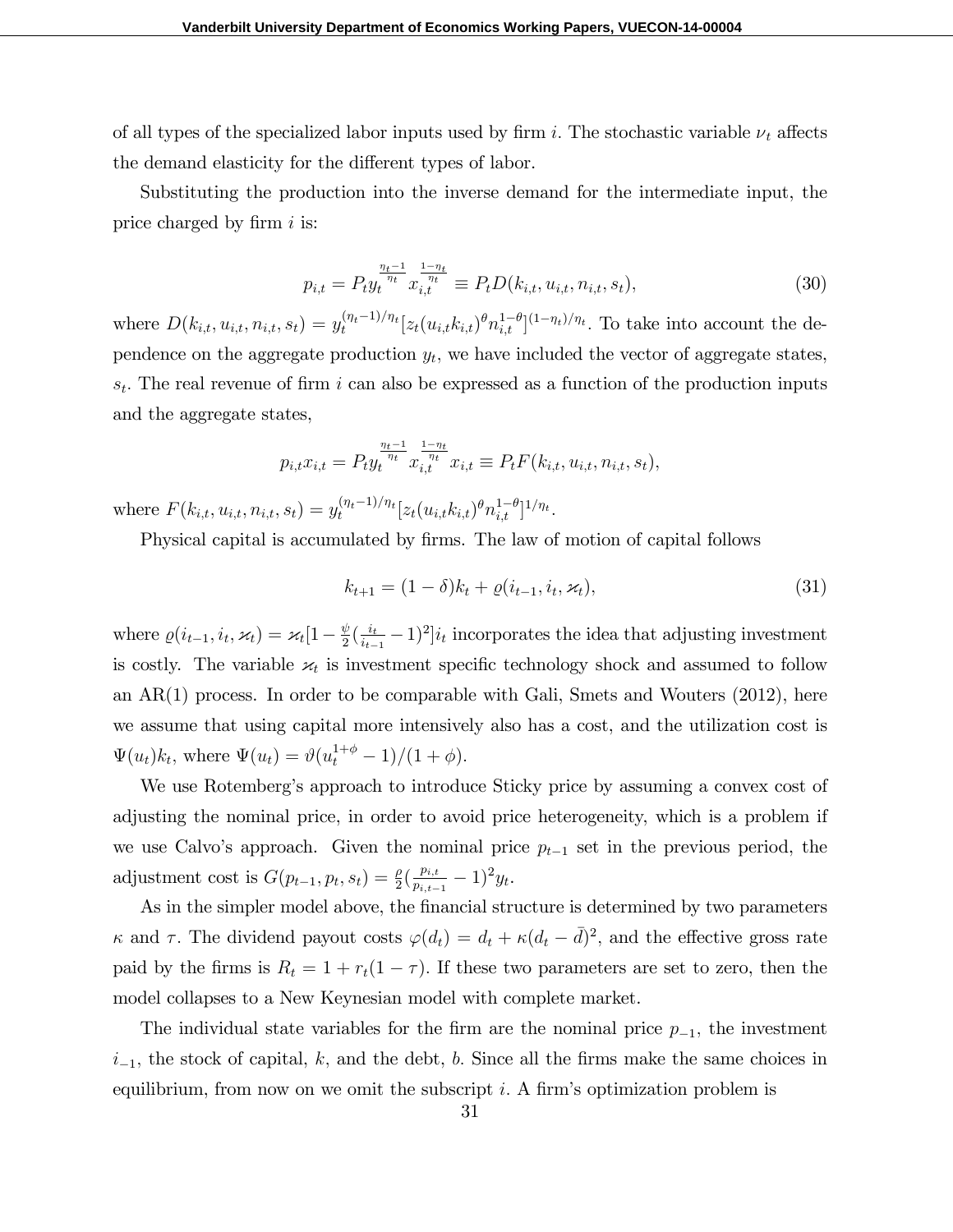$$
V(s;k,n,b) = \max_{d,u,n_{+1},p,i,k_{+1},b_{+1}} \left\{ d + Em_{+1} V(s_{+1};k_{+1},n_{+1},b_{+1}) \right\},\,
$$

subject to the budget constraint,

$$
Wn + PG(p_{-1}, p, s) + P\varphi(d) + Pi = P[F(k, u, n, s) - \Psi(u)k] + \frac{b_{+1}}{R} - b,
$$

the borrowing constraint,

$$
\xi(k_{+1} - \frac{b_{+1}}{P(1+r)}) \ge \frac{Wn}{P} + i,\tag{32}
$$

the demand for the firm's product,

$$
\frac{p}{P} = D(k, u, n; s),
$$

and the law of motion for capital, equation (31).

#### 5.1.3 Public sector

The government faces the budget constraint

$$
P_t G_t + B_{t+1} \left( \frac{1}{R_t} - \frac{1}{1+r_t} \right) = T_t,
$$

where  $G_t$  is real government purchases, which is assumed to be stochastic and follow an AR(1) process. Recall that  $r_t$  is the nominal interest rate and  $R_t = 1 + r_t(1 - \tau)$ is the effective gross interest rate paid by firms. The cost of the interest reduction is  $B_{t+1}\left[1/R_t - 1/(1 + r_t)\right]$ . These total expenditures are financed with lump-sum taxes  $T_t$ paid by households. Government purchases follow the stochastic process

$$
\hat{G}_t = \rho_g \hat{G}_{t-1} + \rho_{gz} (\hat{z}_t - \hat{z}_{t-1}) + \epsilon_{g,t},
$$
\n(33)

where  $\epsilon_{g,t} \sim N(0, \sigma_G)$ .

Monetary policy is assumed to target ináation and output growth deviations from the steady state,

$$
\hat{r}_t = \rho_r \hat{r}_{t-1} + (1 - \rho_r) \left[ \nu_1 (\hat{p}_t - \hat{p}_{-1}) + (\nu_2 + \nu_3) \hat{y}_t - \nu_3 \hat{y}_{t-1} \right] + \iota_t,\tag{34}
$$

where  $\rho_r$ ,  $\nu_1$ ,  $\nu_2$ ,  $\nu_3$  are parameters, and  $\iota_t \sim N(0, \sigma_r)$ .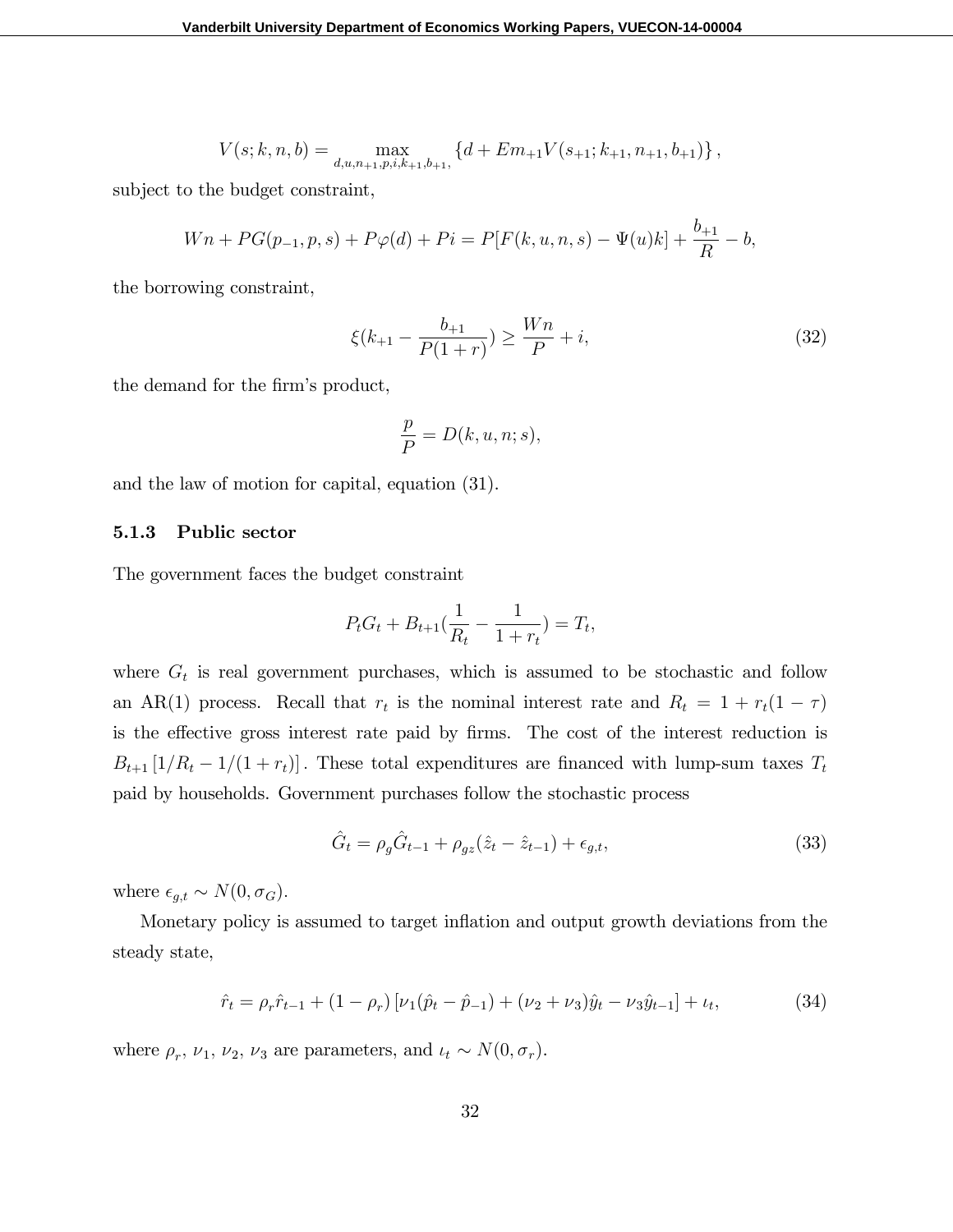### 5.2 Estimation

As a preliminary result, our initial estimation is based on the whole sample. Then we conduct two subsample-based estimations, taking into account seriously the possibility of a structural change in the middle of 1980s as indicated by our finding obtained in the parsimonious model.

A small number of the model parameters are pinned down using the standard calibration technique based on steady state targets. The remaining parameters are estimated using Bayesian methods similar to that described in Smets and Wouters (2007).

The period in the model is a quarter and the calibration targets for the few parameters are the same as those in the simpler model. We set discount parameter  $\beta = 0.9825$ , tax advantage parameter  $\tau = 0.35$ , capital share parameter  $\alpha = 0.36$ , depreciation parameter  $\bar{\delta} = 0.025$ , and financial condition parameter  $\bar{\xi} = 0.1325$ . We set the average government purchases  $G$  to 0.18, which is chosen to have a steady state ratio of government purchases over output of 0:18:

We obtain other parameters by estimating the model using the nine empirical series from 1967:I to 2012:IV mentioned above. To generate artificial series, we solve the model numerically after log-linearizing around the steady state. We also check the multiplier for the borrowing constraint to make sure it is always binding in equilibrium. The complete set of equilibrium conditions is presented in Appendix C.

The choices of the prior distributions of the parameters governing the eight non-financial shock processes are similar to those used in Gali, Smets and Wouters (2012). The choices of the prior distributions of the parameters governing the financial shock process,  $\rho_{\xi}$  and  $\sigma_{\xi}$ , and of the parameter governing the flexibility in equity payout,  $\kappa$ , are similar to those used in Jermenn and Quadrini (2012). We report the estimation results in Table 3, which lists the prior densities, the modes, and the standard deviations of the posteriors. As can be seen from the table, all of the estimations of the posteriors are statistically significant.

### 5.3 Results based on whole sample estimates

Our results based on whole sample estimates indicate a significant reduction in the speed of recovery from a recession trough, from the pre-1985 period to the post-1985 period. This is illustrated by the last row of Table 4.a and of Table 4.b, in terms of the cumulative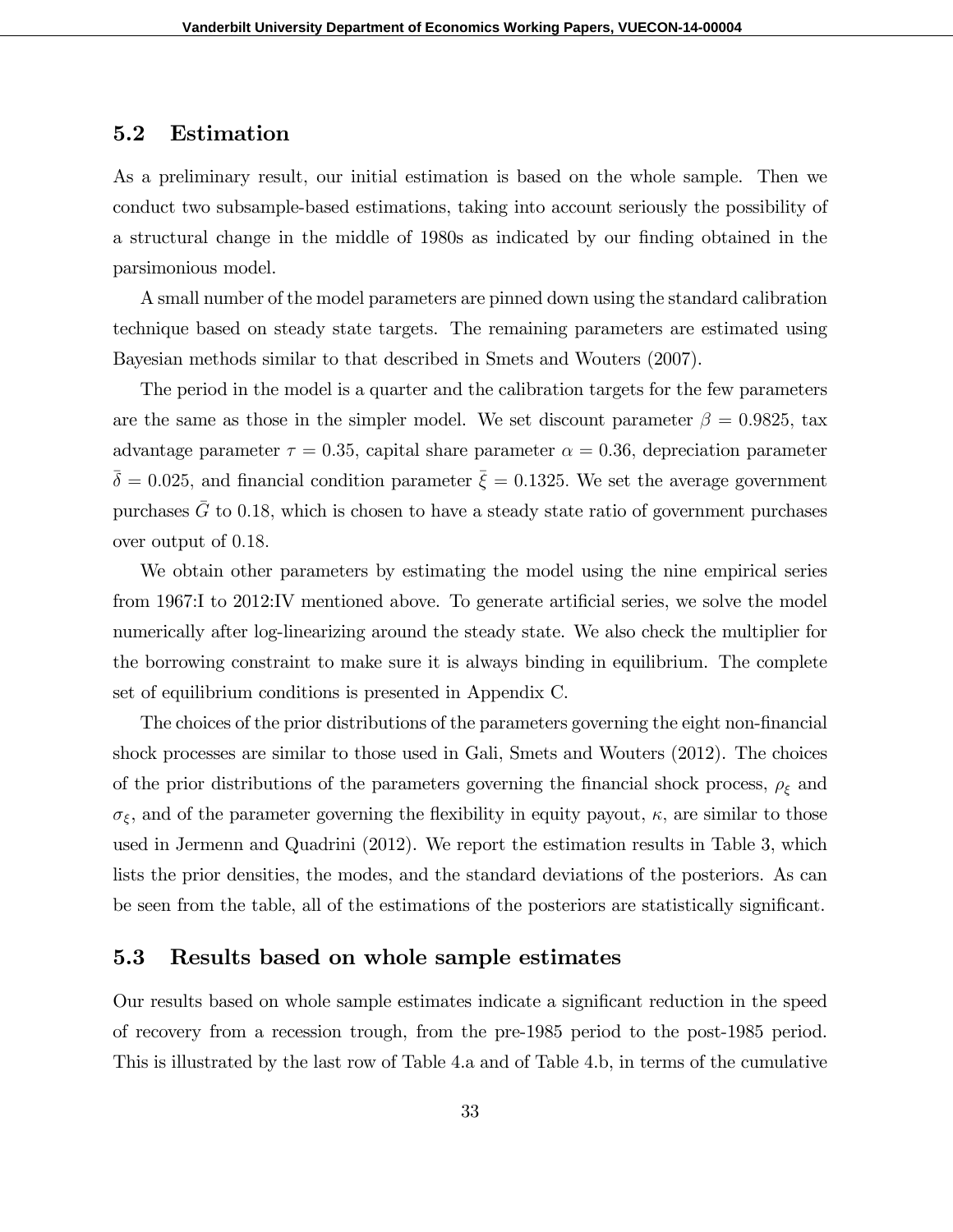growth rate of output and of employment, respectively, eight quarters into a recovery. The difference between the two periods is significant at the 5 percent level for both output and employment growth rates.

| Estimated parameters                              | Prior [mean, std]      | Mode   | Post d |
|---------------------------------------------------|------------------------|--------|--------|
| Elasticity of labor, $\varepsilon$                | norm[2.00, 1.00]       | 0.091  | 0.0083 |
| Utility parameter, $\sigma$                       | norm[1.20, 0.37]       | 1.263  | 0.0373 |
| Habit in consumption, $\varpi$                    | beta[0.70, 0.10]       | 0.687  | 0.0066 |
| Wage adjustment, $\omega$                         | beta[0.50, 0.15]       | 0.406  | 0.0121 |
| endogenous preference shifter, $\varsigma$        | beta[0.10, 0.02]       | 0.088  | 0.0036 |
| Investment adjustment cost, $\psi$                | IGamma[0.20, 0.60]     | 0.050  | 0.0089 |
| Price adjustment cost, $\rho$                     | IGamma[0.10, 0.30]     | 0.964  | 0.0411 |
| Equity payout cost, $\kappa$                      | IGamma[0.20, 0.10]     | 0.104  | 0.0050 |
| Capital utilization cost, $\phi$                  | beta[0.50, 0.15]       | 0.461  | 0.0304 |
| Average price mark-up, $\bar{\eta}$               | beta[1.20, 0.10]       | 1.730  | 0.0333 |
| Average wage mark-up, $\bar{\nu}$                 | beta[1.20, 0.10]       | 1.327  | 0.0119 |
| Monetary policy, $\nu_1$                          | norm[1.50, 0.25]       | 1.541  | 0.0159 |
| Monetary policy, $\nu_2$                          | norm[0.12, 0.05]       | 0.065  | 0.0074 |
| Monetary policy, $\nu_3$                          | norm[0.12, 0.05]       | 0.153  | 0.0085 |
| Productivity shock persistence, $\rho_z$          | Beta[0.50, 0.20]       | 0.971  | 0.0265 |
| Labor supply shock persistence, $\rho_{\chi}$     | Beta[0.50, 0.20]       | 0.908  | 0.0223 |
| Financial shock persistence, $\rho_{\xi}$         | Beta[0.50, 0.20]       | 0.896  | 0.0131 |
| Investment shock persistence, $\rho_{\varkappa}$  | Beta[0.50, 0.20]       | 0.753  | 0.0214 |
| Wage mark-up shock persistence, $\rho_v$          | Beta[0.50, 0.20]       | 0.383  | 0.0166 |
| Price mark-up shock persistence, $\rho_n$         | Beta[0.50, 0.20]       | 0.930  | 0.0100 |
| Intertemporal shock persistence, $\rho_{\gamma}$  | Beta[0.50, 0.20]       | 0.348  | 0.0107 |
| Government shock persistence, $\rho_a$            | Beta[0.50, 0.20]       | 0.968  | 0.0251 |
| Interaction prod-government, $\rho_{gz}$          | Beta[0.50, 0.20]       | 0.319  | 0.0208 |
| Monetary policy persistence, $\rho_r$             | Beta[0.50, 0.20]       | 0.782  | 0.0094 |
| Productivity shock volatility, $\sigma_z$         | IGamma[0.001, 0.005]   | 0.0057 | 0.0003 |
| Labor supply shock volatility, $\sigma_{\chi}$    | IGamma $[0.001, 0.05]$ | 0.0342 | 0.0014 |
| Financial shock volatility, $\sigma_{\xi}$        | IGamma $[0.001, 0.05]$ | 0.0178 | 0.0009 |
| Investment shock volatility, $\sigma_{\varkappa}$ | IGamma $[0.001, 0.05]$ | 0.0090 | 0.0007 |
| Wage mark-up shock volatility, $\sigma_v$         | IGamma $[0.001, 0.05]$ | 0.2253 | 0.0088 |
| Price mark-up shock volatility, $\sigma_n$        | IGamma $[0.001, 0.05]$ | 0.0063 | 0.0006 |
| Intertemporal shock volatility, $\sigma_{\gamma}$ | IGamma $[0.001, 0.05]$ | 0.0204 | 0.0021 |
| Government shock volatility, $\sigma_q$           | IGamma $[0.001, 0.05]$ | 0.0169 | 0.0010 |
| Monetary policy shock volatility, $\sigma_r$      | IGamma[0.001, 0.05]    | 0.0008 | 0.0001 |

Table 3. Parameterization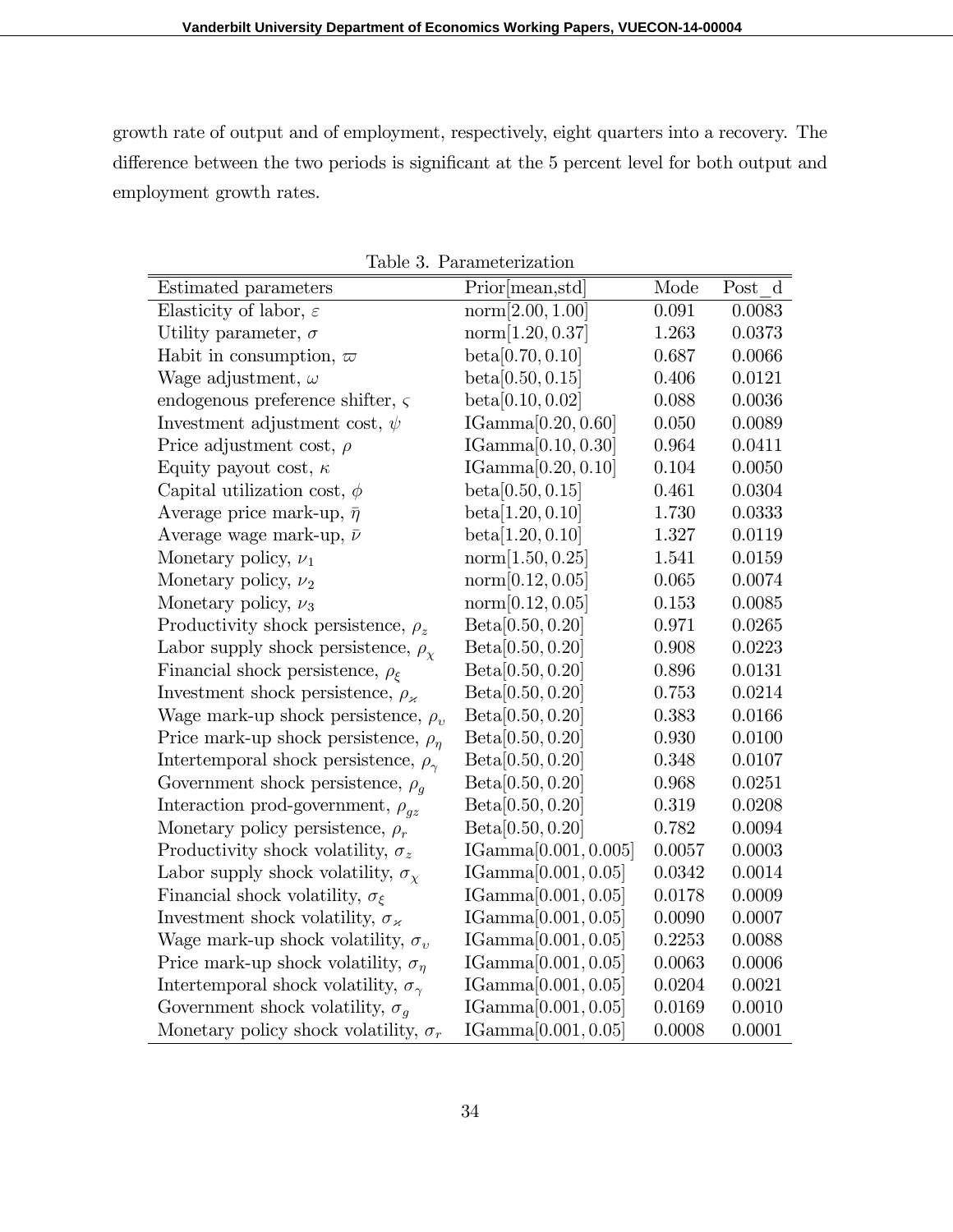The other rows of the tables illustrate the roles played by the nine structural shocks in accounting for the above difference between the two periods by reporting the average contributions of the shocks to the cumulative growth rate of output (Table 4.a) and of employment (Table 4.b) in a recovery before and after the year of 1985. Several observations can be made from these variance decomposition results.

| <b>Shocks</b> | Pre-1985   | Post-1985  | Difference              |
|---------------|------------|------------|-------------------------|
| TFP shock     | 0.03481    | 0.01837    | $-0.01644$ <sup>*</sup> |
| Financial     | 0.02948    | 0.01454    | $-0.01495$ **           |
| Investment    | $-0.00332$ | 0.00299    | $0.00631$ <sup>*</sup>  |
| Monetary      | $-0.00433$ | $-0.00108$ | $0.00326$ **            |
| Gov. spending | $-0.00559$ | $-0.00884$ | $-0.00325$              |
| Wage markup   | $-0.00770$ | $-0.00838$ | $-0.00068$              |
| Price markup  | 0.00390    | 0.000197   | $-0.00371$ <sup>*</sup> |
| Risk premium  | 0.00106    | $-0.00113$ | $-0.00219$              |
| Labor supply  | $-0.00547$ | $-0.00778$ | $-0.00232$              |
| Initial state | $-0.00111$ | $-0.00012$ | 0.00109                 |
| Total         | 0.04173    | 0.00886    | $-0.03287$              |

Table 4.a. 8 quarter cumulative growth of output: decomposition

Table 4.b. 8 quarter cumulative growth of employment: decomposition

| <b>Shocks</b> | $Pre-1985$ | $Post-1985$ | Difference              |
|---------------|------------|-------------|-------------------------|
| TFP shock     | 0.00356    | 0.00039     | $-0.00317$              |
| Financial     | 0.03409    | 0.02026     | $-0.01384$ **           |
| Investment    | $-0.00343$ | 0.00221     | $0.00564$ **            |
| Monetary      | $-0.00432$ | $-0.00151$  | $0.00281$ **            |
| Gov. spending | $-0.00584$ | $-0.01088$  | $-0.00504$              |
| Wage markup   | $-0.00758$ | $-0.01050$  | $-0.00292$              |
| Price markup  | 0.00197    | 0.00137     | $-0.00060$              |
| Risk premium  | 0.00131    | 0.00050     | $-0.00081$              |
| Labor supply  | $-0.00631$ | $-0.00922$  | $-0.00291$              |
| Initial state | 0.00080    | $-0.00001$  | $-0.00080$              |
| Total         | 0.01425    | $-0.00739$  | $-0.02164$ <sup>*</sup> |

First, the recent slower recovery in output growth is mainly due to reduced contributions by TFP and financial shocks, from the pre-1985 period to the post-1985 period. Both shocks make positive contributions in both subsample periods, but much less so in the more recent one. The difference is statistically significant at the 5 percent level for both shocks.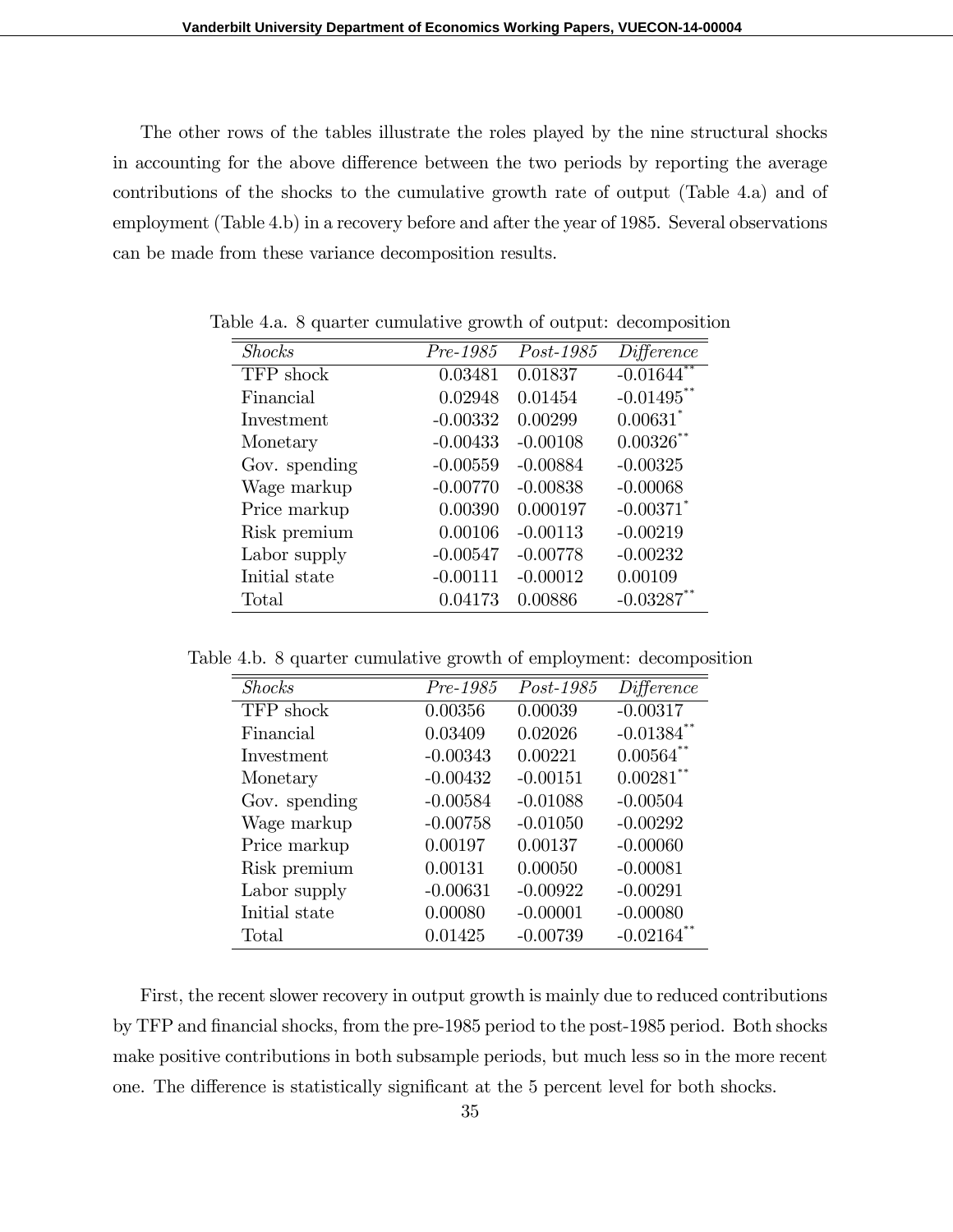Second, the slower recovery in employment growth after 1985 is almost entirely due to a reduced contribution by financial shocks. Although financial shocks have been the most important positive contributor across the entire sample period, it is much less so in the more recent episode. The difference is statistically significant at the 5 percent level.

Third, investment shocks make a negative contribution to output and employment recoveries in the pre-1985 episode, but a positive contribution to output and employment recoveries in the post-1985 era, though the effect in absolute value is an order of magnitude smaller than those of TFP and financial shocks. This reversal in the role of investment shocks is statistically significant at the 5 percent level. Nevertheless, the overtime improved role of investment shocks is much more than dominated by the overtime worsened role of finance shocks that limit how much of the investment opportunity can be materialized.

Fourth, though monetary policy shocks make a negative contribution to both output and employment recoveries in both subsample periods, the effect in absolute value, like that of investment shocks, is also an order of magnitude smaller than those of TFP and financial shocks. Further, there has been an improvement in the effect of monetary policy shocks on output and employment recoveries across the two subsample periods, and the difference is statistically significant at the 5 percent level. This implies that, hadn't the effect of monetary policy shocks been improved overtime, the three most recent recoveries would have even been slightly slower than observed.

Fifth, price markup shocks make a positive contribution to output recovery in the pre-1985 period with the effect being an order of magnitude smaller than those of TFP and financial shocks, but an even much smaller positive contribution in the post-1985 period, and the difference is statistically significant only at the 10 percent level. As a result, the contribution of price markup shocks to the recent slower recovery in output growth is an order of magnitude smaller than the contributions of TFP and financial shocks. The role of price markup shocks is both economically and statistically insignificant in accounting for the recent slower recovery in employment growth.

Finally, none of the other four types of structural shocks plays an either economically or statistically significant role in accounting for either the recent slower output recovery or the recent slower employment recovery.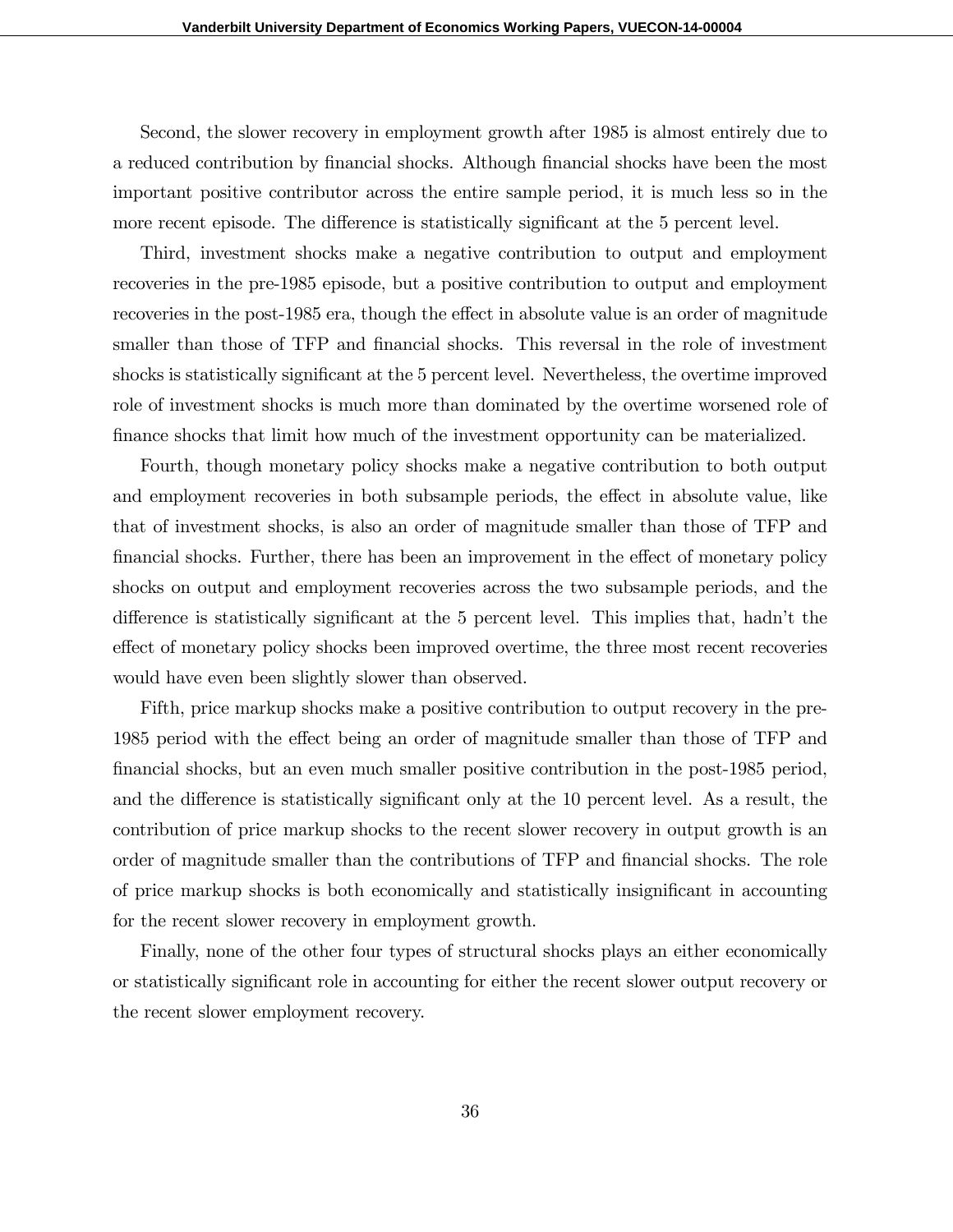### 5.4 Results based on subsample estimates

The above result concerning the reduction in the contribution of financial shocks to cyclical recoveries from the pre-1985 era to the post-1985 episode can be consistent with our earlier finding about an increased persistence of financial shocks across the two periods. This is so, since a more persistent adverse Önancial shock originated in a recession can drag the subsequent recovery triggered by, say, a positive financial or productivity shock by offsetting part of the effect of the positive shock. To take this interpretation seriously, however, it is more appropriate to estimate the model separately for the two subsample periods. We conduct this exercise in this subsection.

The main results obtained in the previous subsection remain unchanged when we reestimate the model separately for the two subsample periods. This is shown in Table 5. Based on the subsample estimates, price markup shocks play a somewhat bigger role in accounting for slow output recovery and a significantly greater role in accounting for slow employment recovery, although the effect remains an order of magnitude smaller than those of TFP and financial shocks as in the case based on whole sample estimates. The subsample estimates also assign a more significant role, both statistically and economically, to wage markup shocks in accounting for both slow output recovery and slow employment recovery, although the effect is only of the same order of magnitude as that of price markup shocks. Risk premium and labor supply shocks still do not show any statistically significant difference in their effects on recoveries before and after 1985.

| <b>Shocks</b> | $Pre-1985$  | Post-1985   | Difference    |
|---------------|-------------|-------------|---------------|
| TFP shock     | 0.035529    | 0.019188    | $-0.016341**$ |
| Financial     | 0.036908    | 0.013620    | $-0.023287**$ |
| Investment    | $-0.010302$ | 0.002625    | $0.012927**$  |
| Monetary      | $-0.006260$ | $-0.000248$ | $0.006012**$  |
| Gov. spending | $-0.007262$ | $-0.007635$ | $-0.000372$   |
| Wage markup   | $-0.006980$ | $-0.009504$ | $-0.002524*$  |
| Price markup  | 0.004094    | 0.000006    | $-0.004087*$  |
| Risk premium  | 0.002423    | $-0.001304$ | $-0.003727$   |
| Labor supply  | $-0.005197$ | $-0.007552$ | $-0.002355$   |
| Initial state | $-0.001223$ | $-0.000340$ | 0.000883      |
| Total         | 0.041729    | 0.008857    | $-0.032872$   |

Table 5.a. 8 quarter cumulative growth of output: decomposition (sub-period)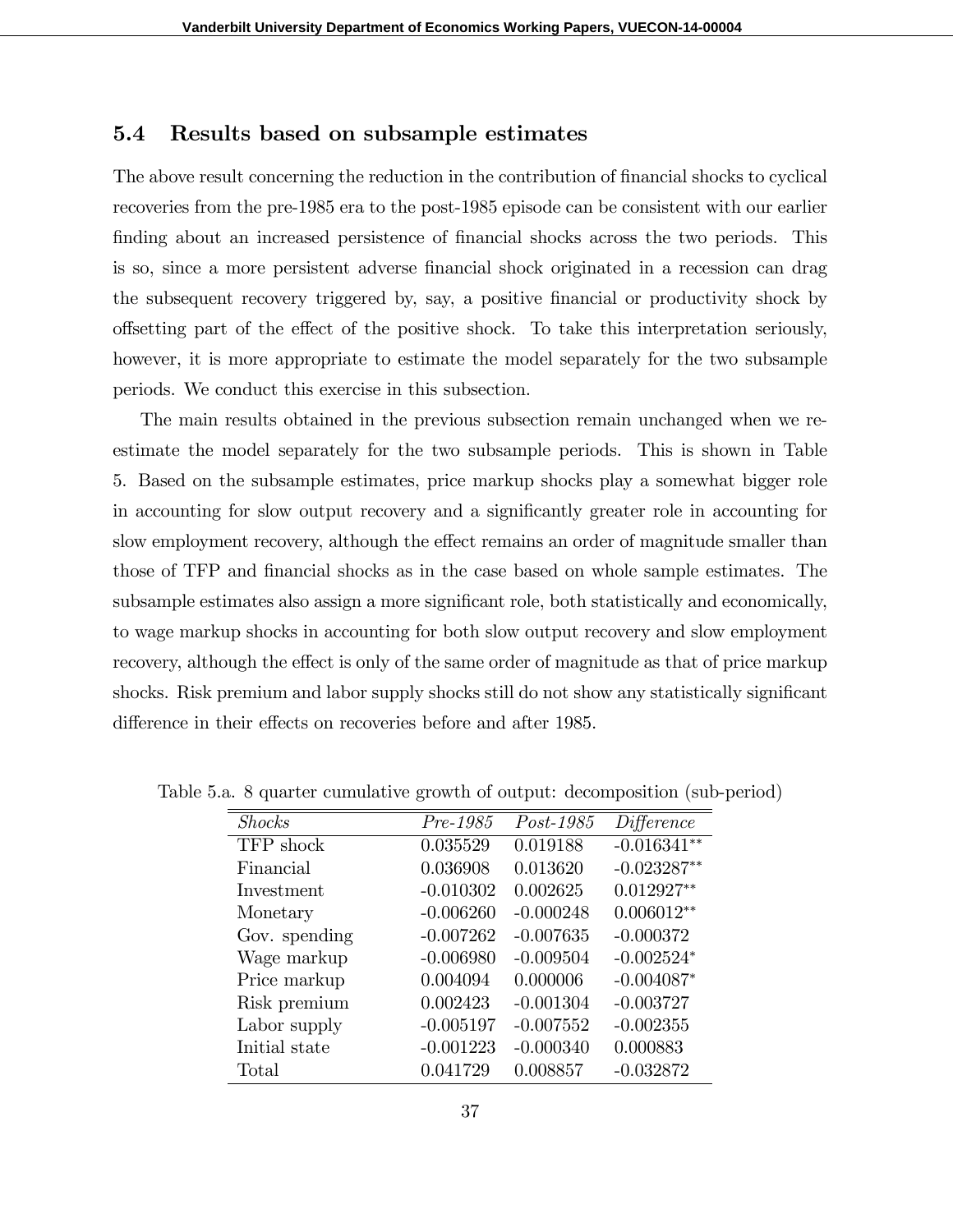| <b>Shocks</b> | Pre-1985    | $Post-1985$ | Difference    |
|---------------|-------------|-------------|---------------|
| TFP shock     | 0.003842    | 0.002290    | $-0.001553$   |
| Financial     | 0.042095    | 0.019389    | $-0.022706**$ |
| Investment    | $-0.009946$ | 0.002114    | $0.012060**$  |
| Monetary      | $-0.006045$ | $-0.001127$ | $0.004918**$  |
| Gov. spending | $-0.007821$ | $-0.009419$ | $-0.001598$   |
| Wage markup   | $-0.007308$ | $-0.012255$ | $-0.004948*$  |
| Price markup  | 0.002198    | 0.000008    | $-0.002190$   |
| Risk premium  | 0.002460    | 0.000581    | $-0.001878$   |
| Labor supply  | $-0.005914$ | $-0.008958$ | $-0.003045$   |
| Initial state | 0.000687    | $-0.000012$ | $-0.000699$   |
| Total         | 0.014248    | $-0.007389$ | $-0.021637**$ |

Table 5.b. 8 quarter cumulative growth of employment: decomposition (sub-period)

## 6 Conclusion

Our model generates slow recoveries after the mid-1980s, but not before. This can be attributed to the increased persistence of poor Önancial conditions in the recoveries from the last three recessions. Our model accounts for capital shortage and slow recovery following a recession trough in a unified framework. This is achieved through two key mechanisms:  $(1)$ complementarity between capital and labor in production along with endogenous capital utilization rate and hours worked per employee; and (2) substitution between wage payment and investment in the face of a binding borrowing constraint.

## 7 Acknowledgement

We are grateful to John Matsusaka, Vincenzo Quadrini, Shouyong Shi, and participants at the 2013 Dynare Conference, the 2013 Shanghai Macroeconomic Workshop, and the 2013 China Meeting of the Econometric Society for helpful comments. Chen acknowledges Önancial support from the graduate innovation fund of Shanghai University of Finance and Economics. Huang acknowledges financial support from the Grey Fund at Vanderbilt University. Li acknowledges financial support from the Shanghai Pujiang Program and the National Science Foundation of China (71203127). Sun acknowledges financial support from the Shanghai Pujiang Program.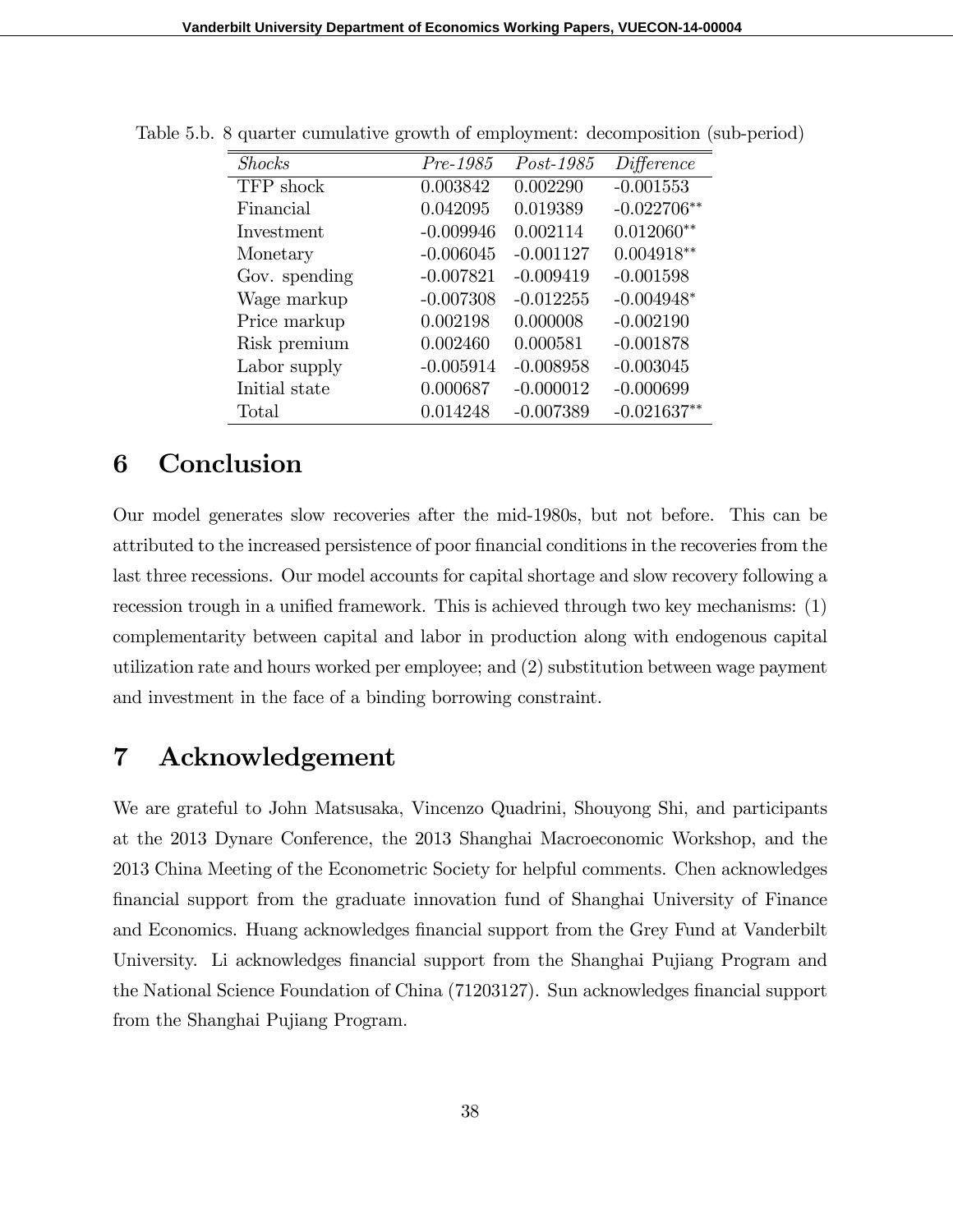### Appendix A

In appendix A, we log-linearize the parsimonious model. In order to simplify the notations, we define  $d_y = \frac{d}{y}$  $\frac{d}{y}, b_y = \frac{b}{y}$  $\frac{b}{y}, k_y = \frac{k}{y}$  $\frac{k}{y}, c_y = \frac{c}{y}$  $\frac{c}{y}, y_k = \frac{y}{k}$  $\frac{y}{k}$ ,  $i_y = \frac{i}{y}$  $\frac{i}{y}$ . Here the variables without a subscript are steady state values, and the values with a hat is the log-deviations from the steady state value, for example,  $\hat{x}_t = \log x_t - \log x$ .

1. For the household side:

The log-linearization of the first order conditions:

$$
n_{t+1} : E_t \hat{w}_{t+1} = E_t \hat{c}_{t+1}
$$

$$
h_t: \hat{w}_t - \hat{c}_t = \frac{h}{T - \zeta - h} \hat{h}_t
$$

$$
b_{t+1}: E_t(\hat{c}_t - \hat{c}_{t+1} + \frac{R}{R - \tau}\hat{R}_t) = 0
$$

Budget constraint:

$$
c_y \hat{c}_t + \frac{b_y}{R} (\hat{b}_{t+1} - \hat{R}_t) - d_y \hat{d}_t = whn/y(\hat{w}_t + \hat{n}_t + \hat{h}_t) + b_y \hat{b}_t
$$

2. For the Örm side:

Log-linearization of the first order conditions:

$$
d_t: \hat{\lambda}_t = -2\kappa d\hat{d}_t
$$

$$
h_t : \hat{y}_t - \hat{n}_t - \hat{h}_t = \frac{\mu}{1 + \mu} (\hat{\mu}_t - \hat{\lambda}_t) + \hat{w}_t
$$

$$
u_t : \hat{y}_t - \hat{k}_t = \frac{\mu}{1 + \mu} (\hat{\mu}_t - \hat{\lambda}_t) + \hat{\delta}_t
$$

$$
n_{t+1} : E_t(\hat{y}_{t+1} - \hat{n}_{t+1} - \hat{h}_{t+1}) = E_t \hat{w}_{t+1} + \frac{\mu}{1 + \mu} E_t(\hat{\mu}_{t+1} - \hat{\lambda}_{t+1})
$$

$$
k_{t+1} : \beta E_t[\alpha y_k(\hat{y}_{t+1} - \hat{k}_{t+1}) + \mu (1 - \delta)(\hat{\mu}_{t+1} - \hat{\lambda}_{t+1} - \frac{\delta}{1 - \delta}\hat{\delta}_{t+1})] - \beta \delta E_t \hat{\delta}_{t+1}
$$
  
= -(1 +  $\mu$  -  $\mu \xi$ ) $E_t(\hat{c}_t - \hat{c}_{t+1} + \hat{\lambda}_{t+1} - \hat{\lambda}_t) - \mu \xi(\hat{\xi}_t + \hat{\mu}_t - \hat{\lambda}_t) + \mu(\hat{\mu}_t - \hat{\lambda}_t)$   
39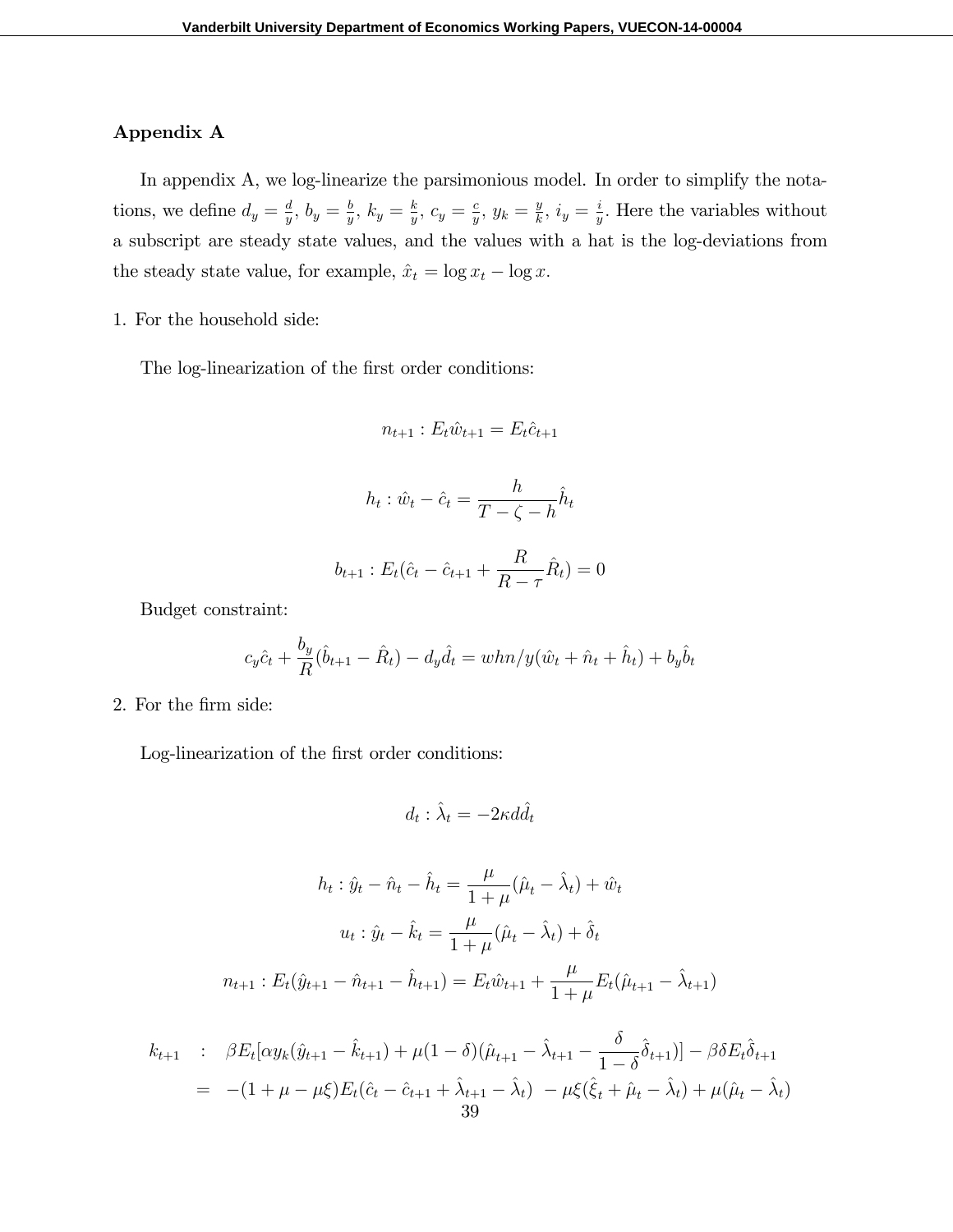$$
b_{t+1} : \beta RE_t(\hat{c}_t - \hat{c}_{t+1} + \hat{\lambda}_{t+1} - \hat{\lambda}_t + \hat{R}_t) =
$$
  

$$
-\frac{R}{R - \tau}(1 - \tau)\mu\xi(\hat{\xi}_t + \hat{\mu}_t - \hat{\lambda}_t - \frac{\tau}{R - \tau}\hat{R}_t)
$$

Law of motion for capital:

$$
\hat{\delta}_t = \phi \hat{u}_t
$$

Production function:

$$
\hat{y}_t = \hat{z}_t + \alpha(\hat{k}_t + \hat{u}_t) + (1 - \alpha)(\hat{n}_t + \hat{h}_t)
$$

Budget constraint:

$$
-\delta k_y \hat{\delta}_t + (1 - \delta) k_y \hat{k}_t + \hat{y}_t + \frac{b_y}{R} (\hat{b}_{t+1} - \hat{R}_t)
$$
  
=  $w n h / y (\hat{w}_t + \hat{n}_t + \hat{h}_t) + b_y \hat{b}_t + k_y \hat{k}_{t+1} + d_y \hat{d}_t$ 

Borrowing constraint:

$$
(wnh/y + \delta k_y)\hat{\xi}_t + \xi k_y \hat{k}_{t+1} - \xi \beta b_y (\hat{b}_{t+1} - \frac{R}{R - \tau} \hat{R}_t)
$$
  
=  $wnh/y(\hat{w}_t + \hat{n}_t + \hat{h}_t) + k_y \hat{k}_{t+1} - (1 - \delta) k_y (\hat{k}_t - \frac{\delta}{1 - \delta} \hat{\delta}_t)$ 

#### Appendix B

In appendix B we provide some details of the calibration and the sources of the data that we use to calibrate the parsimonious model.

In order to calibrate the parameters governing the processes for the aggregate shocks in the model, we first construct the series  $\hat{z}_t$  and  $\hat{\xi}_t$ . For the productivity variable  $\hat{z}_t$  we use series estimated by Fernald (2012), which uses the same method as in Basu, Fernald, and Kimbal (2006). For the financial condition  $\hat{\xi}_t$ , we get it from log-linearized financial constraint

$$
\hat{\xi}_t = \begin{bmatrix} wnh/y(\hat{w}_t + \hat{n}_t + \hat{h}_t) + i_y \hat{i}_t \\ -\xi k_y \hat{k}_{t+1} + \xi \beta b_y \hat{b}_{t+1}^e \end{bmatrix} / (wnh/y + \delta k_y).
$$

Here, we define  $b_{t+1}^e = b_{t+1}/(1 + r_t)$ . To construct the series of  $\hat{z}_t$  and  $\hat{\xi}_t$ , we need to get the series of  $\hat{w}_t$ ,  $\hat{n}_t$ ,  $\hat{h}_t$ ,  $\hat{k}_t$ ,  $\hat{i}_t$ ,  $\hat{y}_t$ , and  $\hat{b}_t^e$ .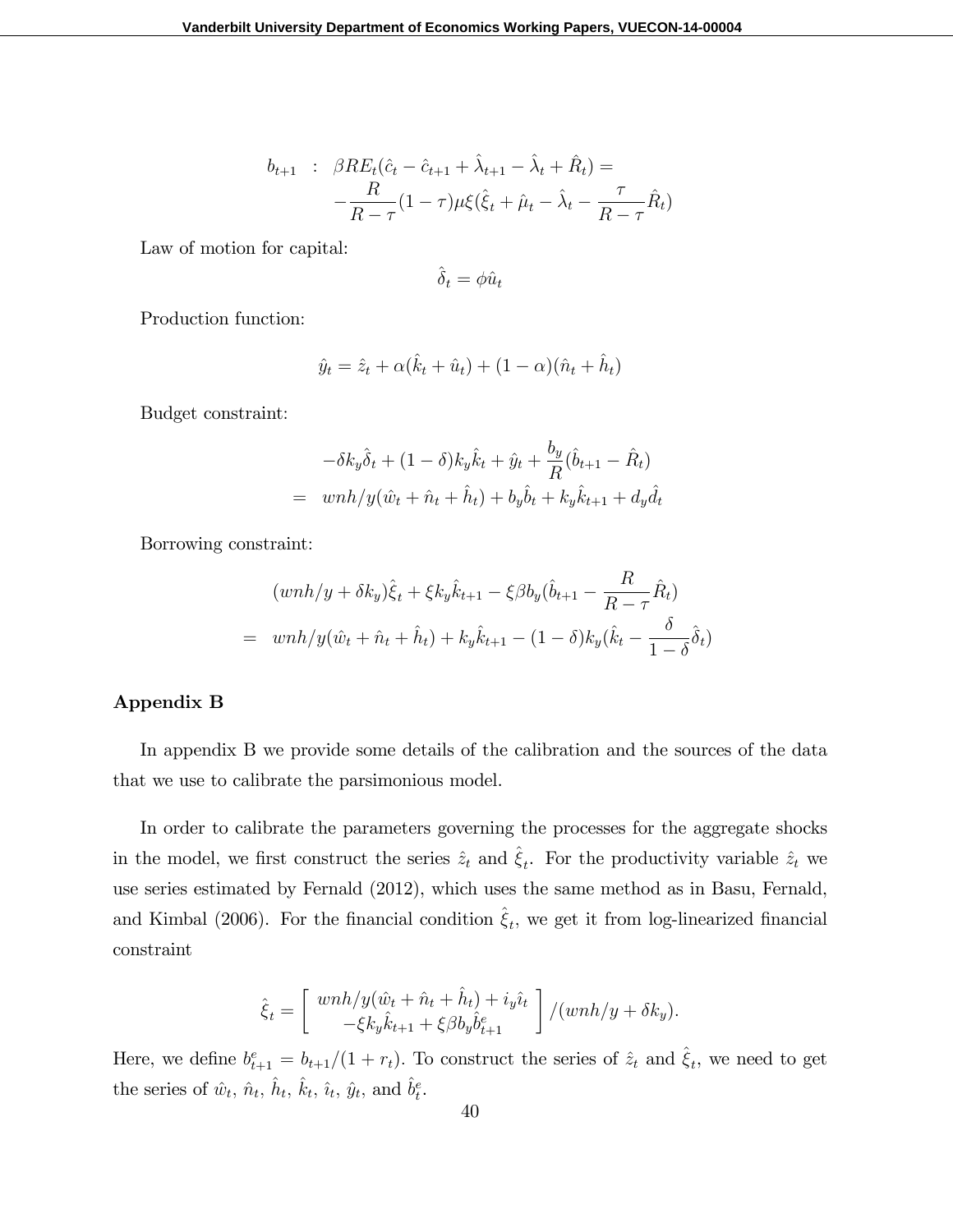The series for  $k_t$  is constructed by using the law of motion for capital,  $k_{t+1} = k_t$  $deprecision_t + investment_t$ , and an initial value of capital. Following Jermann and Quadrini (2012), the data series  $deprecision<sub>t</sub>$  and  $investment<sub>t</sub>$  are taken from the Flow of Funds Accounts of the United States. The data series  $deprecision_t$  includes two parts: depreciation in corporation (FA106300015.Q) and depreciation in noncorporation  $(FA116300005.Q)$ . The data series  $i_t = investment_t$  is the series FA145050005.Q. The debt series  $b_t^e$  is also taken from the Flow of Funds Accounts of the United States. Its series number is FA144104005.Q. The GDP  $y_t$  is taken from the Bureau of Economic Analysis Table 1.3.4.

For the wage series  $w_t$ , we use the business sector real compensation per hour from the Federal Reserve Bank of St. Louis. The data are available from their website: http://research.stlouisfed.org/fred2/series/RCPHBS. For the total hours  $n_t h_t$ , we use the Index of Aggregate Weekly Hours: Production and Nonsupervisory Employees: Total Private Industries (AWHI),  $Index2002 = 100$ , Quarterly, Seasonally Adjusted. It is available in the website of the Federal Reserve Bank of St. Louis. The data are available from their website: http://research.stlouisfed.org/fred2/series/AWHI.

We take log of the variables  $b_t^e$ ,  $k_t$ ,  $w_t$ ,  $n_t h_t$ ,  $y_t$ ,  $i_t$  and then we detrend these log variables using Hodrick-Prescott filter with a smoothing parameter 16000 to get  $\hat{b}^e_t$ ,  $\hat{k}_t$ ,  $\hat{w}_t$ ,  $\hat{n}_t$ ,  $\hat{h}_t$ ,  $\hat{y}_t, \, \hat{\imath}_t.$ 

#### Appendix C

In appendix C we log-linearize the comprehensive model.

Equation for wage set by household:

$$
\hat{w}_t = \Phi \hat{P}_t + \Phi \hat{v}_t + \Phi(\hat{\chi}_t + \hat{\Lambda}_t) + \frac{\Phi}{\epsilon} \hat{n}_t + \frac{\bar{v}}{\bar{v} - 1} \frac{\Phi}{\epsilon} \hat{W}_t + \beta \omega E_t \hat{w}_{t+1},
$$
  
where  $\Phi = \frac{1 - \beta \omega}{1 + \frac{\bar{v}}{\bar{v} - 1} \frac{1}{\epsilon}}, \ \hat{W}_t = \omega \hat{W}_{t-1} + (1 - \omega) \hat{w}_t, \ \hat{\Lambda}_t = (1 - \varsigma) \hat{\Lambda}_{t-1} + \varsigma \tilde{C}_t, \text{ and } \tilde{C}_t = \frac{\sigma}{1 - \varpi} \left( \hat{C}_t - \varpi \hat{C}_{t-1} \right).$ 

Equation for labor participation:

$$
\hat{W}_t - \hat{P}_t = \hat{\Lambda}_t + \frac{1}{\epsilon}\hat{l}_t + \hat{\chi}_t.
$$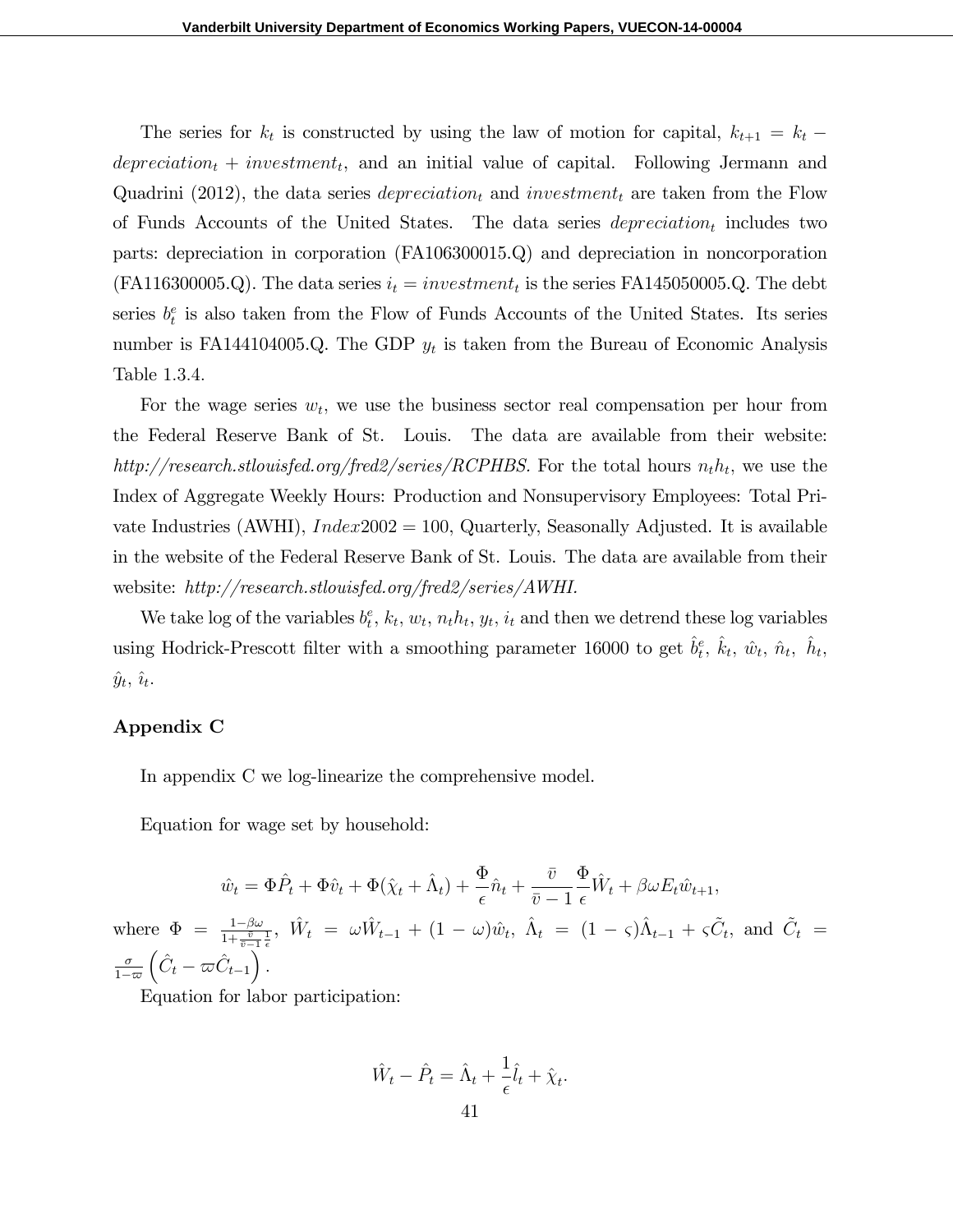First order condition for bond on the household side:

$$
E_t(\hat{\gamma}_{t+1} - \hat{\gamma}_t + \tilde{C}_t - \tilde{C}_{t+1} + \hat{P}_t - \hat{P}_{t+1} + \frac{R}{R - \tau} \hat{R}_t) = 0.
$$

Budget constraint of the household:

$$
\frac{wn}{y}(\hat{w}_t + \hat{n}_t - \hat{P}_t) + d_y\hat{d}_t - G_y\hat{G}_t - \frac{b_y}{R}(\hat{b}_{t+1} - \hat{R}_t - \hat{P}_t) + b_y(\hat{b}_t - \hat{P}_t) - C_y\hat{C}_t.
$$

Let  $\lambda$ ,  $Q$ ,  $\mu$  be the Lagrange multiplier of budget constraint, financial constraint and law of motion of capital on the firm side, respectively. Then, the first order condition for  $u_t$ ,  $P_t$ ,  $k_{t+1}$ ,  $i_t$ ,  $b_{t+1}$  are (after log-linearized):

$$
\hat{k}_t + (1+\phi)\hat{u}_t = \hat{n}_t + \hat{W}_t - \hat{P}_t + \frac{\bar{\mu}}{1+\bar{\mu}}(\hat{\mu}_t + \kappa \hat{d}_t),
$$

where  $\kappa = 2\bar{\kappa}\bar{d}$  and  $\bar{\mu} = \frac{\frac{1}{\beta R} - 1}{\bar{\kappa}}$  $\frac{\overline{\epsilon}}{\overline{\xi}}$ ;

$$
\rho \hat{\pi}_t - \beta \rho E_t \hat{\pi}_{t+1} = \frac{1}{1 - \bar{\eta}} (\hat{y}_t - \hat{\eta}_t - (1 + \phi)\hat{u}_t - \hat{k}_t),
$$

where  $\hat{\pi}_t = \hat{P}_t - \hat{P}_{t-1};$ 

$$
(1 + \bar{\mu})\hat{Q}_t = (1 + \bar{\mu} - \bar{\mu}\bar{\xi})E_t(\hat{\gamma}_{t+1} - \hat{\gamma}_t + \tilde{C}_t - \tilde{C}_{t+1}) + \beta(1 - \delta)(1 + \bar{\mu})E_t\hat{Q}_{t+1} + \bar{\mu}\bar{\xi}(\hat{\mu}_t + \hat{\xi}_t) + \beta\vartheta E_t(\phi\hat{u}_{t+1} - \kappa\hat{d}_{t+1});
$$

$$
(1+\bar{\mu})(\hat{Q}_t+\hat{\varkappa}_t)-\psi(1+\bar{\mu})(\hat{\iota}_t-\hat{\iota}_{t-1})+\beta\psi(1+\bar{\mu})E_t(\hat{\iota}_{t+1}-\hat{\iota}_t)=-\kappa\hat{d}_t+\bar{\mu}\hat{\mu}_t;
$$

$$
\beta RE_t(\hat{\gamma}_{t+1} - \hat{\gamma}_t + \tilde{C}_t - \tilde{C}_{t+1} + \hat{P}_t - \hat{P}_{t+1} + \kappa \hat{d}_t - \kappa \hat{d}_{t+1}) + \bar{\mu}\bar{\xi}\frac{1-\tau}{R-\tau}R(\hat{\mu}_t + \hat{\xi}_t + \kappa \hat{d}_t - \frac{\tau}{R-\tau}\hat{R}_t) = 0;
$$

The law of motion for capital:

$$
\hat{k}_{t+1} = (1 - \delta)\hat{k}_t + \delta(\hat{\varkappa}_t + \hat{\varepsilon}_t).
$$

Product Function: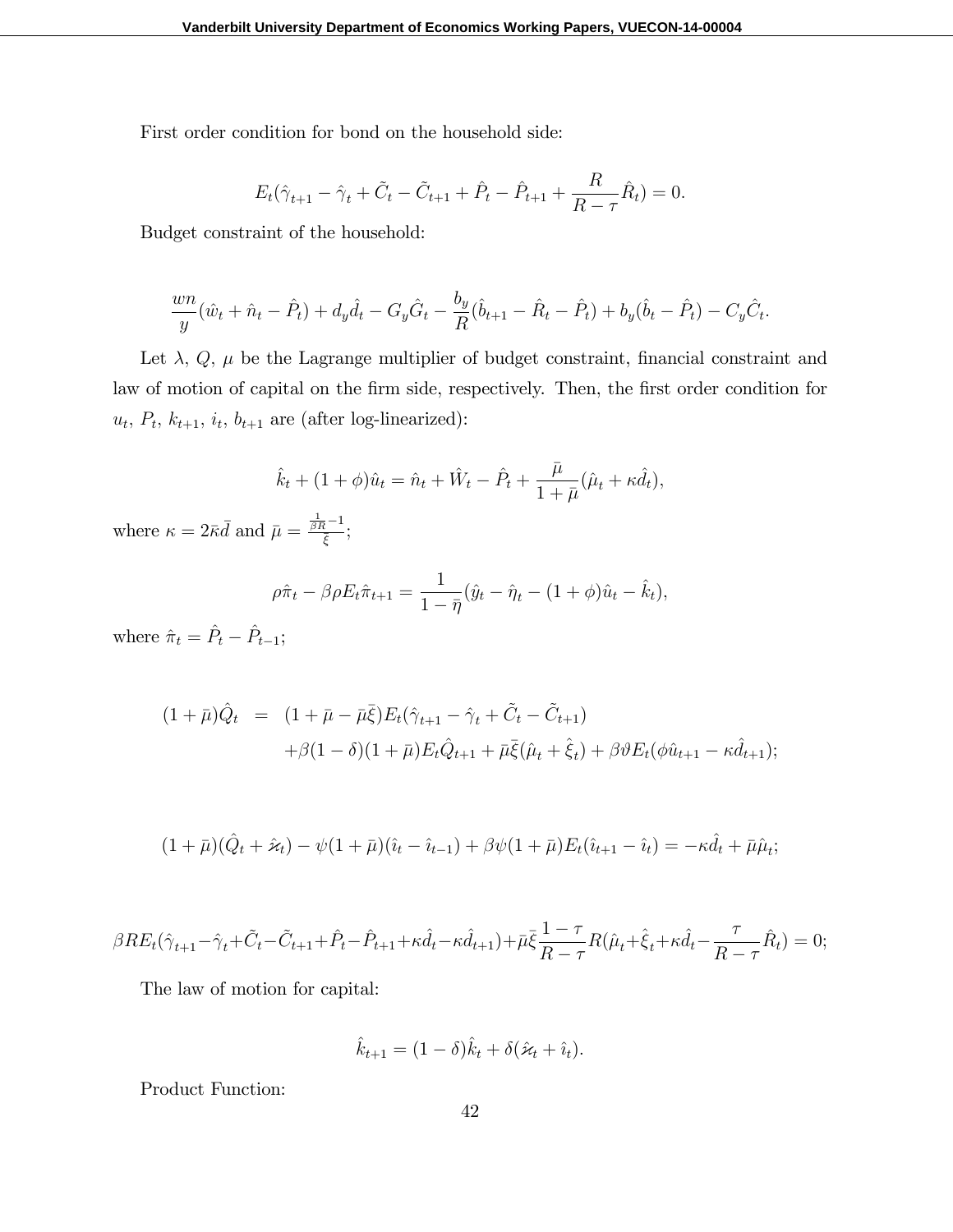$$
\hat{y}_t = \hat{z}_t + (1 - \theta)\hat{n}_t + \theta(\hat{k}_t + \hat{u}_t).
$$

Budget constraint of firm:

$$
\hat{y}_t - \vartheta k_y \hat{u}_t + \frac{b_y}{R} (\hat{b}_{t+1} - \hat{R}_t - \hat{P}_t) - b_y (\hat{b}_t - \hat{P}_t) - \frac{wn}{y} (\hat{w}_t + \hat{n}_t - \hat{P}_t) - d_y \hat{d}_t - i_y \hat{i}_t.
$$

Financial constraint of firm:

$$
\hat{\xi}_t + \frac{k_y}{k_y - b_y} \hat{k}_{t+1} - \frac{b_y}{k_y - b_y} (\hat{b}_{t+1} - \frac{R}{R - \tau} \hat{R}_t - \hat{P}_t)
$$

$$
= \frac{\frac{wn}{y}}{\frac{wn}{y} + \delta k_y} (\hat{W}_t + \hat{n}_t - \hat{P}_t) + \frac{\delta k_y}{\frac{wn}{y} + \delta k_y} \hat{i}_t.
$$

Fiscal Policy:

$$
\hat{G}_t = \rho_g \hat{G}_{t-1} + \rho_{gz} (\hat{z}_t - \hat{z}_{t-1}) + \epsilon_{g,t}.
$$

Monetary Policy:

$$
\hat{r}_t = \rho_r \hat{r}_{t-1} + (1 - \rho_r) \left[ \nu_1 (\hat{p}_t - \hat{p}_{-1}) + (\nu_2 + \nu_3) \hat{y}_t - \nu_3 \hat{y}_{t-1} \right] + \iota_t.
$$

All other shocks are assumed to follow  $AR(1)$  process:

$$
\hat{x}_t = \varrho_x \hat{x}_{t-1} + \epsilon_{x,t}, \text{ for } x = z, \ \gamma, \ \xi, \ \varkappa, \ v, \ \eta, \ \chi.
$$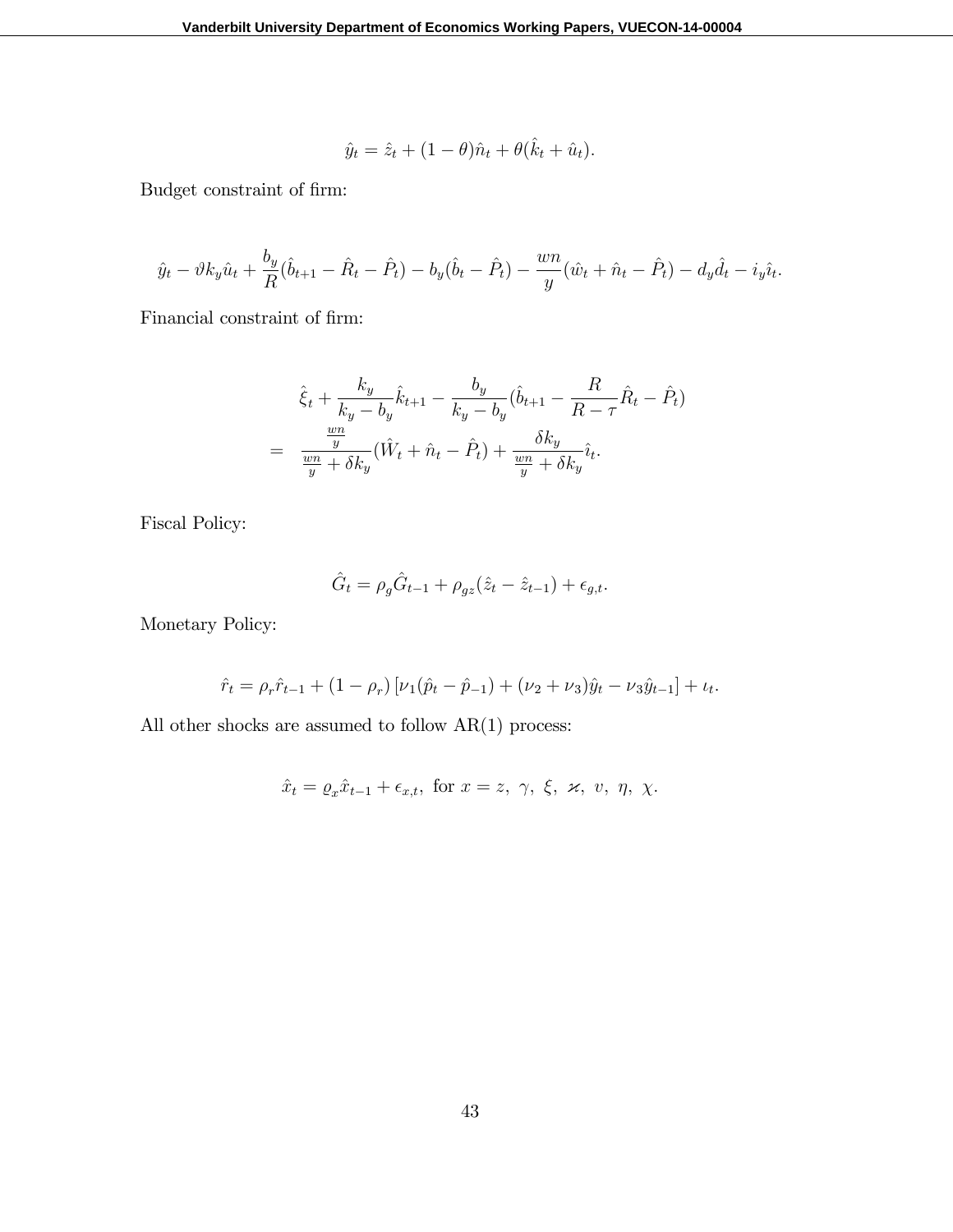## References

- [1] Aaronson, Daniel, Ellen Rissman, and Daniel G. Sullivan, "Can Sectoral Reallocation" Explain the Jobless Recovery?", Economic Perspectives - Federal Reserve Bank of  $Chicago 28 (2004), 36–49.$
- [2] Acemoglu, Daron, "Credit Market Imperfections and Persistent Unemployment", European Economic Review 45 (2001), 665-679.
- [3] Andolfatto, David, and Glenn M. MacDonald, "Jobless Recoveries", Simon Fraser University and Washington University in St. Louis, mimeo, 2006.
- [4] Bachmann, Rudiger, "Understanding the Jobless Recoveries After 1991 and 2001", University of Michigan, mimeo, 2011.
- [5] Basu, Susanto, John G. Fernald, and Miles S. Kimball, "Are Technology Improvements Contractionary?", American Economic Review 96 (2006), 1418-1448.
- [6] Benassy, Jean-Pascal, "Imperfect Competition, Capital Shortages and Unemployment Persistence", Scandinavian Journal of Economics 99 (1997), 15-27.
- [7] Berger, David, "Countercyclical Restructuring and Jobless Recoveries", manuscript (2012).
- [8] Braumann, Benedikt, "Unemployment Persistence and Capital Shortage: The Case of Trinidad and Tobago", IMF Working Paper 77, 1997.
- [9] Burnside, Craig, and Martin Eichenbaum, "Factor-Hoarding and the Propagation of Business-Cycle Shocks", American Economic Review 86 (1996), 1154-1174.
- [10] Di Tella, Rafael, and Robert J. MacCulloch, "The Consequences of Labour Market Flexibility: Panel Evidence Based on Survey Data", European Economic Review 49 (2005), 1225-1259.
- [11] Engemann, Kristie M., and Michael T. Owyang, "Whatever Happened to the Business Cycle? A Bayesian Analysis of Jobless Recoveriesî, Macroeconomic Dynamics 14 (2010), 709-726.
- [12] Faberman, Jason, "Job Flows, Jobless Recoveries and the Great Moderation", Federal Reserve Bank of Philadelphia, mimeo, 2008.
- [13] Fernald, John, "A Quarterly, Utilization-Adjusted Series on Total Factor Productivity", Working paper, Federal Reserve Bank of San Francisco, 2012.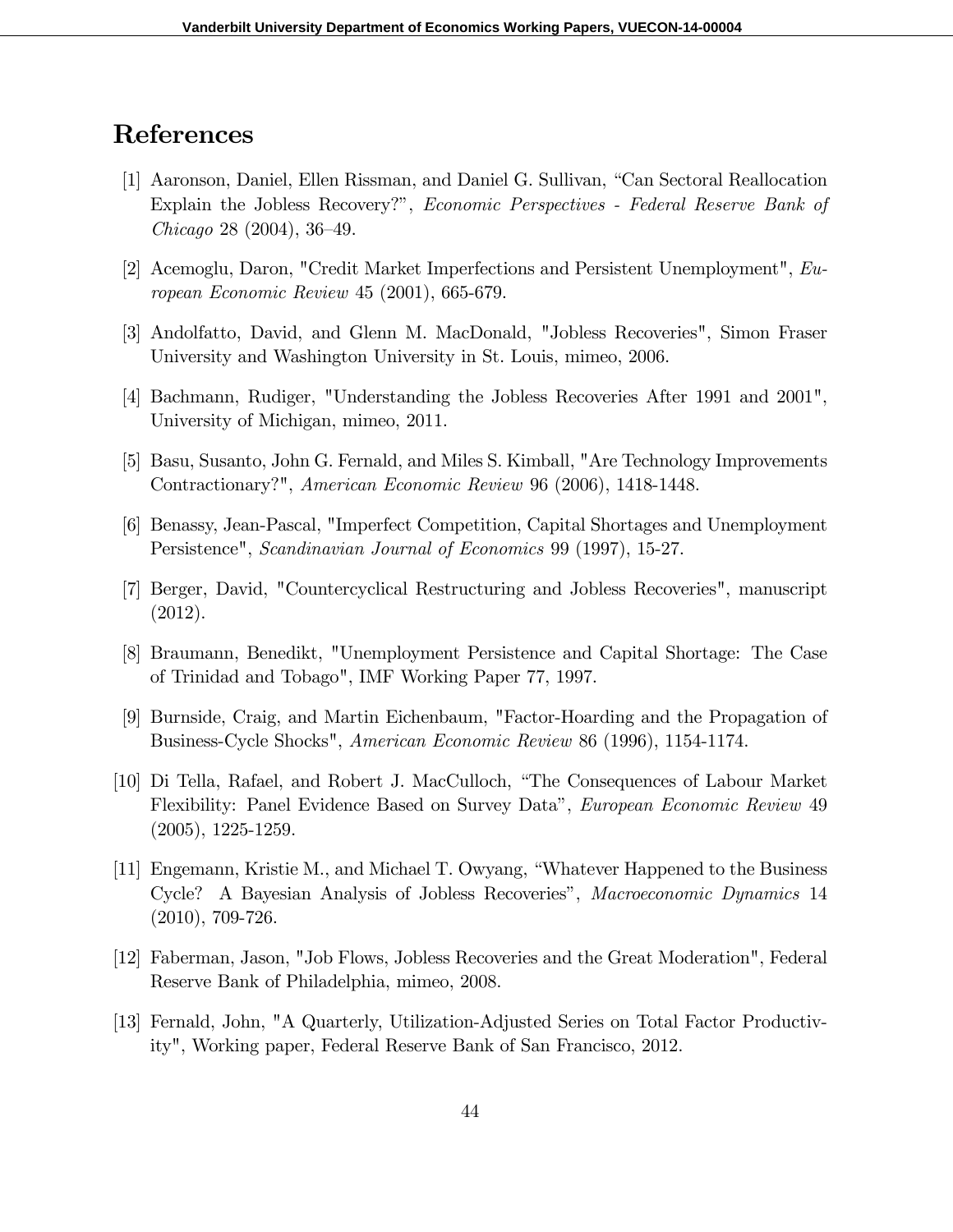- [14] Gali, Jordi, Frank Smets, and Rafael Wouters, "Slow Recoveries: A Structural Interpretation", Journal of Money, Credit and Banking 44 (2012), 9-30.
- [15] Garin, Julio, Michael Pries, and Eric Sims, "Reallocation and the Changing Nature of Economic Fluctuations", University of Notre Dame, mimeo, 2011.
- [16] Gertler, Mark, and R. Glenn Hubbard, "Financial Factors In Business Fluctuations", in Federal Reserve Bank of Kansas City, Financial Market Volatility–Causes, Consequences, and Policy Responses, 1989.
- [17] Gertler, Mark, and Simon Gilchrist, "Monetary Policy, Business Cycles, and the Behavior of Small Manufacturing Firms", The Quarterly Journal of Economics 109 (1994), 309-340.
- [18] Gomme, Paul, "Accounting for the Jobless Recoveries", Economic Commentary Federal Reserve Bank of Cleveland (2005), 1-8.
- [19] Greenwood, Jeremy, Zvi Hercowitz, and Gregory W. Huffman, "Investment, Capacity Utilization,and the Real Business Cycle", American Economic Review 78 (1988), 402- 417.
- [20] Groshen, Erica L., and Simon Potter, "Has Structure Change Contributed to a Jobless Recovery?", Current Issues in Economics and Finance, Federal Reserve Bank of New York 9 (2003), 1-7.
- [21] Hansen, Gary D., " Indivisible Labor and the Business Cycle", Journal of Monetary Economics 16 (1985), 309-327.
- [22] Hodgson, Ashley, Stacey Schreft, and Aarti Singh, "Jobless Recoveries and the Waitand-See Hypothesis", *Economic Journal - Federal Reserve Bank of Kansas City*  $(2005), 81-99.$
- [23] Hatzius, Jan, Peter Hooper, Frederic S. Mishkin, Kermit L. Schoenholtz, and Mark W. Watson, "Financial Conditions Indexes: A Fresh Look after the Financial Crisis", (2010). NBER Working Paper No. 16150. Available at http://www.nber.org/papers/w16150.
- [24] Jaimovich, Nir and Henry Siu, "The Trend is the Cycle: Job Polarization and Jobless Recoveries", (August 2012). NBER Working Paper No. w18334. Available at SSRN: http://ssrn.com/abstract=2136004.
- [25] Jermann, Urban, and Vincenzo Quardini, "Macroeconomic Effects of Financial Shocks", American Economic Review 102 (2012), 238-271.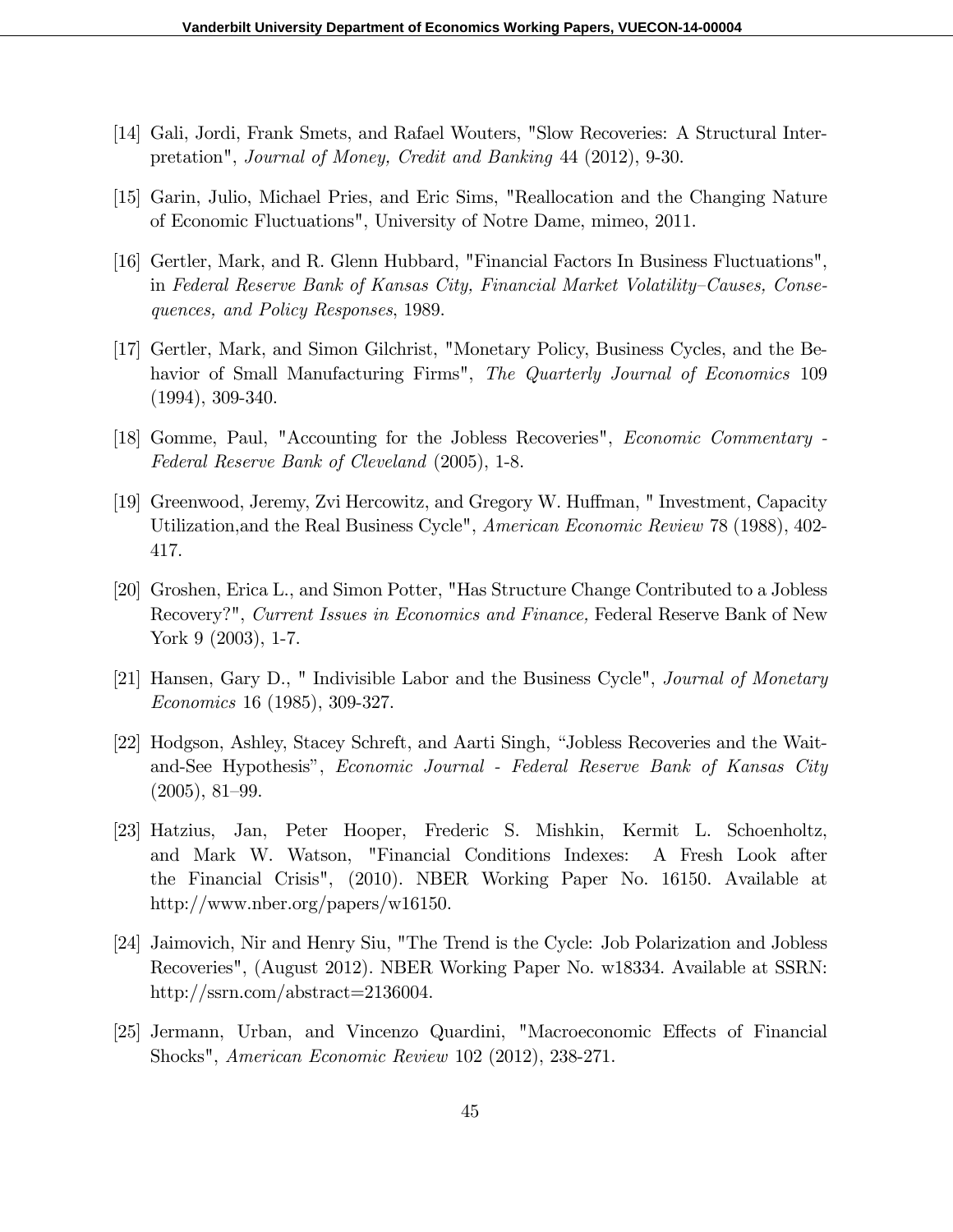- [26] Kashyap, Anil K, Owen A. Lamont, and Jeremy C. Stein, "Credit Conditions and the Cyclical Behavior of Inventories", The Quarterly Journal of Economics 109 (1994), 565-592.
- [27] Kiyotaki, Nobuhiro, and John H. Moore, "Credit Cycles", Journal of Political Economy 105 (1997), 211-248.
- [28] Knotek II, Edward S., and Stephen Terry, "How Will Unemployment Fare Following the Recession?", Economic Review, Federal Reserve Bank of Kansas City (2009), Issue Q III, 5-33.
- [29] Koenders, Kathryn, and Richard Rogerson, "Organizational Dynamics Over the Business Cycle: A View on Jobless Recoveries", Economic Review - Federal Reserve Bank of ST. Louis (2005), 555-579.
- [30] Lintner, John, "Distribution of Incomes of Corporations Among Dividends, Retained Earnings, and Taxes", American Economic Review 46 (1956), 97-113.
- [31] Loutskina, Elena, and Philips E. Strahan, "Securitization and the Declining impact of Bank Finance on Loan Supply: Evidence from Mortgage Acceptance Rates", Journal of Finance 64 (2009), 861-889.
- [32] Ma, Jinpeng, "Jobless Recovering and Equilibrium Involuntary Unemployment with a Simple Efficiency Wage Model", Rutgers University-Camden, mimeo, 2003.
- [33] Panovska, Irina B., "What Explains the Recent Jobless Recoveries?", (December 9, 2013). Available at SSRN: http://ssrn.com/abstract=2384110.
- [34] Schreft, Stacey, and Aarti Singh, "A Closer Look at Jobless Recoveries", *Economic* Review - Federal Reserve Bank of Kansas City  $(2003)$ , 45–73.
- [35] Schreft, Stacey, Aarti Singh, and Ashley Hodgson, "Jobless Recoveries and the Waitand-See Hypothesis", *Economic Journal - Federal Reserve Bank of Kansas City*  $(2005), 81-99.$
- [36] Schweitzer, Mark, "Another Jobless Recovery", Federal Reserve Bank of Cleveland - $Economic \, Commentary \, (2003),\, 555-579.$
- [37] Shimer, Robert, "Wage Rigidities and Jobless Recoveries", University of Chicago, mimeo, 2010.
- [38] Smets, Frank, and Rafael Wouters, "Shocks and Frictions in US Business Cycles: A Bayesian DSGE Approach", American Economic Review 97 (2007), 586-606.